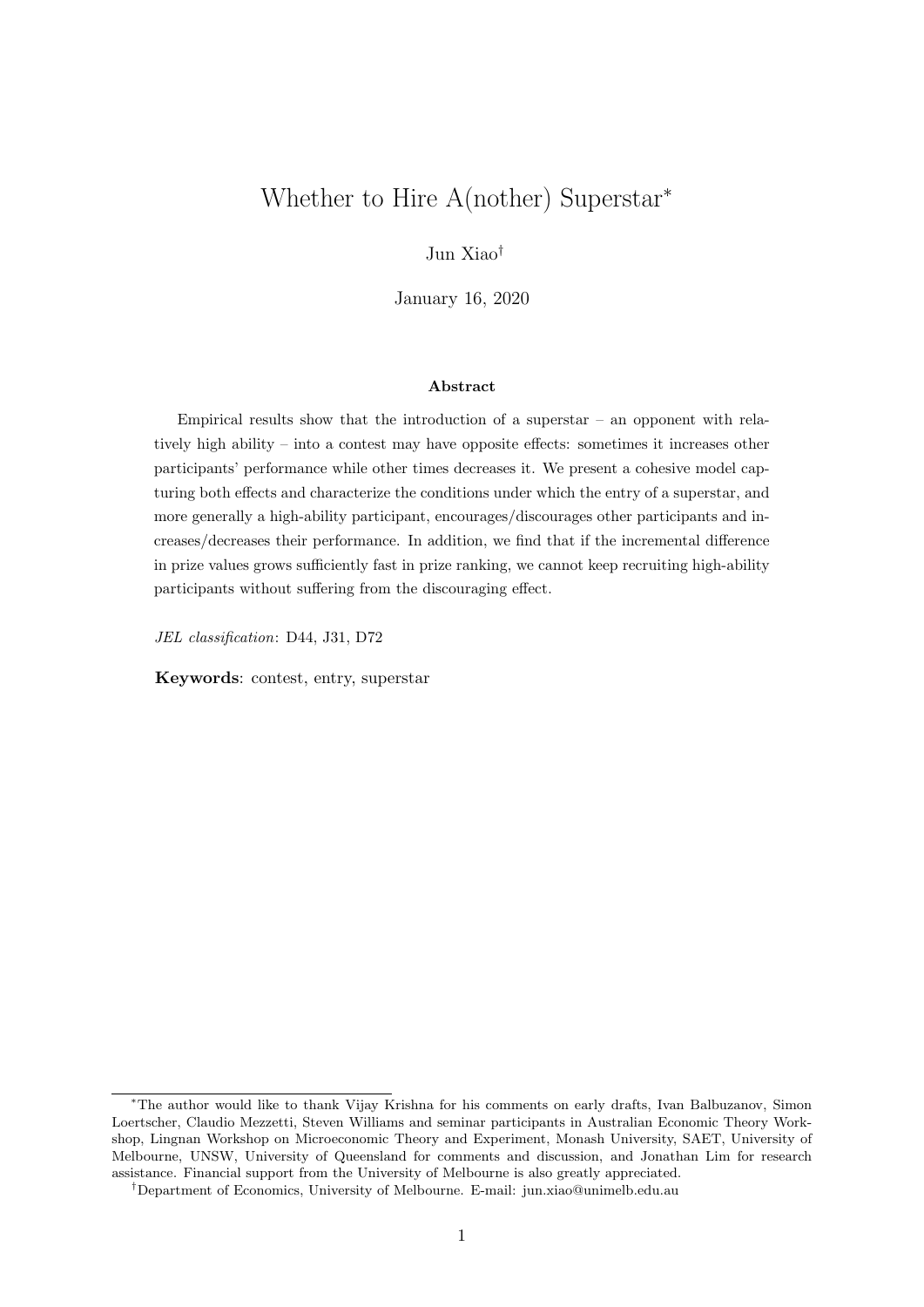## 1 Introduction

In 1930, the cycling community was startled to learn that Giro d'Italia, one of the most prestigious bicycle races, would run without Alfredo Binda, who had won the race in three previous years. In fact, the race organizers paid the top cyclist 22,500 lire, an amount equal to the first place prize, to miss the race, because they believed his dominant riding was suppressing the competition.<sup>[1](#page-1-0)</sup> Similar discouraging effects of superstars arise in other sports. For instance, [Brown](#page-22-0) [\(2011\)](#page-22-0) studies professional golf tournaments from 1999-2006 and finds that in the presence of Tiger Woods, the dominating golfer in that period, the other golfers performed worse by 0.8 strokes, where one stroke frequently makes the difference between the champion and second place.

However, rivalry may encourage competitors to exert more effort. Indeed, Mike Powell attributes his long jump world record to his rivalry with Carl Lewis, a nine time Olympic gold medalist: "He (Lewis) motivated me and drove me to do big things ... I had to break an unbreakable world record just to beat this guy."<sup>[2](#page-1-1)</sup> Similarly, in the presence of Usain Bolt, a dominant sprinter during 2008-2017, other participants were more likely to break their personal records in 100-meter races [\(Hill](#page-22-1) [2014\)](#page-22-1). In golf, when Tiger Woods won the 2019 Masters Tournament after a long period plagued with injuries, the 2018 champion Patrick Reed said: "Tiger is back, and we're going to have to step up our games." $3$ 

When does the entry of a superstar, and more generally a participant with relatively higher ability, encourage other participants' performance, and when does the entry discourage their performance? What are the circumstances in which the discouraging effect imposes barriers to improve participants' ability? These questions are important to not only organizers of sports tournaments but also to schools awarding scholarships according to students' grade rankings, and firms using internal rank-competition to incentivize employees. Those firms include Amazon, General Electric, General Motors, Hewlett-Packard, IBM, Johnson&Johnson, Microsoft, Motorola and Yahoo.

In this paper, we provide a cohesive framework to capture both the encouraging and discouraging effects. We illustrate our setup in an example below. Consider a contest with four participants: two high-ability ones whose marginal cost of performance is 1, and two low-ability ones whose marginal cost of performance is 3. In this paper, we study participants of two ability types. Information is complete so each player's ability is commonly known. The contest has a sequence of four prizes, e.g., \$0, \$1, \$5, \$13. In this paper, we study prize sequences with a constant second order difference, e.g.,  $(\$5 - \$1) - (\$1 - \$0) = (\$13 - \$5) - (\$5 - \$1) = \$3$ , and use the second order difference to measure the convexity of prize sequences. The players choose their performance simultaneously. The player with the highest performance wins the highest prize, the player with the second highest performance wins the second highest prize, and so on.<sup>[4](#page-1-3)</sup>

<span id="page-1-0"></span><sup>&</sup>lt;sup>1</sup>See [McGann and McGann](#page-23-0)  $(2011)$ .

<span id="page-1-1"></span> $2$ See [Ganguly](#page-22-2) [\(2011\)](#page-22-2).

<span id="page-1-2"></span> ${}^{3}$ See [Brown](#page-22-3) [\(2019\)](#page-22-3).

<span id="page-1-3"></span><sup>&</sup>lt;sup>4</sup>In case of a tie, the relevant prizes are allocated among tying participants with equal probabilities.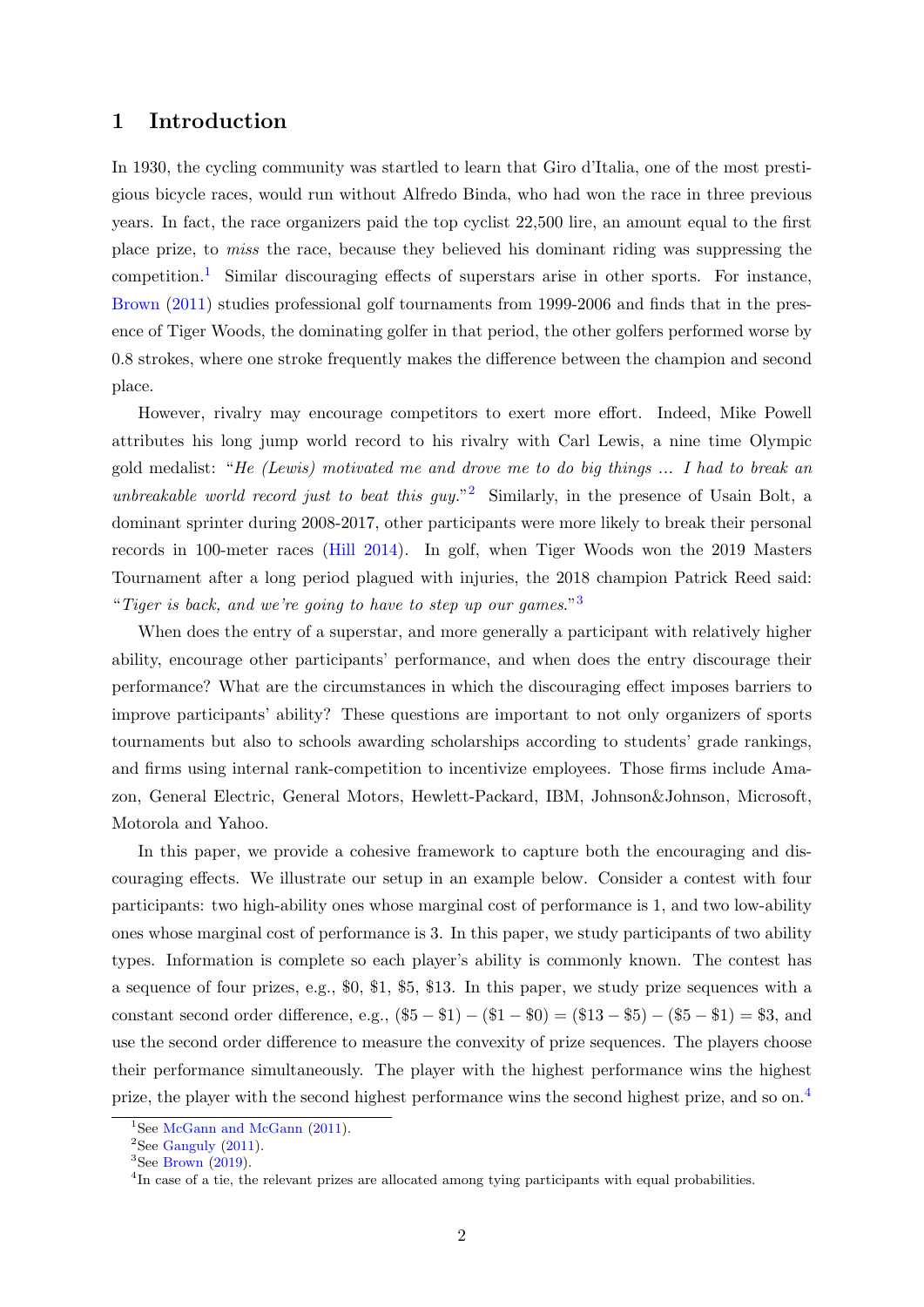In general, the combination of asymmetric abilities and heterogenous prizes makes it challenging to characterize the Nash equilibrium. However, in our model, we can use techniques from combinatorics to characterize the unique equilibrium strategies as solutions of quadratic equations. As a result, we obtain a tractable model of contests, in which the equilibrium performance depends on three characteristics: 1) the prize structure, 2) ability composition (proportion of high-ability players), and 3) the difference between the two ability types.

In order to measure the effect of a high-ability player's presence, we adopt Brown's [\(2011\)](#page-22-0) approach to identify the Tiger Woods' effect. Specifically, consider a high-ability player entering the contest who replaces a low-ability player. As a result, the size of the contest as well as its prizes remain the same. For instance, if a high-ability player enters a contest with two high-ability players and two low-ability ones, there are three players with high ability and one with low ability. Moreover, three players remain the same before and after the entry. We compare the performances of those players before and after the entry, and ask in which contests, characterized by their prize structure, fraction of high-ability players, and the difference between ability types, does the entry discourage their performance and in which does the entry encourage their performance.

We find that the entry effects vary with the convexity of the prize sequence, which is measured by the second order difference. Specifically, if the prize sequence is not very convex (with a small second order difference, e.g., \$0, \$1, \$2, \$3),

- (a) the entry of a(nother) high-ability player encourages the existing high-ability players' performance but discourages the existing low-ability players;
- (b) the entry of a(nother) high-ability player discourages the existing players' total performance if and only if the proportion of high-ability players is low.

In contrast, if the prize sequence is convex enough (with a large second order difference, e.g., \$0, \$1, \$5, \$13), the above results surprisingly change to

- $(a')$  the entry of a(nother) high-ability player *discourages* every existing player's performance;
- $(b')$  the entry of a(nother) high-ability player discourages the existing players' total performance if and only if player abilities are more homogeneous (high fraction for either ability type).

We apply the above results to study barriers to improve participants/employees' ability. Specifically, can we improve the participants' ability without incurring the discouraging effect? If the prize sequence is sufficiently convex, improving an employee's ability may first encourage the other employees when the high-ability proportion is low, but eventually discourages the others as the high-ability proportion becomes sufficiently high. Hence, to avoid the discouraging effect, the prize sequence eventually needs to be adjusted to be less convex.

Notice that there are two main differences between the two sets of results if the prize sequence becomes more convex: first, between (a) and  $(a')$ , the entry's effect on the high-ability players is reversed. Second, between (b) and (b'), given sufficiently high proportion of high-ability, the entry's effect on the existing players' total performance is also reversed, from encouraging to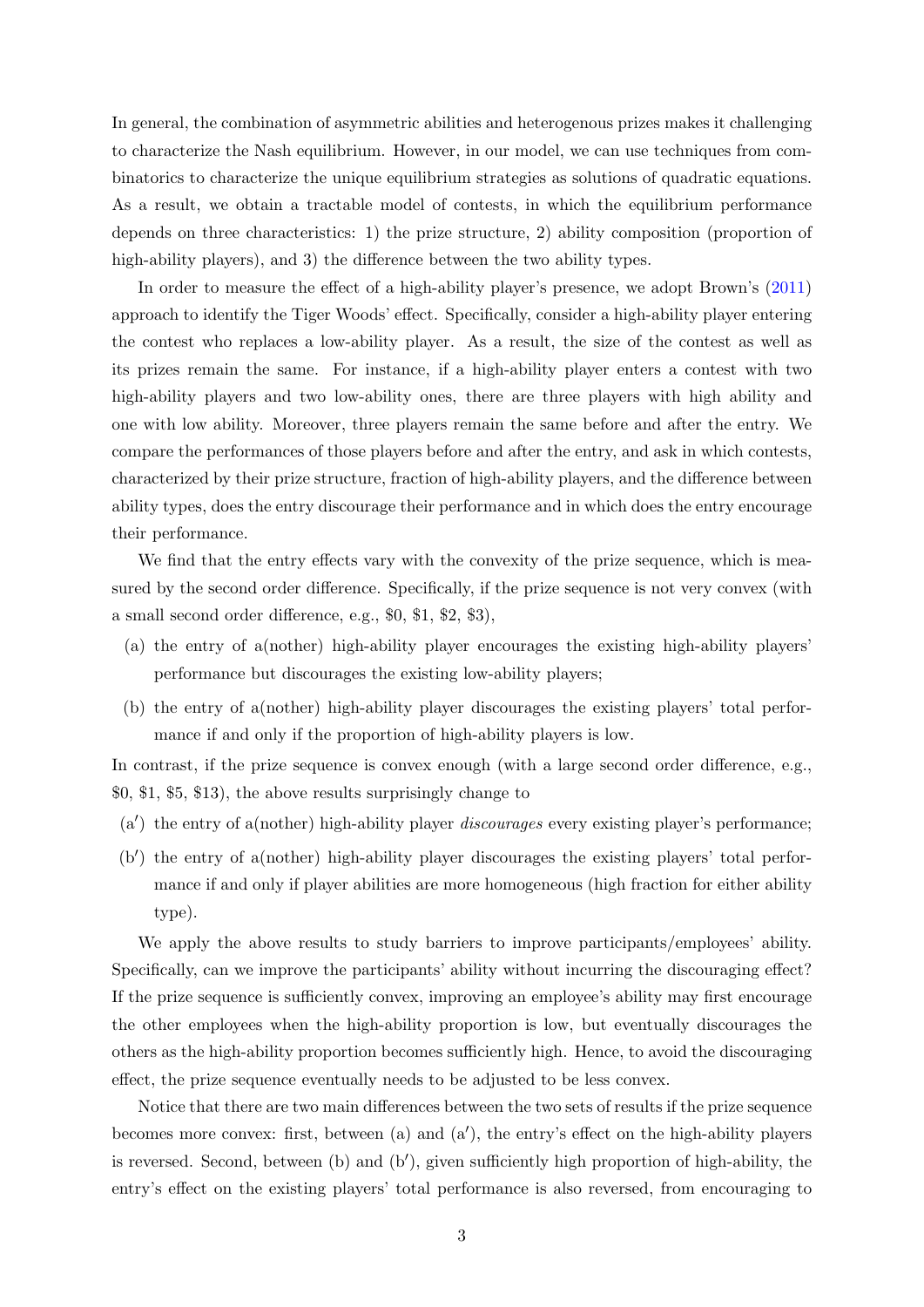discouraging.

We first explain the difference between results (a) and  $(a')$ . Namely, why, as the prize sequence becomes convex enough, is the encouraging effect on the high-ability players reversed to the discouraging effect? To understand the intuition, consider the above contest between two high-ability players and two low-ability ones, and let the prizes be  $\mathcal{F}_0, \mathcal{F}_1, \mathcal{F}_2, \mathcal{F}_3$ . In addition, assume that the marginal performance cost of the high-ability players is almost zero, which is an extreme case of our model but makes the following explanation simpler. Due to the almost costless performance, a high-ability player can ensure the second highest prize \$2 by beating the two low-ability players. After the entry, she can ensure only the third highest prize \$1 because there are fewer low-ability players. Thus, the first effect of the entry is lower guaranteed winnings for the high-ability players. Since this effect is from low-ability players towards the high-ability ones, we call it the incentive-from-bottom effect. Given everything else, this effect puts an upward pressure on his performance.

The second effect of the entry is reducing the expected winnings of a high-ability player, because there are more high-ability players to share the top prizes. The expected winnings of a high-ability player is the average of the top two prizes  $(\$3 + \$2)/2$  before the entry, and reduces to the average of the top three prizes  $(\$3 + \$2 + \$1)/3$  afterwards. Since this effect is from the top prizes, we call it disincentive-from-top effect. Given everything else, this effect puts a downward pressure on his performance.

Both effects vary with the convexity of the prize sequence, but in different ways. For instance, given the sequence of \$0, \$1, \$2, \$3, the disincentive-from-top effect, measured by the change in the average prize values, is  $\frac{$3+\$2}{2} - \frac{\$3+\$2+\$1}{3}$  $\frac{52+81}{3}$ . If the prize sequence changes to a more convex one of \$0, \$1, \$5, \$13, the disincentive-from-top effect becomes  $\frac{$13+ $5}{2} - \frac{$13+ $5+ $1}{3}$  $\frac{$5+ $1}{3}$ , which is increased by  $\frac{13}{6}$ . In contrast, with the sequence of \$0, \$1, \$2, \$3, the incentive-from-bottom effect, measured by the difference between the second and third highest prizes, is \$2 − \$1. Changing the prize sequence to \$0, \$1, \$5, \$13, the incentive-from-bottom effect becomes \$5 − \$1, which is increased by 2. Notice that, as the prize sequence becomes more convex, the disincentive-fromtop effect grows more than the incentive-from-bottom effect. Thus, with a sufficiently convex prize sequence, the disincentive-from-top effect dominates the incentive-from-bottom effect, and therefore the entry discourages the high-ability players.

In the general case, when the high-ability players' performing cost is not necessarily close to zero, the payoff effect depends on not only the guaranteed prize but also the cost of the necessary performance to win the prize. We show in the general case, as the prize sequence becomes more convex, the disincentive-from-top effect still grows faster than the incentive-from-bottom effect.

Next, we explain the difference between results  $(b)$  and  $(b')$ : given sufficiently high proportion of high-ability, the entry's effect on the others' total performance is also reversed, from encouraging to discouraging. This difference is simply implied by the first difference explained above. To see this, notice that if the contest has a high fraction of high-ability players, the first main difference implies that the entry's effect on the high-ability players is reversed from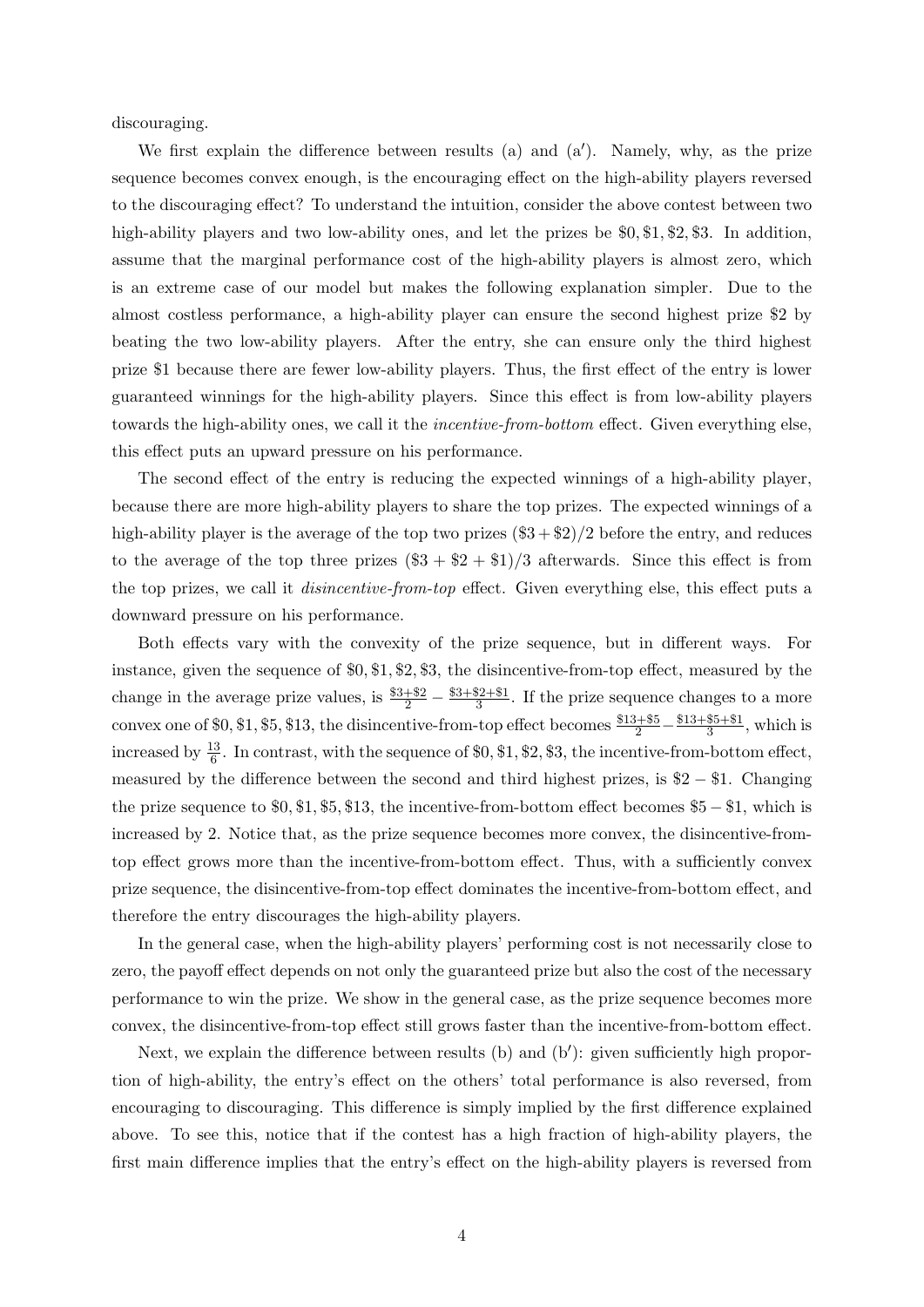<span id="page-4-1"></span>

Figure 1: Prize Sequences

encouraging to discouraging. Since most of the other players have high ability, the entry's effect on their total performance is also reversed from encouraging to discouraging.

The remainder of the paper is organized as follows. Section [2](#page-4-0) introduces the model of contest and Section [3](#page-5-0) characterizes the equilibrium. Section [4](#page-12-0) identifies the circumstances for the encouraging and discouraging effects to arise. Section [5](#page-15-0) analyzes the barriers against improving participants' ability, and Section [6](#page-17-0) discusses the entry's effects on total performance. Section [7](#page-19-0) discusses related literature and Section [8](#page-21-0) concludes.

## <span id="page-4-0"></span>2 Model

Consider a contest in which  $n \geq 3$  players compete for n prizes with heterogeneous monetary values:  $v_{(n)} > v_{(n-1)} > ... > v_{(1)} = 0$ . We can normalize the prize values so that  $v_{(2)} = 1$ . Moreover, the prizes have constant second order differences:  $(v_{(k+1)} - v_{(k)}) - (v_{(k)} - v_{(k-1)}) =$  $\alpha \geq 0$  for  $k = 2, ..., n - 1$ . As a result, the prize sequence is characterized by its convexity parameter  $\alpha$ . Indeed, in a contest among n players, the prize values are  $v_{(k)} = C_1^{k-1} + \alpha C_2^{k-1}$ for  $k = 1, ..., n$ , where  $C_k^m = \frac{n!}{k!(n-k)!}$  is the binomial coefficient and  $C_k^m = 0$  if  $m < k$ . Figure [1](#page-4-1) illustrates prize sequences with differences in convexity. Since  $\alpha \geq 0$ , the prize sequence is always (weakly) convex.<sup>[5](#page-4-2)</sup> As in the figure, if  $\alpha = 0$ , the prize sequence is linear. As  $\alpha$  increases, the prize sequence becomes more convex in the sense that the differences between higher-value prizes grow bigger relative to those between lower-value prizes.

In the contest, the players choose costly performance to compete.<sup>[6](#page-4-3)</sup> The players have constant marginal costs of performance. The marginal costs can be  $c_H$  or  $c_L$  with  $0 < c_L < c_H$ . We refer to the players with marginal cost  $c_H$  as H-cost players, and those with  $c_L$  as L-cost ones. The H-cost players are less productive because their marginal costs are higher. Denote the number of L-cost players as  $n<sub>L</sub>$ . Then, we can characterize the composition of participants by  $n<sub>L</sub>/n$ , the proportion of L-cost players. As  $n_L/n$  increases from 0 to 1, the players' average marginal

<span id="page-4-2"></span> $5$ Convex prize sequences are prevalent in sports and organizations.

<span id="page-4-3"></span><sup>&</sup>lt;sup>6</sup>In this paper, we do not distinguish performance and effort.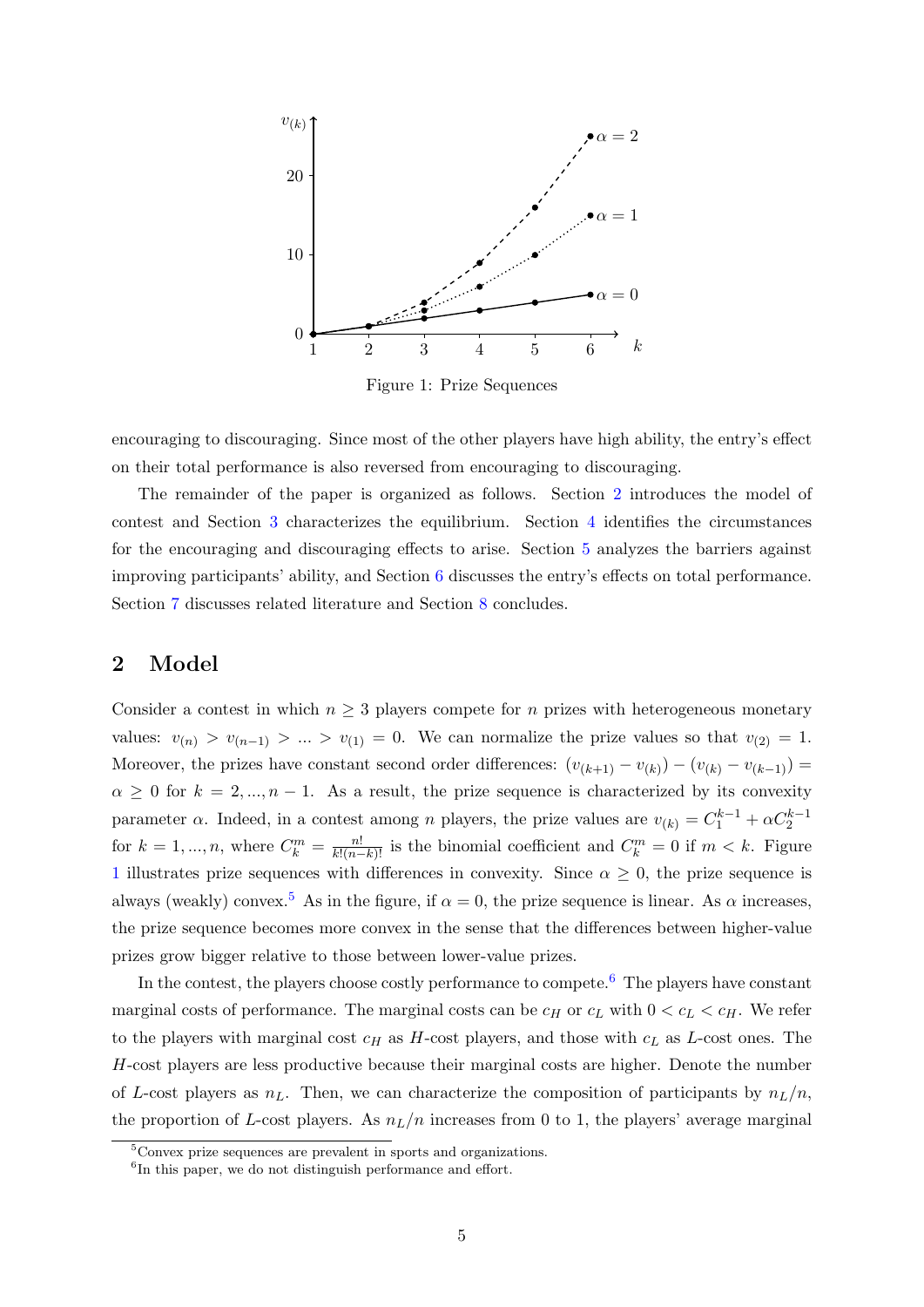cost decreases, therefore they are more productive.

The ratio  $c_L/c_H \in (0, 1)$  measures the asymmetry between the two cost types. We assume  $c_L/c_H < 1/2$ , and it corresponds to the case in which the cost types are significantly different.<sup>[7](#page-5-1)</sup> The three parameters discussed above are important for the rest of the paper:  $\alpha$  the convexity of the prize sequence,  $n_L/n$  the proportion of L-cost players, and  $c_L/c_H$  the asymmetry between the cost types.

Therefore, with its size fixed, a contest can be described by three characteristics: the convexity of prize sequence measured by  $\alpha$ , the composition of types measured by  $n_L/n$  and the asymmetry between types measured by  $c_L/c_H$ .

The game is of complete information, so each player's cost is commonly known. In the contest, each participant i chooses his performance  $s_i \geq 0$  simultaneously. Note that there is no noise in their performance.<sup>[8](#page-5-2)</sup> The participant with the highest performance receives the highest prize  $v_{(n)}$ ; the second highest performance receives the second highest prize  $v_{(n-1)}$ ; and so on. In the case of a tie, the involved prizes are split evenly among the tying participants. All the players are risk neutral. If a t-cost player wins prize  $v_{(k)}$  with performance  $s_i$ , his payoff is  $v_{(k)} - c_t s_i$ , where  $t = H$  or  $L$ .

We use a c.d.f.  $G_i : [0, +\infty) \to [0, 1]$  to represent player i's mixed strategy. The support of  $G_i$  is the smallest closed set to which  $G_i$  assigns probability 1. If its support is a singleton, a mixed strategy reduces to a pure strategy. A profile of strategies constitutes a Nash equilibrium if each player's (mixed) strategy assigns a probability of one to the set of his best responses against the strategies of other players. Throughout the paper, we consider type-symmetric Nash equilibrium, where players of the same cost use the same strategy. We focus on type-symmetric equilibrium purely for simpler analysis.<sup>[9](#page-5-3)</sup>

## <span id="page-5-0"></span>3 Equilibrium Characterization

In this section, we characterize the unique equilibrium in closed form. With heterogeneous prize values and asymmetric player abilities, equilibria generally involve complicated mixed strategies without closed-form characterization (e.g. [Xiao](#page-23-1) [2016\)](#page-23-1). However, using techniques in combinatorics, we can simplify the characterization to solving a single quadratic equation. Those techniques are useful because binomial coefficients frequently arise in equilibrium analysis through two channels: First, as a result of constant second order differences, the prize values depend on binomial coefficients:  $v_{(k)} = C_1^{k-1} + \alpha C_2^{k-1}$ . Second, a player's winning probabilities also depend on binomial coefficients. For example, facing four H-cost opponents, a player choosing performance s wins the third highest prize with probability  $C_2^4 G_H^2(s) (1 - G_H(s))^2$ .

<span id="page-5-1"></span> $<sup>7</sup>$ This assumption also simplifies equilibrium charaterization because it ensures each player mixes over an</sup> interval of performance levels.

<span id="page-5-2"></span><sup>8</sup>Our model is different from tournament models (e.g. [Rosen](#page-23-2) [1981\)](#page-23-2), which study moral hazard arising in the presence of noisy performance. In our model, information is complete therefore moral hazard does not arise.

<span id="page-5-3"></span><sup>&</sup>lt;sup>9</sup>If idiosyncratic shocks are added to the marginal costs, so player *i*'s marginal cost becomes  $c_i = c_t + \varepsilon_i$  and no two players have the same marginal cost. Then, there is a unique Nash equilibrium [\(Xiao](#page-23-1) [2016\)](#page-23-1). Moreover, the type-symmetric equilibrium is the limit of the unique Nash equilibrium as the shocks converge to zero.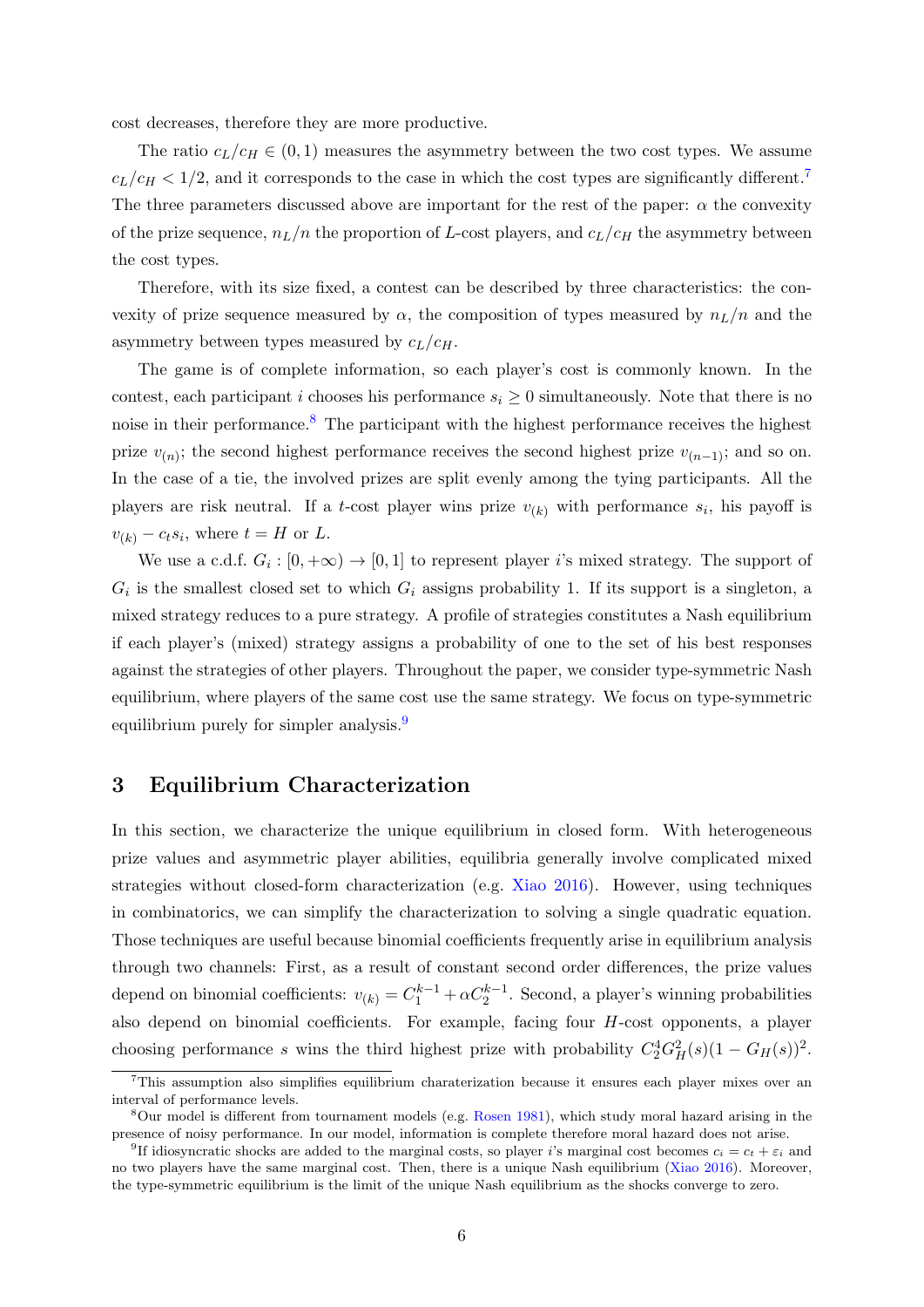Appendix [A](#page-24-0) contains a complete list of results from combinatorics that we use in this paper.

Depending on the composition of player types, the equilibrium may be one of four types. Each type is named after its characteristic equilibrium property and is discussed separately in Sections [3.1](#page-6-0)[-3.4](#page-11-0) below.

### <span id="page-6-0"></span>3.1 Equilibrium with Symmetry

First, consider a contest with only one type of players. This is a contest with symmetric players and the equilibrium is well understood (see for instance [Barut and Kovenock](#page-22-4) [1998\)](#page-22-4). Each player's equilibrium payoff is zero, and this contest has a unique equilibrium. Moreover, the equilibrium has symmetric mixed strategies with support  $[0, v_{(n)}/c_t]$ . Example [1](#page-6-1) illustrates such an equilibrium.

<span id="page-6-1"></span>Example 1 (Equilibrium with Symmetry) Consider a contest with four H-cost players with  $c_H = 3$ . The prizes are  $v_{(4)} = 9$ ,  $v_{(3)} = 4$ ,  $v_{(2)} = 1$  and  $v_{(1)} = 0$ , which has a constant second order difference  $\alpha = 2$ . The unique equilibrium is illustrated in Figure [2.](#page-7-0) Notice that the all the players mix over the interval  $[0,3]$  according to the same mixed strategy  $G_H$ .

We explain below how to derive the equilibrium strategy in Example [1.](#page-6-1) Denote the symmetric strategy as  $G_H$ . If all others use strategy  $G_H$ , a player should receive his equilibrium payoff by choosing any s in the support of  $G_H$ :

$$
v_{(4)}G_H^3(s) + v_{(3)}C_2^3G_H^2(s)(1 - G_H(s)) + v_{(2)}C_1^3G_H(s)(1 - G_H(s))^2 + v_{(1)}(1 - G_H(s))^3 - c_H(s) = 0
$$

For cleaner exposition, we often omit the argument of  $G_t(s)$  below. Collecting terms w.r.t.  $G_H$ , we can rewrite the above equation as

<span id="page-6-4"></span>
$$
\Delta_3 G_H^3 + \Delta_2 C_2^3 G_H^2 + \Delta_1 C_1^3 G_H + v_{(1)} - c_H s = 0 \tag{1}
$$

where  $\Delta_1 = v_{(2)} - v_{(1)}$ ,  $\Delta_2 = (v_{(3)} - v_{(2)}) - (v_{(2)} - v_{(1)})$ ,  $\Delta_3 = [(v_{(4)} - v_{(3)}) - (v_{(3)} - v_{(2)})] - [(v_{(3)} - v_{(3)}) - (v_{(3)} - v_{(3)})]$  $v_{(2)}$ )−( $v_{(2)}$  – $v_{(1)}$ )]. Recall that  $v_{(1)} = 0$  and  $v_{(2)} = 1$ , so  $\Delta_1 = 1$ . Moreover, the constant second order differences imply  $\Delta_2 = \alpha$  and  $\Delta_3 = 0$ . Therefore, we can further simplify the equation to

<span id="page-6-2"></span>
$$
\alpha C_2^3 G_H^2 + C_1^3 G_H - c_H s = 0 \tag{2}
$$

which has a unique solution in [0, 1] and it is

<span id="page-6-3"></span>
$$
G_H(s) = \frac{-C_1^3 + \sqrt{(C_1^3)^2 + 4\alpha C_2^3 c_H s}}{2\alpha C_2^3}
$$

More generally, for  $t = H$  or L, if a contest is among n identical t-cost players, the counter-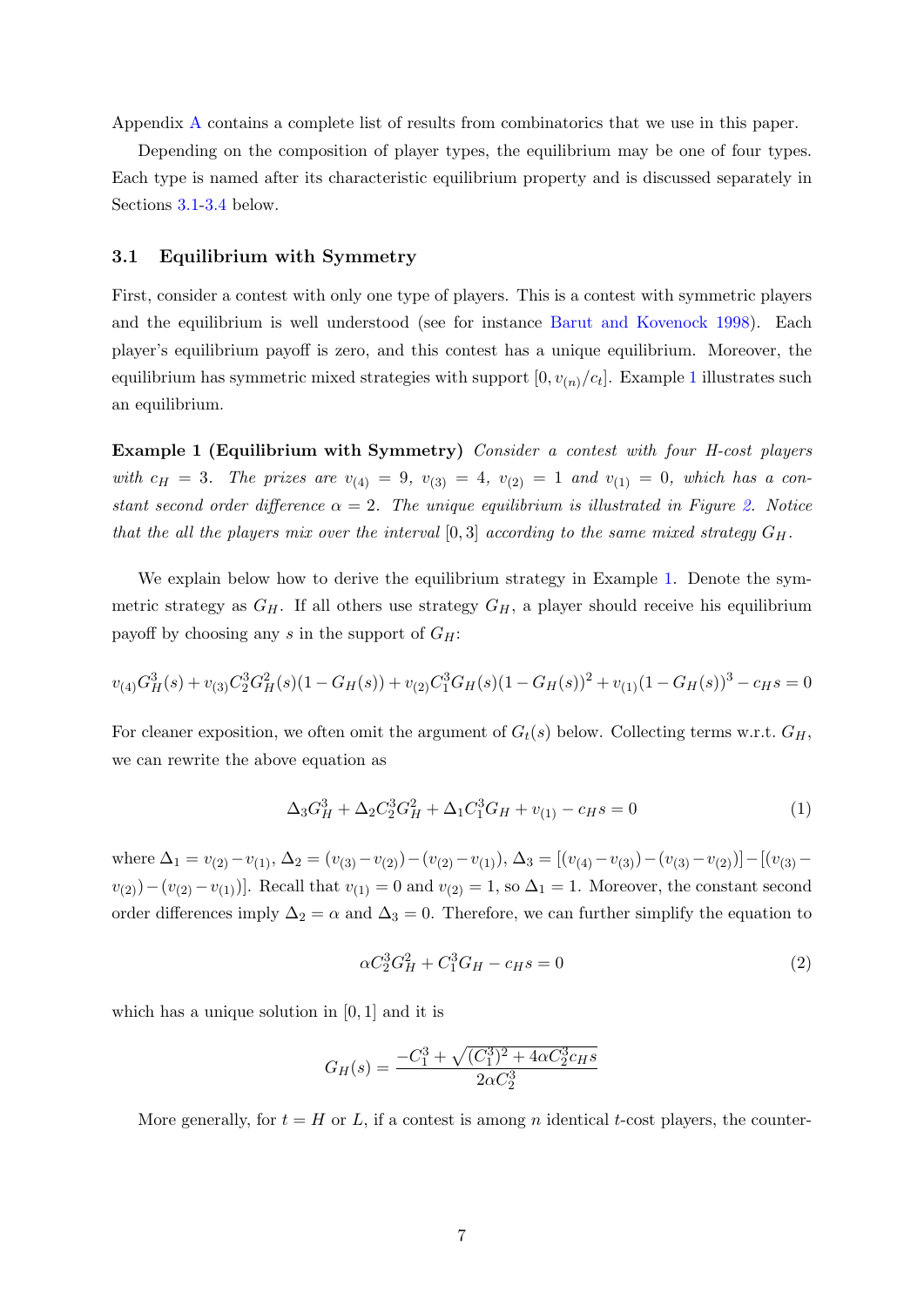<span id="page-7-0"></span>

Figure 2: Equilibrium with Symmetry

<span id="page-7-2"></span>Figure 3: Equilibrium with Embedment

part of [\(2\)](#page-6-2) is  $\alpha C_2^{n-1} G_t^2 + C_1^{n-1} G_t - c_t s = 0$ , whose unique solution in [0, 1] is

$$
G_t(s) = \frac{-C_1^{n-1} + \sqrt{(C_1^{n-1})^2 + 4\alpha C_2^{n-1}c_ts}}{2\alpha C_2^{n-1}}
$$
(3)

The following result characterizes the equilibrium with symmetry in an  $n$ -player contest.

**Proposition 1 (Equilibrium with Symmetry)** If a contest has only t-cost players with  $t =$ H or L, there is a unique equilibrium. In the equilibrium, all the players have the same payoff  $u_t = 0$  and use a symmetric mixed strategy  $G_t(s)$  given in [\(3\)](#page-6-3) for  $s \in [0, v_{(n)}/c_t]$ .

### 3.2 Equilibrium with Embedment

Next, consider a contest in which all players except one have the low cost, so  $n<sub>L</sub> = 1$  and  $n_H = n - 1$ . In the equilibrium, the L-cost player mixes over a higher interval  $[\underline{s}_L, v_{(n)}/c_H]$  and the H-cost players mix over a lower interval  $[0, v_{(n)}/c_H]$ . The L-cost's interval is a subset of the H-cost's, and they share the same upper boundary. Example [2](#page-7-1) illustrates such an equilibrium.

<span id="page-7-1"></span>Example 2 (Equilibrium with Embedment) Consider a contest with three H-cost players with marginal cost  $c_H = 3$  and one L-cost player with  $c_L = 1$ . The prizes are the same as in Example [1.](#page-6-1) The unique equilibrium is illustrated in Figure [3.](#page-7-0) Notice that the support of  $G_L$  is [1.1, 3] and that of  $G_H$  is [0, 3]. The equilibrium payoffs are  $u_H = 0$  for the H-cost players and  $u_L = 6$  for the L-cost player.

To understand the payoffs, notice that the H-cost players have payoff  $u_H = 0$ . The highest performance in  $G_H$ 's support is  $v_{(n)}/c_H$ , the same as in Example [1.](#page-6-1) Any performance above  $v_{(n)}/c_H$  never earns positive payoff for an H-cost player. It turns out that  $G_H$  and  $G_L$  have to share the same upper boundary in an equilibrium. Therefore, if the L-cost player chooses the upper boundary, he wins  $v_{(n)}$  with probability 1 and his payoff is  $u_L = v_{(n)} - c_L v_{(n)}/c_H$ .

To illustrate the main idea, we derive below the equilibrium strategies in Example [2](#page-7-1) using  $u<sub>L</sub>$  and  $u<sub>H</sub>$ . The analysis for the general case is in the appendix. First, consider interval [0, 1.1]. Given others' equilibrium strategies, if an H-type player chooses a performance in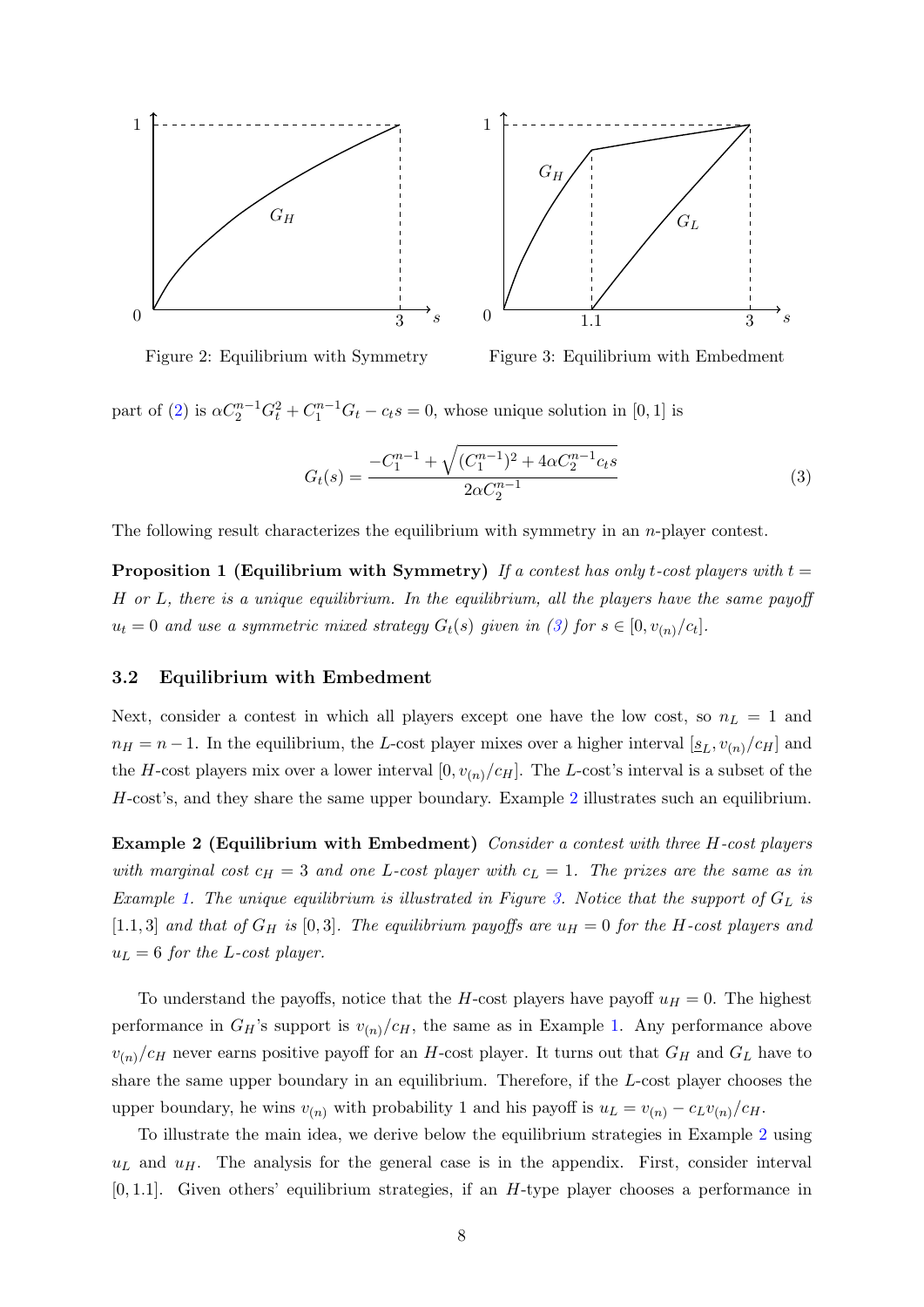the interval, he never wins the highest prize because the L-cost player's performance is always higher. Therefore, by choosing  $s \in [0,1.1]$ , an H-cost player is competing with the other two H-cost players for the prizes  $v_{(3)}$  and  $v_{(2)}$  $v_{(2)}$  $v_{(2)}$ . We obtain a condition similar to (2):

<span id="page-8-0"></span>
$$
\alpha C_2^2 G_H^2 + C_1^2 G_H - c_H s = 0
$$

where  $C_1^2$  and  $C_2^2$  replace  $C_1^3$  and  $C_2^3$  in [\(2\)](#page-6-2). This is because each H-cost player compete against only two other H-cost players. The above equation has a unique solution in  $[0, 1]$ :

$$
\hat{G}_H(s) = \begin{cases}\n\frac{-C_1^2 + \sqrt{(C_1^2)^2 + 4\alpha C_2^2 c_H s}}{2\alpha C_2^2} & \text{if } \alpha > 0 \\
c_H s / C_1^2 & \text{if } \alpha = 0\n\end{cases}
$$
\n(4)

Next, consider the interval [1.1, 3]. Given others' equilibrium strategy  $G_H$ , the L-cost player receives his equilibrium payoff by choosing a performance in the interval:

<span id="page-8-1"></span>
$$
\alpha C_2^3 G_H^2 + C_1^3 G_H - c_L s = u_L
$$

Notice that the expected prize, the first two terms, is the same as in [\(2\)](#page-6-2) because the opponents are the same: three H-cost players. The above equation has unique solution in  $[0, 1]$ :

$$
\bar{G}_H(s) = \begin{cases}\n\frac{-C_1^3 + \sqrt{(C_1^3)^2 + 4\alpha C_2^3(c_{LS} + u_L)}}{2\alpha C_2^3} & \text{if } \alpha > 0 \\
(u_L + c_{LS})/C_1^3 & \text{if } \alpha = 0\n\end{cases}
$$
\n(5)

For  $s \in [1.1, 3]$ , the counterpart for an H-cost player is

$$
v_{(4)}\bar{G}_H^2G_L + v_{(3)}[C_1^2\bar{G}_H(1-\bar{G}_H)G_L + C_2^2\bar{G}_H^2(1-G_L)]
$$
  
+ 
$$
v_{(2)}[C_2^2(1-\bar{G}_H)^2G_L + C_1^2\bar{G}_H(1-\bar{G}_H)(1-G_L)] - c_Hs = 0
$$

or

$$
\Delta_3 \bar{G}_H^2 G_L + \Delta_{(2)} (C_1^2 \bar{G}_H G_L + C_2^2 \bar{G}_H^2) + \Delta_1 (C_1^2 \bar{G}_H + G_L) - c_H s = 0
$$

Since  $\Delta_1 = 1, \Delta_2 = \alpha$  and  $\Delta_3 = 0$ , we can further simplify the equation to

<span id="page-8-2"></span>
$$
\alpha (C_1^2 \bar{G}_H G_L + C_2^2 \bar{G}_H^2) + (C_1^2 \bar{G}_H + G_L) - c_H s = 0
$$

which implies

$$
G_L = \frac{c_H s - \alpha C_2^2 \bar{G}_H^2 - C_1^2 \bar{G}_H}{\alpha C_1^2 \bar{G}_H + 1}
$$
\n(6)

Hence,  $G_H(s)$  for  $s \in [0, 1.1]$  is given in [\(4\)](#page-8-0), and  $G_H(s)$  for  $s \in [1.1, 3]$  is given in [\(5\)](#page-8-1). Substituting  $\bar{G}_H$  given in [\(5\)](#page-8-1) into [\(6\)](#page-8-2), we obtain  $G_L(s)$  for  $s \in [1.1, 3]$ .

Following the same argument, we can obtain the counterparts of  $(4)-(6)$  $(4)-(6)$  $(4)-(6)$  in an *n*-player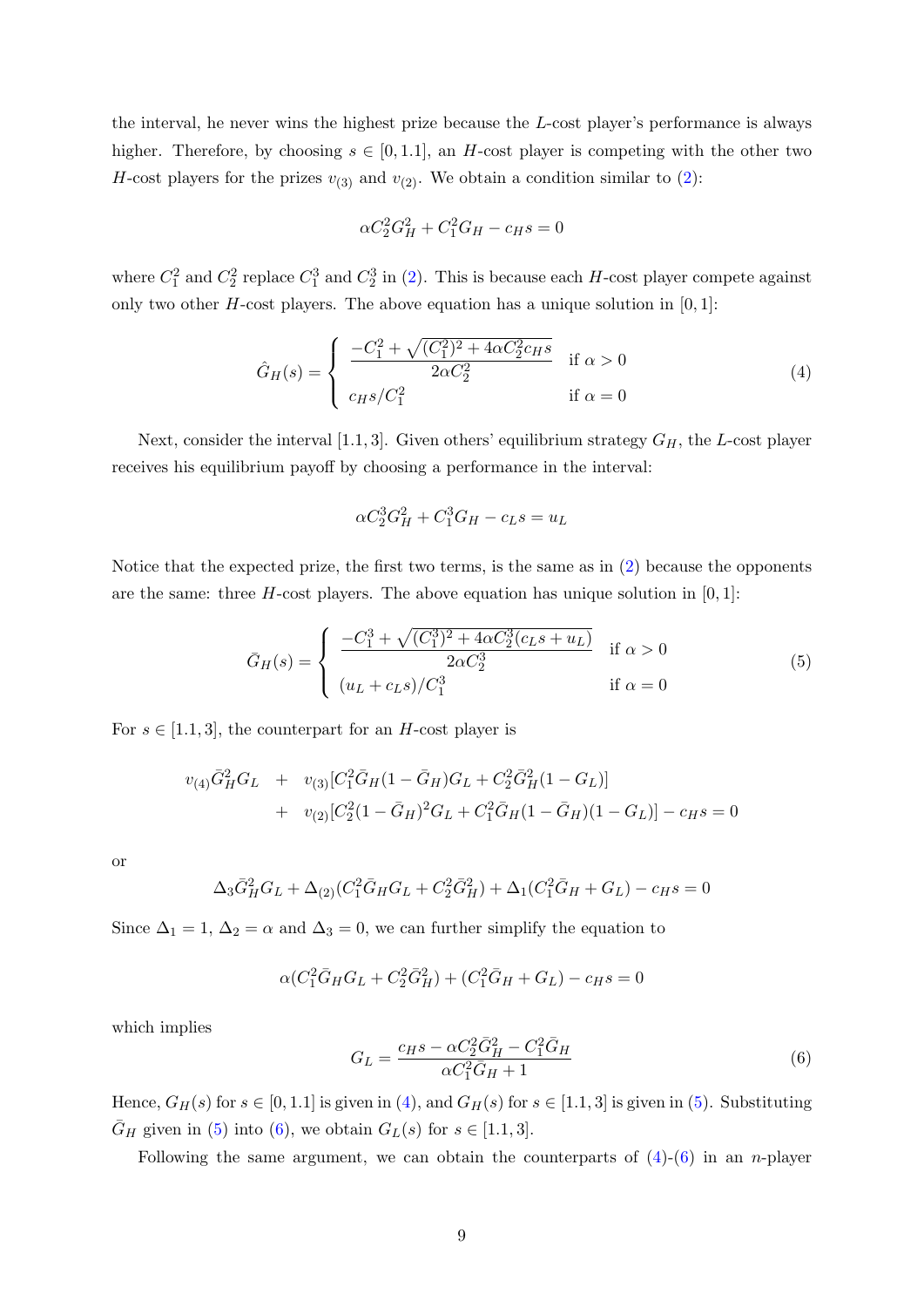contest where all but one players are H-cost:

<span id="page-9-1"></span>
$$
\hat{G}_H(s) = \begin{cases}\n\frac{-C_1^{n-2} + \sqrt{(C_1^{n-2})^2 + 4\alpha C_2^{n-2}c_H s}}{2\alpha C_2^{n-2}} & \text{if } \alpha > 0 \\
c_H s/C_1^{n-2} & \text{if } \alpha = 0\n\end{cases}
$$
\n(7)

$$
\bar{G}_H(s) = \begin{cases}\n\frac{-C_1^{n-1} + \sqrt{(C_1^{n-1})^2 + 4\alpha C_2^{n-1}(c_L s + u_L)}}{2\alpha C_2^{n-1}} & \text{if } \alpha > 0 \\
(u_L + c_L s) / C_1^{n-1} & \text{if } \alpha = 0\n\end{cases}
$$
\n(8)

<span id="page-9-3"></span>
$$
G_L(s) = \frac{c_H s - \alpha C_2^{n-2} \bar{G}_H^2(s) - C_1^{n-2} \bar{G}_H(s)}{\alpha C_1^{n-2} G_H(s) + 1}
$$
(9)

and  $s_L$  is the performance level in  $(0, v_n/c_H)$  such that  $G_L(s_L) = 0.10$  $G_L(s_L) = 0.10$  The equilibrium characterization generalizes as follows:

**Proposition 2 (Equilibrium with Embedment)** If  $n_L = 1$ , there is a unique equilibrium, and the equilibrium payoffs are  $u_L = v_{(n)}(1 - c_L/c_H)$  for the L-cost player and  $u_H = 0$  for the H-cost players.

In the equilibrium, the L-cost player mixes over  $[\underline{s}_L, v_{(n)}/c_H]$  and the H-cost players mix over  $[0, v_{(n)}/c_H]$ . Strategy  $G_H(s)$  for  $s \in [0, s_L]$  is given in [\(7\)](#page-9-1) and  $G_H(s)$  for  $s \in [s_L, v_{(n)}/c_H]$ . is given in [\(8\)](#page-9-1). Strategy  $G_L(s)$  for  $s \in [\underline{s}_L, v_{(n)}/c_H]$  is given in [\(9\)](#page-9-1).

All the proofs are in the appendix.

#### 3.3 Equilibrium with Separation

If a contest has  $n_L \geq 2$  L-cost players and  $n_H \geq 2$  H-cost players, the H-cost players mix over a lower interval  $[0, \frac{v_{(n_H)}}{c_H}]$  $\frac{(n_H)}{c_H}$ ] and the L-cost players mix over a higher interval  $\left[\frac{v_{(n_H)}}{c_H}, \frac{v_{(n)}-v_{(n_H+1)}}{c_L}\right]$  $\frac{c_{(n_{H}+1)}}{c_{L}} +$  $\frac{v_{(n_H)}}{n_H}$  $\frac{n_H}{c_H}$ . Notice that the two intervals share a boundary but do not overlap. As a result, the competition is separated: the L-cost players compete for  $v_{(4)}$  and  $v_{(3)}$  while the H-cost players compete for  $v_{(2)}$  and  $v_{(1)}$ . Example [3](#page-9-2) illustrates such an equilibrium.

<span id="page-9-2"></span>Example 3 (Equilibrium with Separation) Consider a contest with two H-cost players with  $c_H = 3$  and two L-cost players with  $c_L = 1$ . The prizes are the same as in Example [1.](#page-6-1) The unique equilibrium is illustrated in Figure [4.](#page-10-0) Notice that the support of  $G_L$  is  $[1/3, 5]$ and that of  $G_H$  is  $[0, 1/3]$ . The equilibrium payoffs are  $u_H = 0$  for the H-cost players and  $u_L = 4$  for the L-cost player.

We derive below the equilibrium strategies in the example. Since the competition is separated, the two H-cost players compete for  $v_{(2)}$  as if they are in a two-player contest. Thus, his equilibrium payoff is  $u_H = 0$  and equilibrium strategy is  $G_H(s) = c_H s/v_{(2)}$ . The highest performance in the support of  $G_H$  is  $v_{(2)}/c_H$ , which is also the lowest performance in the support of  $G_L$ . At this performance, an L-cost player wins  $v_{(3)}$  with certainty, so his payoff is

<span id="page-9-0"></span><sup>&</sup>lt;sup>10</sup>The closed-form expression of  $s_L$  is provided in the Appendix below [\(33\)](#page-30-0).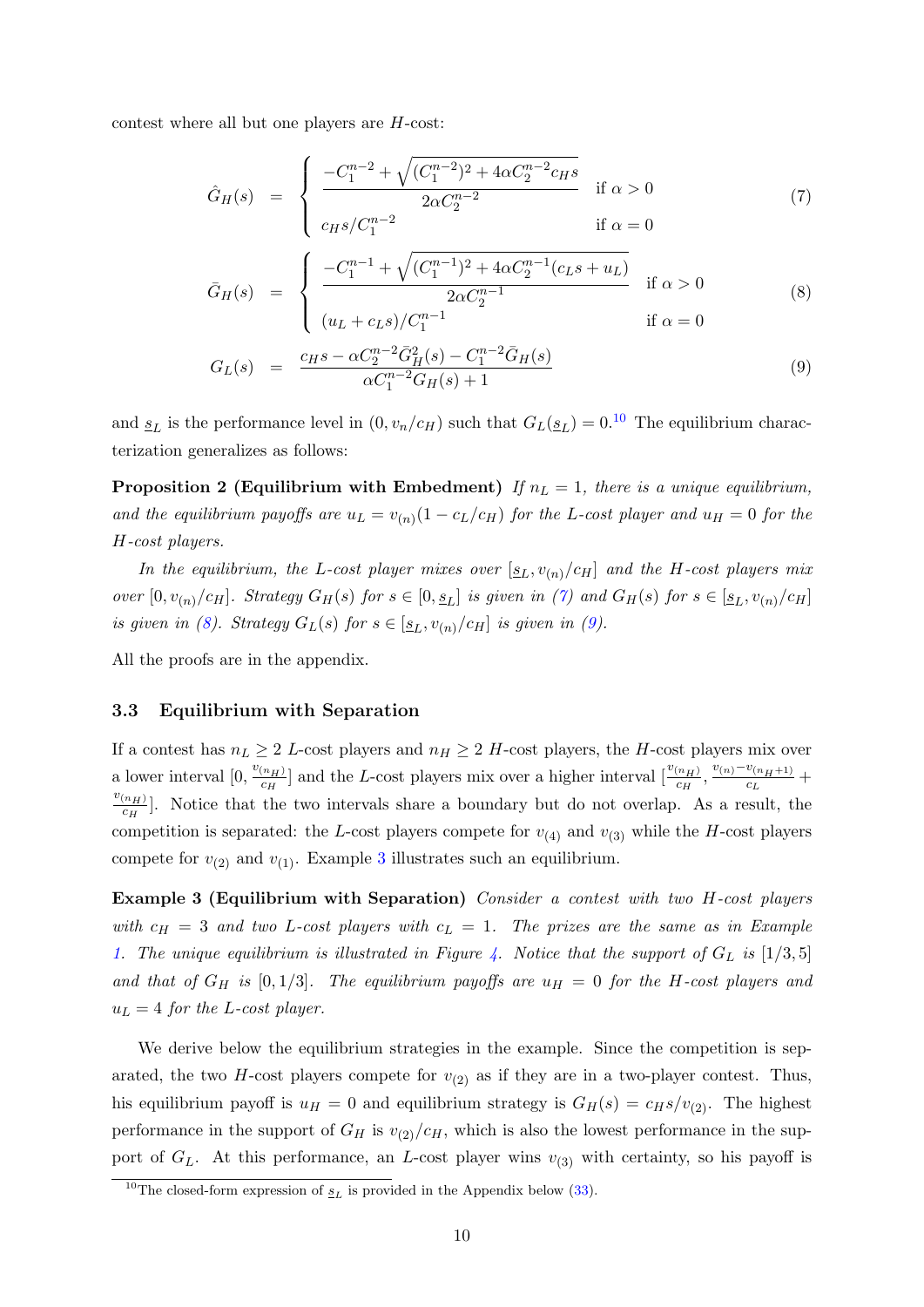<span id="page-10-0"></span>

Figure 4: Equilibrium with Separation

Figure 5: Equilibrium with Nonperformance

 $u_L = v_{(3)} - c_L v_{(2)}/c_H$ . The two L-cost players compete for  $v_{(4)}$  and  $v_{(3)}$  as if they are in a two-player contest. Hence, their equilibrium payoffs are  $u_L = v_{(3)}$  and equilibrium strategies satisfy  $v_{(4)}G_L + v_{(3)}(1 - G_L) - c_L s = u_L$ , so  $G_L(s) = (u_L + c_L s - v_{(3)})/(v_{(4)} - v_{(3)})$ .

More generally, consider a contest with  $n_L \geq 2$  L-cost players and  $n_H \geq 2$  H-cost players. With separated competition, the H-cost players compete for  $v_{(1)},...,v_{(n_H)}$  as if they are in a contest with  $n_H$  players. Similar to [\(3\)](#page-6-3), their equilibrium strategy  $G_H$  satisfies

<span id="page-10-3"></span>
$$
\alpha C_2^{n_H - 1} G_H^2 + C_1^{n_H - 1} G_H - c_H s = 0 \tag{10}
$$

where  $C_2^{n_H-1} = 0$  if  $n_H = 2$ . The unique solution in [0, 1] is

<span id="page-10-1"></span>
$$
G_H(s) = \begin{cases} \frac{-C_1^{n_H - 1} + \sqrt{(C_1^{n_H - 1})^2 + 4\alpha C_2^{n_H - 1} c_H s}}{2\alpha C_2^{n_H - 1}} & \text{if } n_H \ge 3\\ c_H s & \text{if } n_H = 2 \end{cases}
$$
(11)

The highest performance in the support of  $G_H$  is  $v_{(n_H)}/c_H$ . As above if an L-cost player chooses this performance, he receives  $v_{(n_H+1)}$  and obtains his equilibrium payoff  $u_L = v_{(n_H+1)}$  –  $c_L v_{(n_H)} / c_H$ . The  $n_L$  L-cost players compete for  $v_{(n_H+1)}, ..., v_{(n)}$  as if they are in an  $n_L$  player contest. Therefore, their strategy satisfies an analogue of [\(1\)](#page-6-4):

<span id="page-10-2"></span>
$$
\sum_{m=0}^{n_L-1} \Delta_{n_H+1}^m C_m^{n_L-1} G_L^m - c_L s = u_L
$$

where  $\Delta_k^0 = v_{(k)}$  for  $k = 1, ..., n$  and  $\Delta_k^m = \Delta_{k+1}^{m-1} - \Delta_k^{m-1}$  $k^{m-1}$  for  $k = 1, ..., n-m$ . Using techniques from combinatorics (see Appendix [A\)](#page-24-0), we can verify that  $\Delta_{n_H+1}^m = 0$  for  $m \geq 3$ ,  $\Delta_{n_H+1}^2 = \alpha$ and  $\Delta_k^1 = C_0^{k-1} + \alpha C_1^{k-1}$ . Moreover, we have  $u_L = v_{(n+1)} - c_L v_{(n+1)}/c_H$ , so the above equation can be simplified to

$$
\alpha C_2^{n_L - 1} G_L^2 + \Delta_{n_H + 1}^1 C_1^{n_L - 1} G_L + v_{(n_H + 1)} - c_L s = v_{(n_H + 1)} - c_L v_{(n_H)}/c_H \tag{12}
$$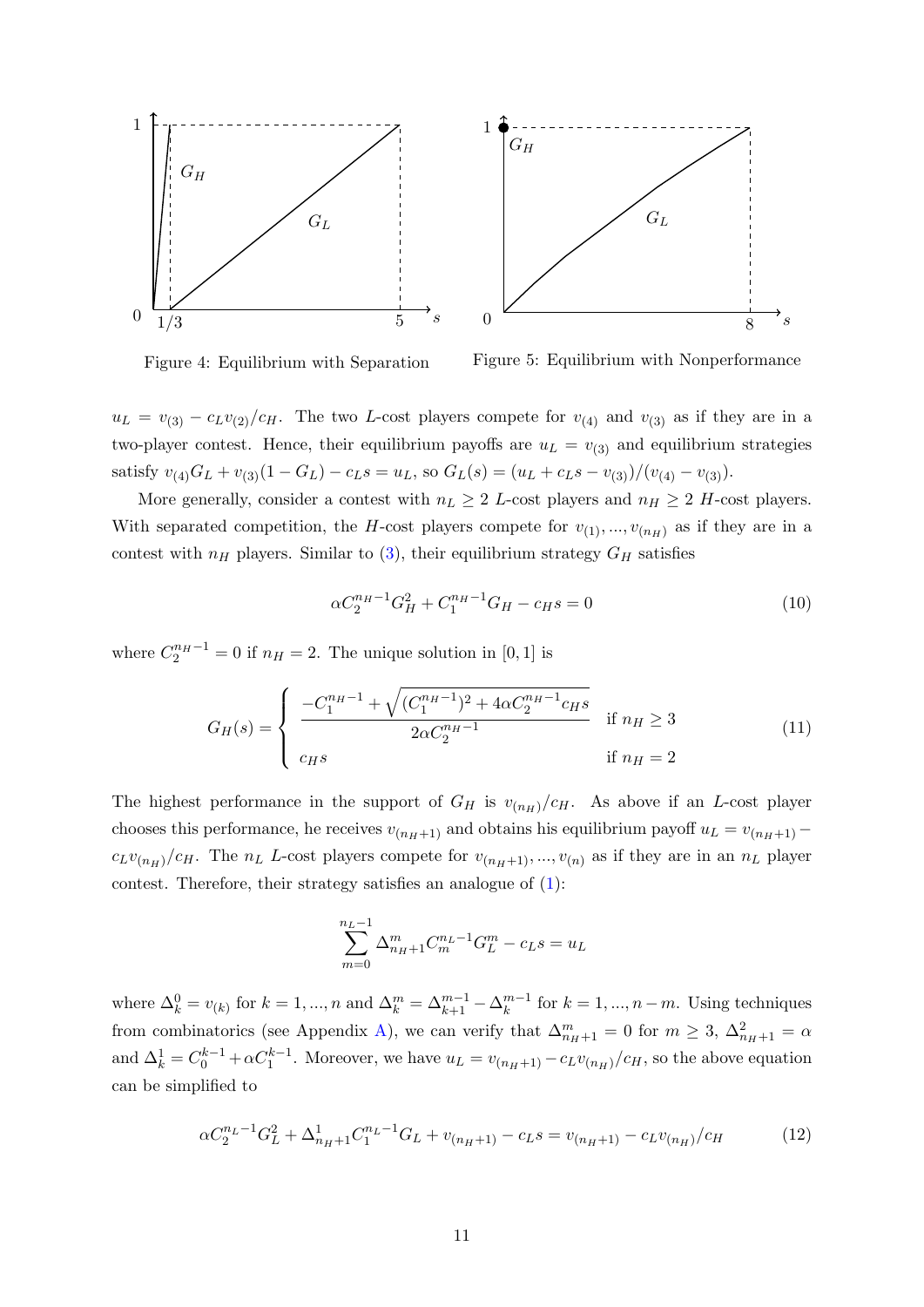whose unique solution in  $[0, 1]$  is

<span id="page-11-1"></span>
$$
G_{L}(s) = \begin{cases} \frac{-\Delta_{n_{H}+1}^{1}C_{1}^{n_{L}-1} + \sqrt{(\Delta_{n_{H}+1}^{1}C_{1}^{n_{L}-1})^{2} + 4\alpha C_{2}^{n_{L}-1}c_{L}(s - v_{(n_{H})}/c_{H})}}{2\alpha C_{2}^{n_{L}-1}} & \text{if } n_{L} \ge 3\\ \frac{c_{L}(s - v_{(n-2)}/c_{H})}{v_{(n)} - v_{(n-1)}} & \text{if } n_{L} = 2 \end{cases}
$$
(13)

<span id="page-11-5"></span>The equilibrium characterization generalizes as follows

**Proposition 3 (Equilibrium with Separation)** If  $2 \leq n_L \leq n-2$ , there is a unique equilibrium, and the equilibrium payoffs are  $u_H = 0$  for the H-cost players and  $u_L = v_{(n_H+1)}$  –  $c_L v_{(n_H)} / c_H$  for the L-cost players.

In the equilibrium,  $G_H$  has support  $[0, \frac{v_{(n_H)}}{c_H}]$  $\left[\frac{c_{H\hspace{-.1em}I}}{c_{H}}\right]$  and  $G_L$  has support  $\left[\frac{v_{(n_H)}}{c_{H}}\right]$  $\frac{(n_H)}{c_H}, \frac{v_{(n)}-v_{(n_H+1)}}{c_L}$  $\frac{v_{(n_H+1)}}{c_L} + \frac{v_{(n_H)}}{c_H}$  $\frac{\binom{n_{H}}{c_{H}}}$ . Moreover,  $G_H(s)$  is given in [\(11\)](#page-10-1) and  $G_L(s)$  in [\(13\)](#page-11-1).

### <span id="page-11-0"></span>3.4 Equilibrium with Nonpeformance

If a contest has  $n-1$  L-cost players and one H-cost player, then the H-cost player chooses nonperformance with certainty and the  $n-1$  L-cost players compete for the  $n-1$  positive prizes. Example [4](#page-11-2) illustrates such an equilibrium.

<span id="page-11-2"></span>Example 4 (Equilibrium with Nonperformance) Consider a contest with one H-cost player with  $c_H = 3$  and three L-cost players with  $c_L = 1$ . The prizes are the same as in Example [1.](#page-6-1) In the equilibrium, the H-cost player chooses nonperformance and the L-cost players' equilibrium strategies are illustrated in Figure [5.](#page-10-0) The equilibrium payoffs are  $u_H = 0$  and  $u_L = 1$ .

To understand an L-cost player's payoff, suppose others choose their equilibrium strategies and he chooses performance slightly above 0. Then, he beats the H-cost player while losing to the other L-cost players, so he wins  $v_{(2)} = 1$  with almost no cost. Thus, his equilibrium payoff is  $u_L = 1$ .

Notice that the above equilibrium is an extreme case of *equilibrium with separation* with the support of  $G_H$  reduced to a singleton. Therefore, substituting  $\Delta_2^1 = 1 + \alpha$ ,  $n_H = 1$  and  $u_L = 1$ into [\(13\)](#page-11-1) we obtain

<span id="page-11-4"></span><span id="page-11-3"></span>
$$
G_{L}(s) = \begin{cases} \frac{-(1+\alpha)C_{1}^{n-2} + \sqrt{\left[(1+\alpha)C_{1}^{n-2}\right]^{2} + 4\alpha C_{2}^{n-2}c_{L}s}}{2\alpha C_{2}^{n-2}} & \text{if } n_{L} \ge 3\\ \frac{c_{L}s}{v_{(3)}-1} & \text{if } n_{L} = 2 \end{cases}
$$
(14)

Thus, the equilibrium characterization is as follows:

**Proposition 4 (Equilibrium with Nonperformance)** In a contest with one  $H$ -cost player and n − 1 L-cost players, there is a unique equilibrium and the equilibrium payoffs are  $u_H = 0$ for the H-type players and  $u_L = 1$  for the L-type players.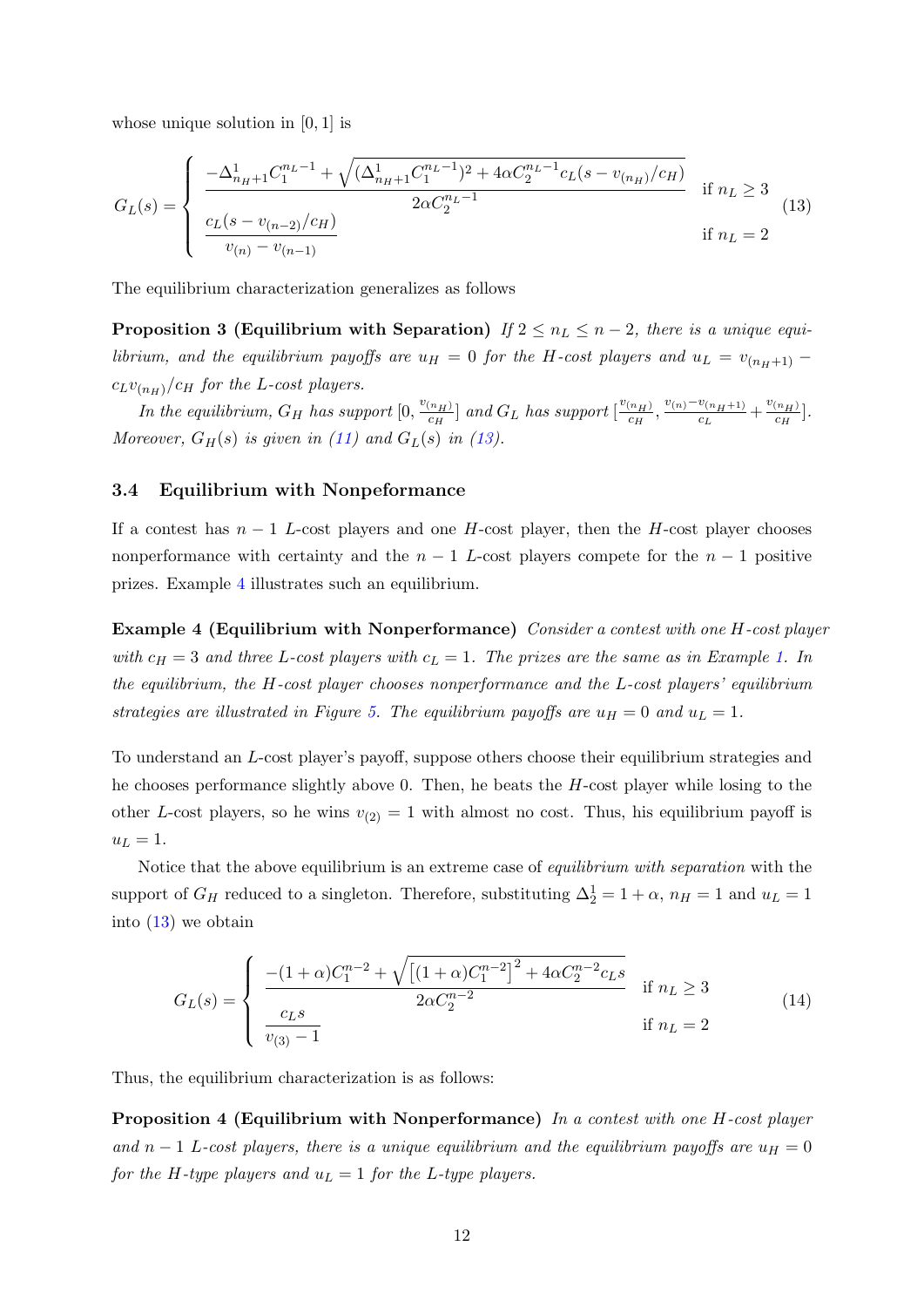<span id="page-12-1"></span>

Figure 6: Four Equilibrium Types

In the equilibrium, the H-cost player chooses nonperformance with certainty and the L-cost players' strategies are given in [\(14\)](#page-11-3).

So far, we have introduced four equilibrium types. Combining Propositions [1-](#page-7-2)[4,](#page-11-4) we obtain

Corollary 1 The contest has a unique equilibrium. Moreover, the payoffs and strategies in the equilibrium can be expressed in closed form and they are are given in Propositions [1-](#page-7-2)[4.](#page-11-4)

Figure [6](#page-12-1) illustrates the strategies' supports in different equilibrium types. Consider a contest with four  $H$ -cost players, we have an equilibrium with symmetry, illustrated in the leftmost figure. If we replace one  $H$ -cost player with an  $L$ -cost player, the equilibrium changes to an equilibrium with embedment, illustrated in the middle-left figure. If we replace another  $H$ -cost player with an L-cost player, the equilibrium becomes the one with separation, illustrated in the middle-right figure. Finally, replacing one more  $H$ -cost player with an  $L$ -cost one, we obtain an equilibrium of nonperformance, which is illustrated in the rightmost figure.

## <span id="page-12-0"></span>4 Discouraging vs. Encouraging Entry

Consider an *n*-player contest with  $n<sub>L</sub>$  L-cost players. Suppose an L-cost player enters and replaces an H-cost player, who is less productive. Notice that the size of contest is fixed to n players, so there is no scale effect.<sup>[11](#page-12-2)</sup> As a result,  $n-1$  players before the entry remain afterwards. In the next two sections, we study how the entry affects these  $n - 1$  players' equilibrium performance. In particular, Section [4.1](#page-12-3) studies how the entry affects individual player's performance, while Section [4.2](#page-14-0) studies how the entry affects the total performance of the other players.

### <span id="page-12-3"></span>4.1 Effects on Individual Performance

As we can see in Examples [1](#page-6-1)[-4,](#page-11-2) as an L-cost player enters, an H-cost player's strategy  $G_H$ shifts up, so his performance after the entry first order stochastically dominates that before

<span id="page-12-2"></span><sup>&</sup>lt;sup>11</sup>In many contests, prize structure changes are rare and infrequent. For instance, since the 1990s professional golf tournaments have been designating a specific percentage to each prize, from first to 70th: 18% of the total purse goes to the winner, 10.8% to the second place, ..., and 0.2% to the 70th. In addition, the "20-70-10" system was used for twenty years in General Electric from 1981 to 2001.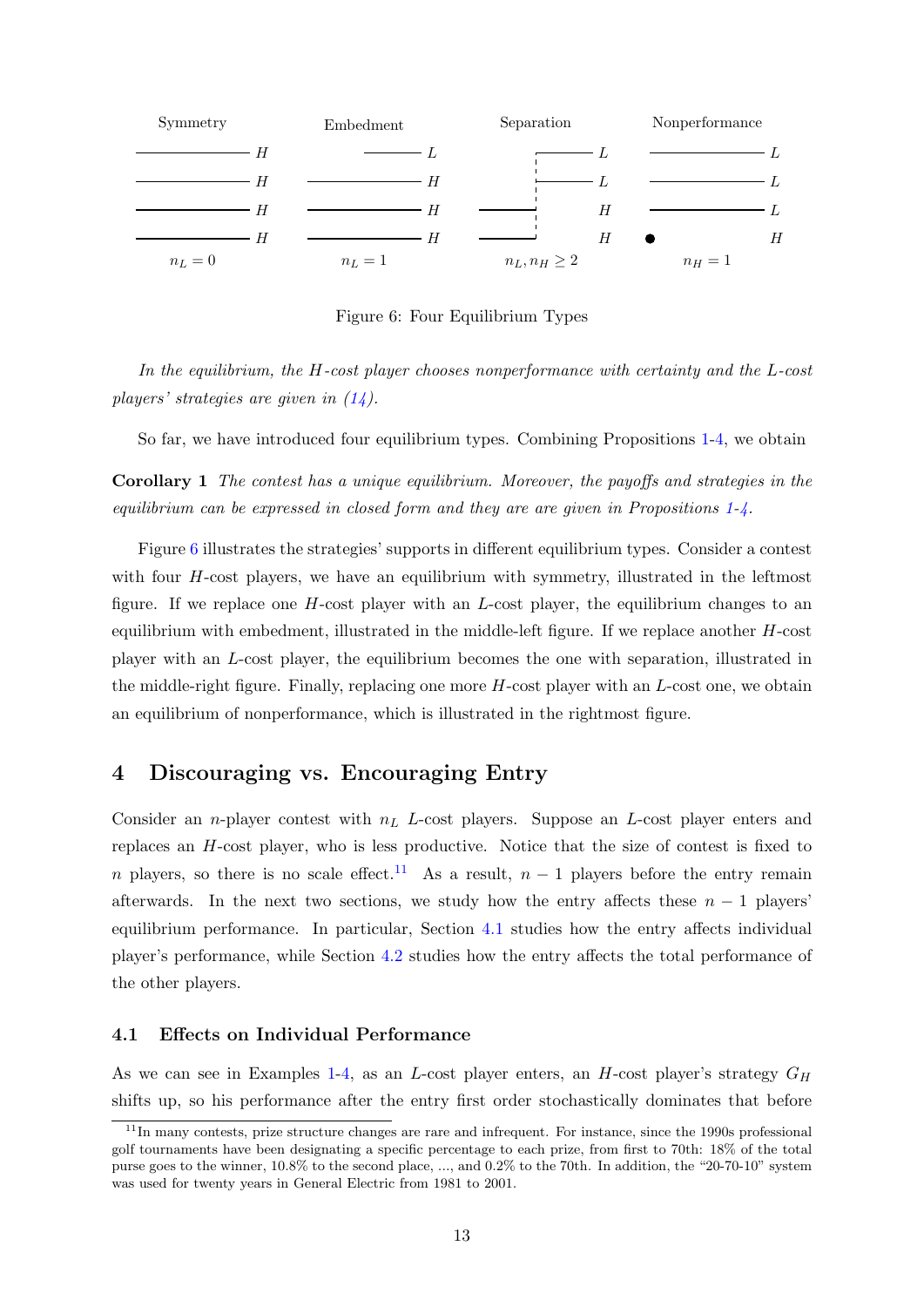the entry. However, after an L-cost player enters, an L-cost player mixes over a wider interval. For example, the entry of the second L-cost player changes the support of  $G_L$  from [1.1, 3] to  $[1/3, 5]$ , and the entry of the third L-cost player changes the support from  $[1/3, 5]$  to  $[0, 8]$ . As a result, the before and after-entry performance of an L-cost player cannot be ranked according to first order stochastic dominance. However, they can be ranked in their mean: the before-entry performance has a lower mean than the after-entry performance. Thus, in the examples, when facing more L-cost opponents, an H-cost player reduces his expected performances, while an L-cost player increases his expected performances.

Below we study this question in general: when facing more L-cost opponents, does an L-cost player increase or decrease his expected performance? How about an  $H$ -cost player? Let  $G_t^{\text{before}}$ be the t-cost player's equilibrium strategy before the entry of an L-cost player and  $G_t^{\text{after}}$  be his equilibrium strategy after the entry. Moreover, let  $[s_t^{\text{before}}, \bar{s}_t^{\text{before}}]$  be the support of  $G_t^{\text{before}}$ and  $[s_t^{\text{after}}, \bar{s}_t^{\text{after}}]$  be the support of  $G_t^{\text{after}}$ . The following result discusses how the entry affects individual player's equilibrium strategy:

<span id="page-13-0"></span>Proposition 5 Facing one more L-cost opponent, an H-cost player's performance is less spread out:  $s_H^{before} = s_H^{after} \leq \overline{s}_H^{after} \leq \overline{s}_H^{before}$ . Moreover,  $G_H^{after}$  is first order stochastically dominated by  $G_H^{before}$ , and therefore  $\mathbb{E}[s_H^{before}] > \mathbb{E}[s_H^{after}]$ .

Facing one more L-cost opponent, an L-cost player's performance is more spread out:  $s_L^{after} \leq s_L^{before} < \bar{s}_L^{before} \leq \bar{s}_L^{after}$  $L^{after}$ . Moreover, if  $\alpha$  is sufficiently small,  $\mathbb{E}[s_L^{before}]$  $\mathbb{E}[s_L^{after}] < \mathbb{E}[s_L^{after}]$  $\left[\begin{smallmatrix} a_{ij} & a_{ij} \ b & b_{ij} \end{smallmatrix}\right]$ . If  $\alpha$ is sufficiently large, there is a weakly decreasing function  $\gamma_\alpha(\frac{n_L}{n})$  such that  $\mathbb{E}[s_L^{before}]$  $\mathbb{E}[s_L^{after}] < \mathbb{E}[s_L^{after}]$  $\left[\begin{smallmatrix} a J & e & r \ L & \end{smallmatrix}\right]$ *if and only if*  $\frac{c_L}{c_H} < \gamma_\alpha(\frac{n_L}{n})$ .

Recall that an L-cost player is relatively stronger than an H-cost player. Intuitively, facing more stronger L-cost opponents, an H-cost player expects to receive lower winnings, which leads to lower performance to compete. This effect on winnings remains for an L-cost player: facing more L-cost opponents, an L-cost player expects to win less. In the introduction, we refer to it as the disincentive-from-top effect. However, there is incentive-from-bottom effect: facing more L-cost opponents, an L-cost player expects to receive lower payoffs as well. Note that this effect is absent for  $H$ -cost players as their equilibrium payoffs are always 0. Since an  $L$ -cost player's expected performance is  $\mathbb{E}[s_L] = (w_L - u_L)/c_L$ , the two effects push his expected performance towards opposite directions.

It turns out that as the cost types becomes more asymmetric (smaller  $c_L/c_H$ ) or as the prize sequence becomes more convex (larger  $\alpha$ ), the disincentive-from-top effect becomes stronger relative to the incentive-from-bottom effect. As a result, for large  $\alpha$  and small  $c_L/c_H$ , the  $\text{disincentive-from-top effect dominates the incentive-from-bottom effect, which leads to }\mathbb{E}[s_{L}^{\text{before}}] >$  $\mathbb{E}[s_L^{\text{after}}]$ . Next, we explain in an example the roles of cost asymmetry and prize convexity.

As the two cost types become more asymmetric,  $c_L/c_H$  decreases. In Example [3,](#page-9-2) the winnings of an L-cost player  $w_L = \frac{v_{(4)} + v_{(3)}}{2}$  $\frac{1+v(3)}{2}$  is unaffected by  $c_L/c_H$ . In contrast,  $u_L = v_{(3)}$  –  $v_{(2)}c_L/c_H$ , which means when facing weaker H-cost players, an L-cost player's payoff is lower. Then, more L-cost opponents has less impact on the already low payoff of  $u<sub>L</sub>$ .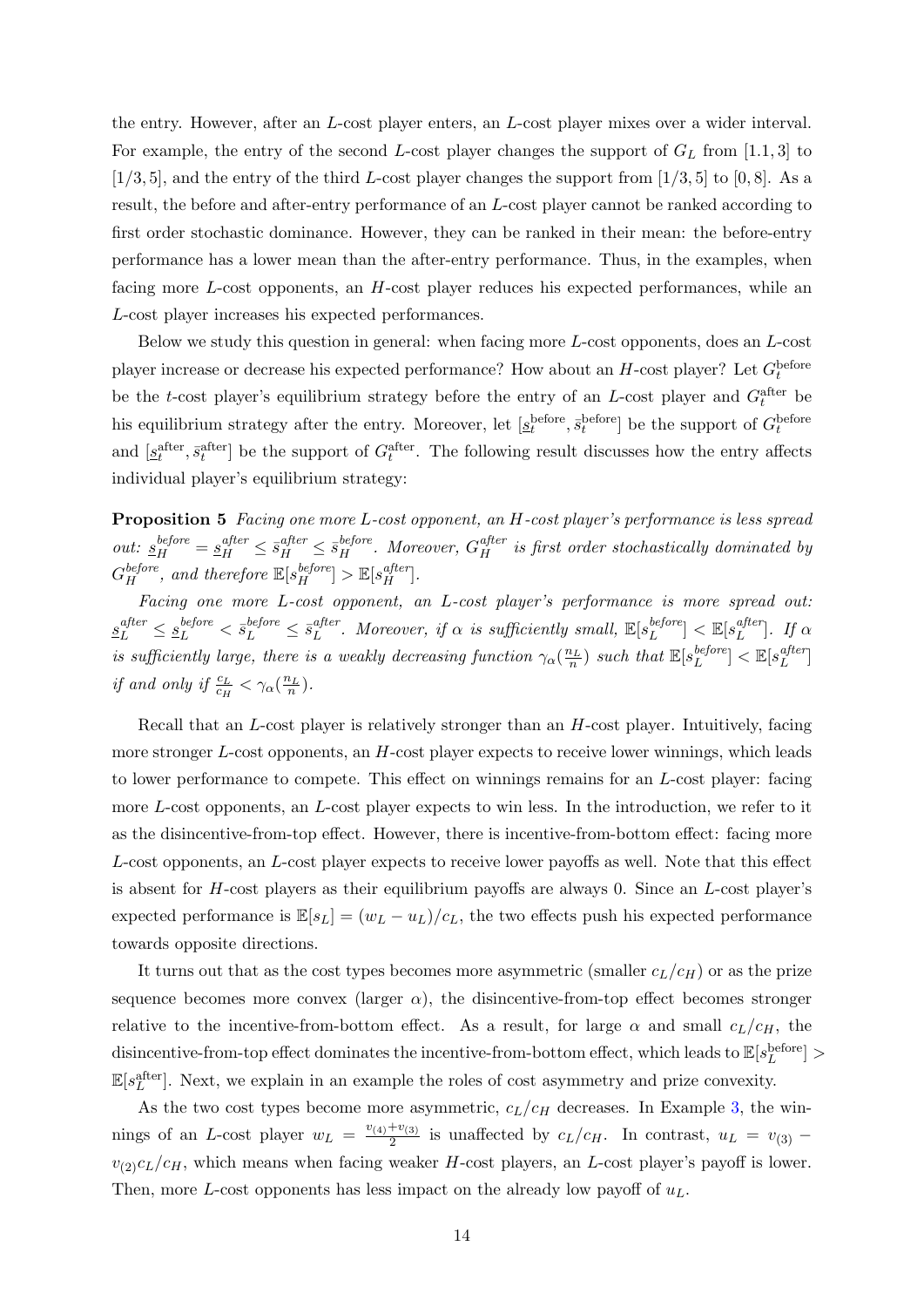<span id="page-14-2"></span>

Recall that  $\alpha$  increasing means the prize sequence becomes more convex. In Example [3,](#page-9-2) suppose  $\alpha$  is sufficiently large, so a higher prize is disproportionally larger than the lower ones. To illustrate the main idea, we ignore lower prizes in the presence of a higher one. The expected winnings  $w_L^{\text{before}} = \frac{v_{(4)} + v_{(3)}}{2} \approx \frac{v_{(4)}}{2}$  $rac{4}{2}$  reduces to  $w_L^{\text{after}} = \frac{v_{(4)} + v_{(3)} + v_{(2)}}{3} \approx \frac{v_{(4)}}{3}$  $\frac{(4)}{3}$ . In contrast, the equilibrium payoff  $u_L^{\text{before}} \approx v_{(3)}$  reduces to  $u_L^{\text{after}} \approx v_{(2)}$ . As  $\alpha$  increases, the prize sequence becomes more convex, and the winnings effect  $w_L^{\text{after}} - w_L^{\text{before}} \approx \frac{v_{(4)}}{6}$  $\frac{(4)}{6}$  increases faster than the payoff effect  $u_L^{\text{after}} - u_L^{\text{before}} \approx v_{(3)} - v_{(2)}$  does.

### <span id="page-14-0"></span>4.2 Effects on Total Performance of Other Players

In Section [4.1,](#page-12-3) we study how the entry of an L-cost player affects individual player's performance level, and find that the entry may increase one player's performance while decreasing another's. Recall that  $n-1$  players remain after the entry. In this section, we study the entry's effect on the n−1 players' total performance. More precisely, does the entry of an L-cost player decrease the total expected performance of the others? Notice that the change caused by the entry is equivalent to reducing one player's marginal cost from  $c_H$  to  $c_L$  while fixing the marginal costs of the others. Therefore, we can rephrase the question: Does the other players' total performance decreases when a player's marginal cost decreases?

We say a contest is *discouraging* if a player's lower marginal cost leads to lower total expected equilibrium performance from others. A contest is encouraging if a player's lower marginal cost leads to higher total expected equilibrium performance from others.

<span id="page-14-1"></span>So far we have been discussing the main question in the context of entry/hiring. The question is also relevant in decisions on staff training. For example, if an employee applies for a training course, should the company approve it? If it approves, the training reduces the performance cost of the employee. Then, does this change discourage his colleagues' overall performance, or encourage their performance? Proposition [1](#page-7-2) in Section [4](#page-12-0) answers these questions by characterizing the condition on  $(\alpha, n_L/n, c_L/c_H)$  such that a contest is discouraging/encouraging.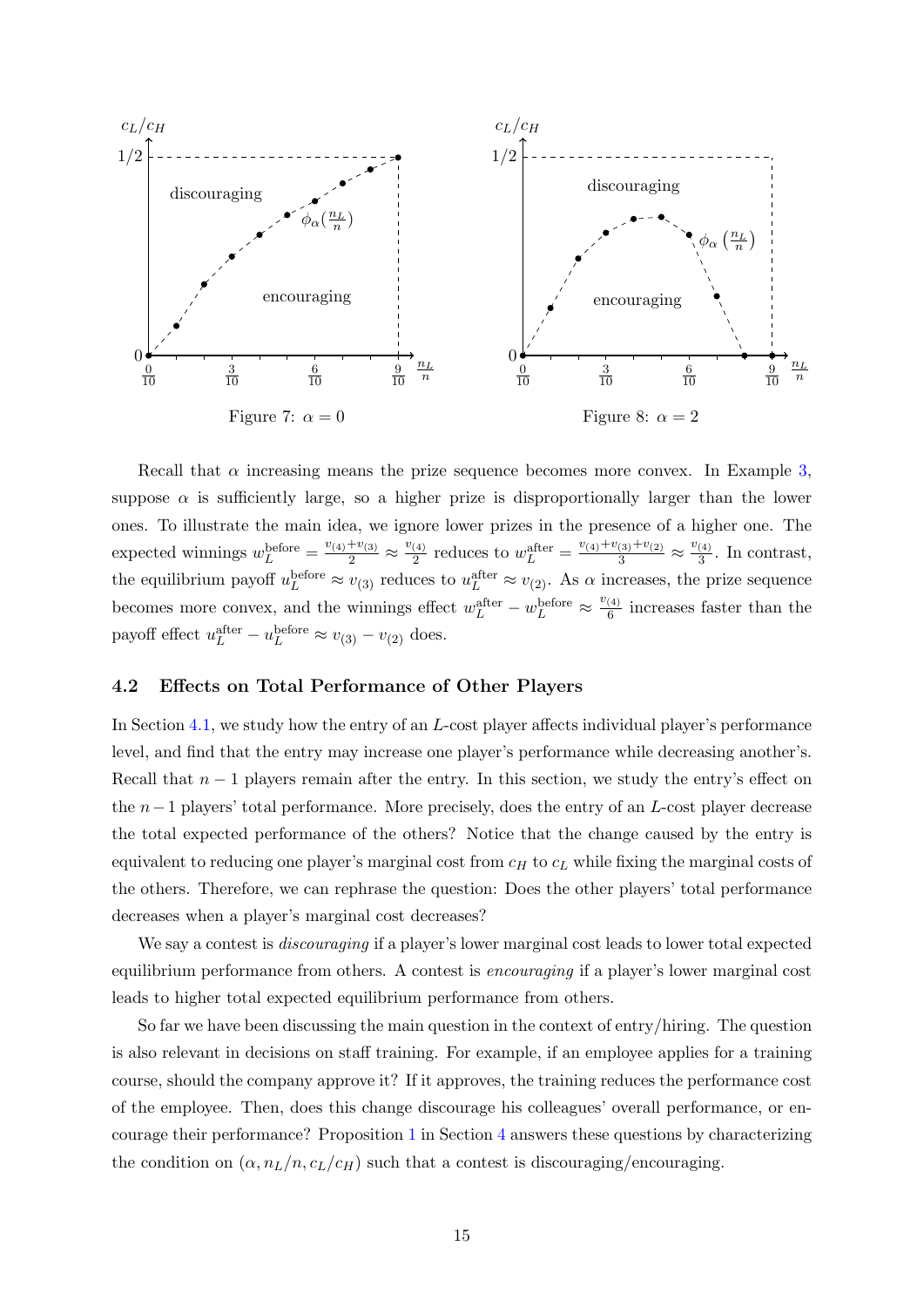Proposition 6 Fix the prize sequence and participant composition, the entry of an L-cost player is encouraging if and only if the difference between cost types is sufficiently large. That is, given any  $\alpha$  and  $n_L/n$ , there exists a unique  $\phi_\alpha(n_L) \in \mathbb{R}_+$  such that  $\prod_{other}^{before}(n_L) < \prod_{other}^{after}(n_L)$ *if and only if*  $\frac{c_L}{c_H} < \phi_\alpha(\frac{n_L}{n})$ .

If we fix the composition of a contest, Proposition [6](#page-14-1) implies that small  $c_L/c_H$  leads to the encouraging effect. Let us explain why. If an L-cost player enters the contest, he encourages the existing L-cost players and discourages the H-cost players. If  $c_L/c_H$  decreases, the L-cost players becomes more productive than the  $H$ -cost ones. Then, a larger share of the performance comes from the L-cost players, so the encouraging effect among the L-cost players becomes more pronounced than the discouraging effect among the H-cost players. Hence, if  $c_L/c_H$ is sufficiently small, the encouraging effect dominates the discouraging effect. It turns out  $\phi_{\alpha}(0) = 0$  (see Lemma [2](#page-36-0) in Appendix [C\)](#page-29-0), which means if an L-cost player enters a contest containing only H-cost players, the entry must have the discouraging effect.

<span id="page-15-1"></span>Proposition 7 If the prize sequence is not very convex, a contest with more weak participants is more likely to be discouraging. That is,  $\phi_{\alpha}(\frac{n_L}{n})$  is increasing in  $\frac{n_L}{n}$  if  $\alpha$  is small.

If the prize sequence is sufficiently convex, a contest with more homogeneous participants is more likely to be discouraging. That is,  $\phi_{\alpha}(\frac{n_L}{n})$  is hump-shaped in  $\frac{n_L}{n}$  if  $\alpha$  is large enough.

Figure [7](#page-15-1) illustrates the first half of Proposition 7 if  $n = 10$  and  $\alpha = 0$ . As in the figure, the entry of a strong player increases the participants' performance if they are relatively strong, and decreases their performance if they are relatively weak. To see why, recall that the entry of an  $L$ -cost player encourages the other  $L$ -cost players while discouraging the  $H$ -cost players. Then, as  $n_L/n$  increases, the encouraging effect is more pronounced because there are more L-cost players.

In contrast, Figure [8](#page-14-2) illustrates the second half of Proposition [7](#page-15-1) if  $n = 10$  and  $\alpha = 2$ . As in the figure, the entry of a strong player increases the participants' performance if they are more heterogeneous, and decreases their performance if they are more homogeneous. Let us explain why the convexity of the prize sequence leads to the difference between the results in Proposition [7.](#page-15-1) Consider an extreme case with  $\alpha \to \infty$ , so the other prizes are negligible compared to the first one. If there are  $n<sub>L</sub>$  L-cost players before the entry, they are competing for the first prize and each wins the prize with probability  $1/n<sub>L</sub>$ . After the entry, there is one more L-cost player, so each of them win with a lower probability  $1/(n_L + 1)$ , which discourages their performance. Moreover, this effect is more pronounced if the prize sequence is more convex.

Proposition [7](#page-15-1) demonstrates two possible shapes of  $\phi_{\alpha}$ . There may be other shapes. Example [5](#page-46-0) in the Appendix [C](#page-29-0) illustrates an N-shaped  $\phi_{\alpha}$ .

## <span id="page-15-0"></span>5 Barriers to All-Star Contests

In many situations, contest organizers want to improve participants' ability. For example, a sport tournament wants to attract better athletes, an academic department wants to recruit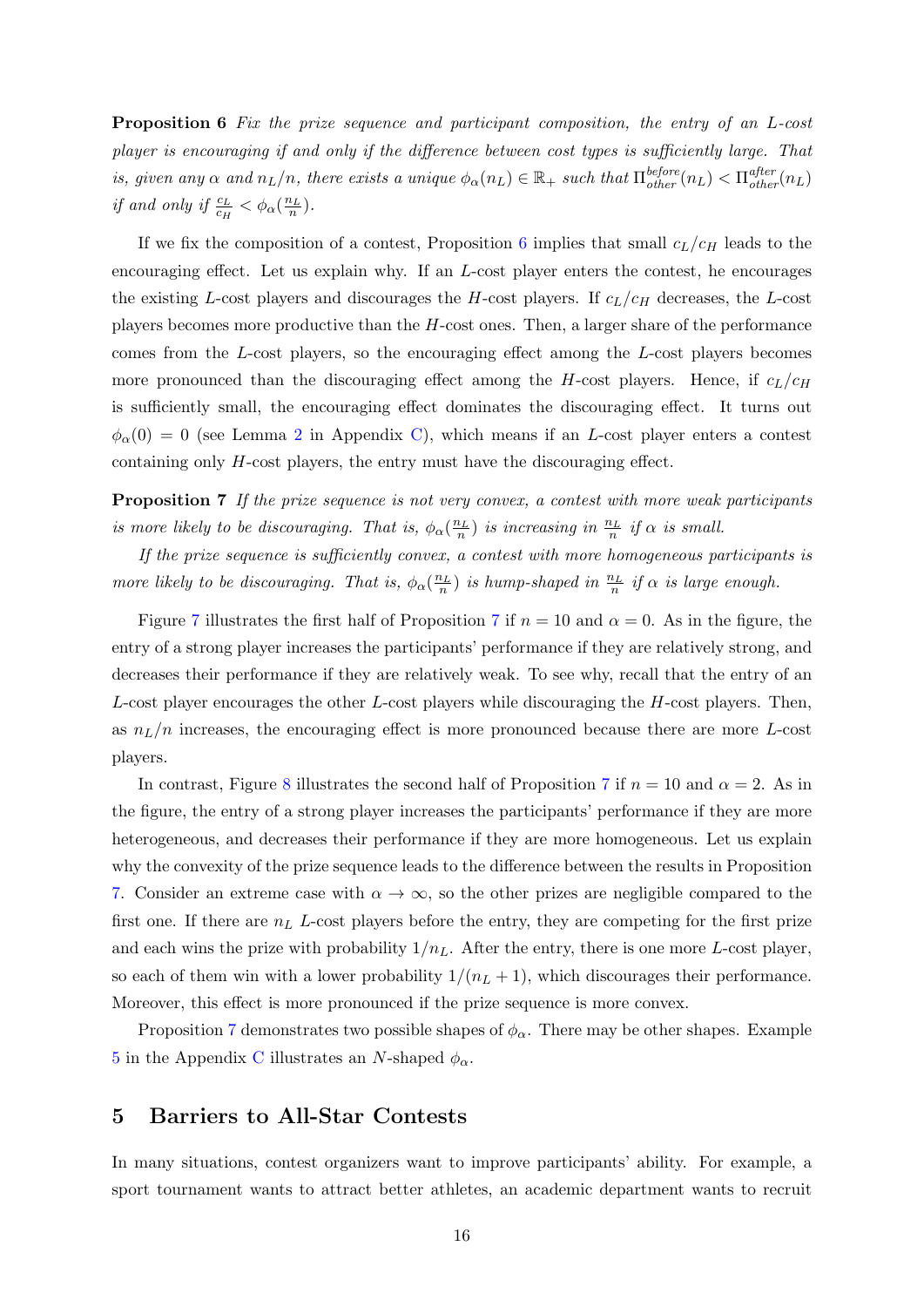more productive researchers, and a company wants to improve its employees' productivity. In this section, we study barriers a contest organizer faces when she tries to improve participants' ability. Specifically, can a company improve its employee ability without suffering from the discouraging effect? To answer this question, we start with a company with  $n$  employees. Among them,  $n<sub>L</sub>$  are high-ability and have the low marginal cost  $c<sub>L</sub>$ , and  $n - n<sub>L</sub>$  of them are of low-ability and have the high marginal cost  $c_H$ . The employees compete in an internal contest described in Section [2.](#page-4-0) The company improves its employees' ability, one employee at a time. As a result, the number of high-ability employees,  $n<sub>L</sub>$  increases while the number of low-ability ones,  $n - n<sub>L</sub>$  decreases. Eventually, we reach an *all-star* contest, in which all the employees are of high-ability. In the above process, can the company achieve an all-star contest without suffering from the discouraging effect?

The answer to the above question depends on the proportion of high-ability employees  $n_L/n$ , and the convexity of the prize sequence  $\alpha$ . It is easy to see in the following two examples. First, suppose  $\alpha = 0$ ,  $n = 10$  and  $n_L = 3$ . In Figure [9,](#page-17-1) for a given  $c_L/c_H$ , the effects of improving employee ability are represented by the horizontal arrows. Moreover, ability improvements suffering from the discouraging effect are represented by red arrows, and those without the discouraging effect are represented by blue arrows. In the figure, if  $c_L/c_H$  is sufficiently low, improving an employee's ability always encourages the other players. In contrast, if  $c_L/c_H$  is not low enough, improving an employee's ability first discourages the others then encourages them. Thus, if the prize sequence is not too convex, a sufficiently high proportion of high-ability employees and sufficiently large difference between ability types ensure the all-star contest can be reached without the discouraging effect.

Second, suppose  $\alpha = 2$ ,  $n = 10$  and  $n_L = 3$ . As we can see in Figure [10,](#page-17-1) if  $c_L/c_H$  is sufficiently high, improving an employee's ability always discourages the others. In contrast, if if  $c_L/c_H$  is sufficiently low, improving an employee's ability first encourages the others then discourages them. In both cases, the all-star contests cannot be reached without suffering from the discouraging effect. In the latter case, the company can still improve its employees' ability but cannot make all of them high-ability.

Corollary 2 Suppose the prize sequence is not very convex. Improving an employee's ability first discourages the others when the high-ability proportion is low, but eventually encourages the others as the high-ability proportion becomes sufficiently high.

Suppose the prize sequence is sufficiently convex. Improving an employee's ability first may encourage the others when the high-ability proportion is low, but eventually discourages the others as the high-ability proportion becomes sufficiently high.

Since the corollary is straightforward implication of Proposition [7,](#page-15-1) we omit its proof. According to the corollary, a very convex prize sequence imposes barriers for the company to improve all employees to high-ability. In particular, if the ability improvement is sufficiently large (sufficiently low  $c_L/c_H$ ) and there are enough high-ability employees, the company may be able to improve employees' ability without discouraging the others. However, as the high-ability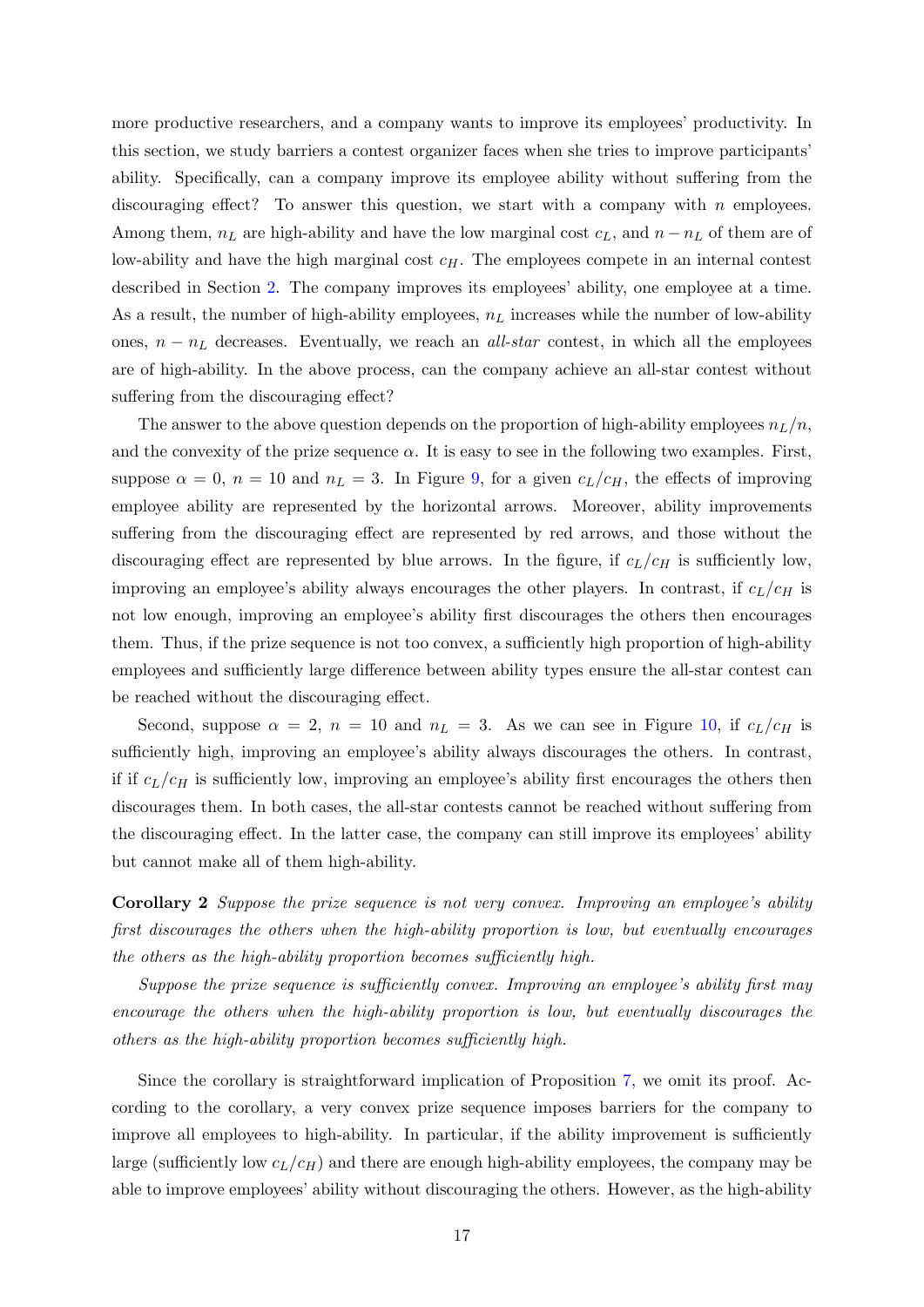<span id="page-17-1"></span>

proportion increases, the company eventually hits the barrier and suffers from the discouraging effect.

In contrast, contests with a less convex prize sequence may not have such barriers. If the ability improvement is sufficient large and the high-ability proportion is high enough, the company can keep improving employee ability until all of them are high-ability. Thus, as the proportion of its high-ability employees grows, the company needs to make its prize sequence less convex in order to avoid the discouraging effect.

## <span id="page-17-0"></span>6 Effects on Total Performance

In Section [4](#page-12-0) we study the entry of an L-cost player on individual performance and the total performance of the other players. If the entry discourages the other players, can the entrant's higher performance make up the reduced performance from the others? To answer this question, we study below the effect of an L-cost player's entry on the total performance of all players in the contest.

According to Proposition [6,](#page-14-1) if  $\frac{c_L}{c_H} < \phi_\alpha(\frac{n_L}{n})$ , the entry of an L-cost player increases the other players' total performance. Moreover, this L-cost player replaces an H-cost player. Therefore, if the entry has the encouraging effect on the other players, the entry results in higher total performance. This result is formalized in the proposition below.

<span id="page-17-2"></span>**Proposition 8** If  $c_L/c_H \leq \phi_\alpha(n_L/n)$ , the entry of an L-cost player increases the total expected performance.

If  $c_L/c_H > \phi_\alpha(n_L/n)$ , the entry of an L-cost player reduces other players' total performance, which puts a downward pressure on the total performance. In contrast, this L-cost player replaces an H-cost player, so the lower marginal performance cost puts an upward pressure on the total performance. Thus, it is not obvious whether the total expected performance is higher after an L-cost player enters.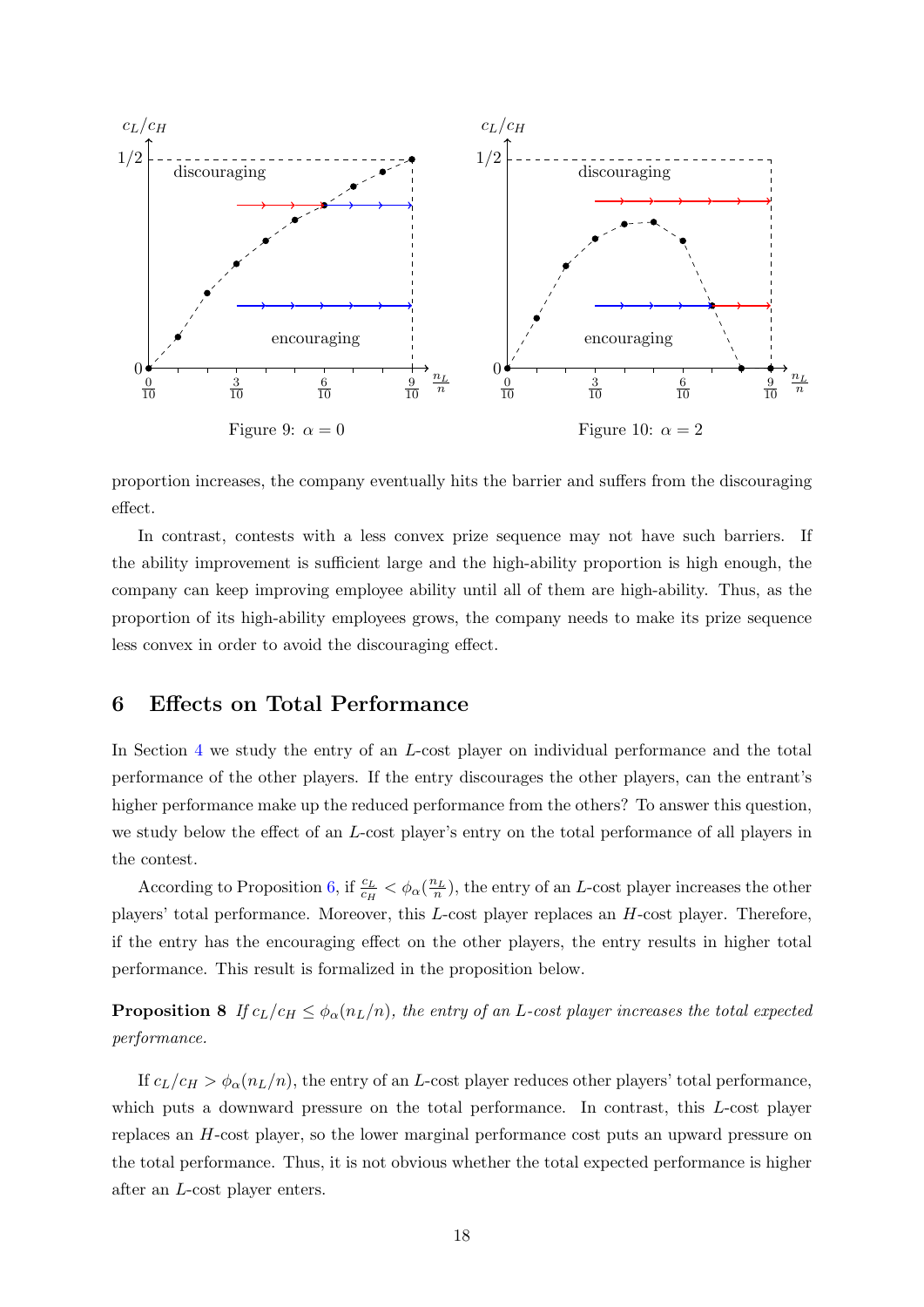<span id="page-18-0"></span>

Let  $\Pi_{all}(n_L)$  be the total performance when there are  $n_L$  L-cost participants. After the entry of another L-cost player, the total performance becomes  $\Pi_{all}(n_L + 1)$ . The result below characterizes the condition for the entry to improve the total performance, as well as the condition for it to reduce the total performance.

<span id="page-18-1"></span>Proposition 9 The entry of an L-cost player results in higher total expected performance if and only if the contest has sufficiently high fraction of L-cost players. For any  $\alpha$ , there exists a mapping  $\psi_{\alpha} : \{\frac{0}{n}\}$  $\frac{0}{n}, \frac{1}{n}$  $\frac{1}{n}, \ldots, \frac{n-1}{n}$  $\frac{-1}{n}$   $\} \rightarrow [0, 1/2]$  such that  $\Pi_{all}(n_L + 1)/\Pi_{all}(n_L) < 1$  if and only if  $c_L$  $\frac{c_L}{c_H} > \psi_\alpha(\frac{n_L}{n}).$  Moreover,  $\psi_\alpha$  is nondecreasing and  $\psi_\alpha(\frac{n_L}{n}) \geq \phi_\alpha(\frac{n_L}{n}).$ 

Figures [11](#page-18-0) and [12](#page-18-0) illustrate the mapping  $\psi_{\alpha}$ . In both figures,  $\psi_{\alpha}(\frac{n_L}{n})$  lies above  $\phi_{\alpha}(\frac{n_L}{n})$ . As a result, if the two performance costs are sufficiently different so that  $\frac{c_L}{c_H} < \phi_\alpha(\frac{n_L}{n})$ , the entry encourages the other players and increases the total performance. If the performance costs become more similar so that  $\phi_{\alpha}(\frac{n_L}{n}) < \frac{c_L}{c_H}$  $\frac{c_L}{c_H} < \psi_\alpha(\frac{n_L}{n})$ , the entry discourages the other players but still increases the total performance. This is because the performance from the entrant makes up the reduced performance from the others. If the performance costs become sufficiently similar so that  $\frac{c_L}{c_H} > \psi_\alpha(\frac{n_L}{n})$ , the entrant's high performance is not enough to make up the others' low performance, so the entry discourages the other players and decreases the total performance.

In addition, notice that in the figures the function  $\phi_\alpha(\frac{n_L}{n})$ , which divides the encouraging effect and discouraging effect, may be increasing or hump-shaped. In contrast, the function  $\psi_{\alpha}(\frac{n_L}{n})$ , which divides the increased total performance and decreased total performance, is always weakly increasing. We explain the intuition below.

An important reason for  $\phi_{\alpha}(\frac{n_L}{n})$  to be hump-shaped is the disincentive-from-top effect. Recall that as another L-cost player enters, an existing L-cost player needs to share the top prizes with one more player, which discourages his performance. However, for consideration of total performance, this effect is endogenized because the loss of one L-cost player is the gain of another L-cost player. Thus, the disincentive-from-top effect does not apply to the total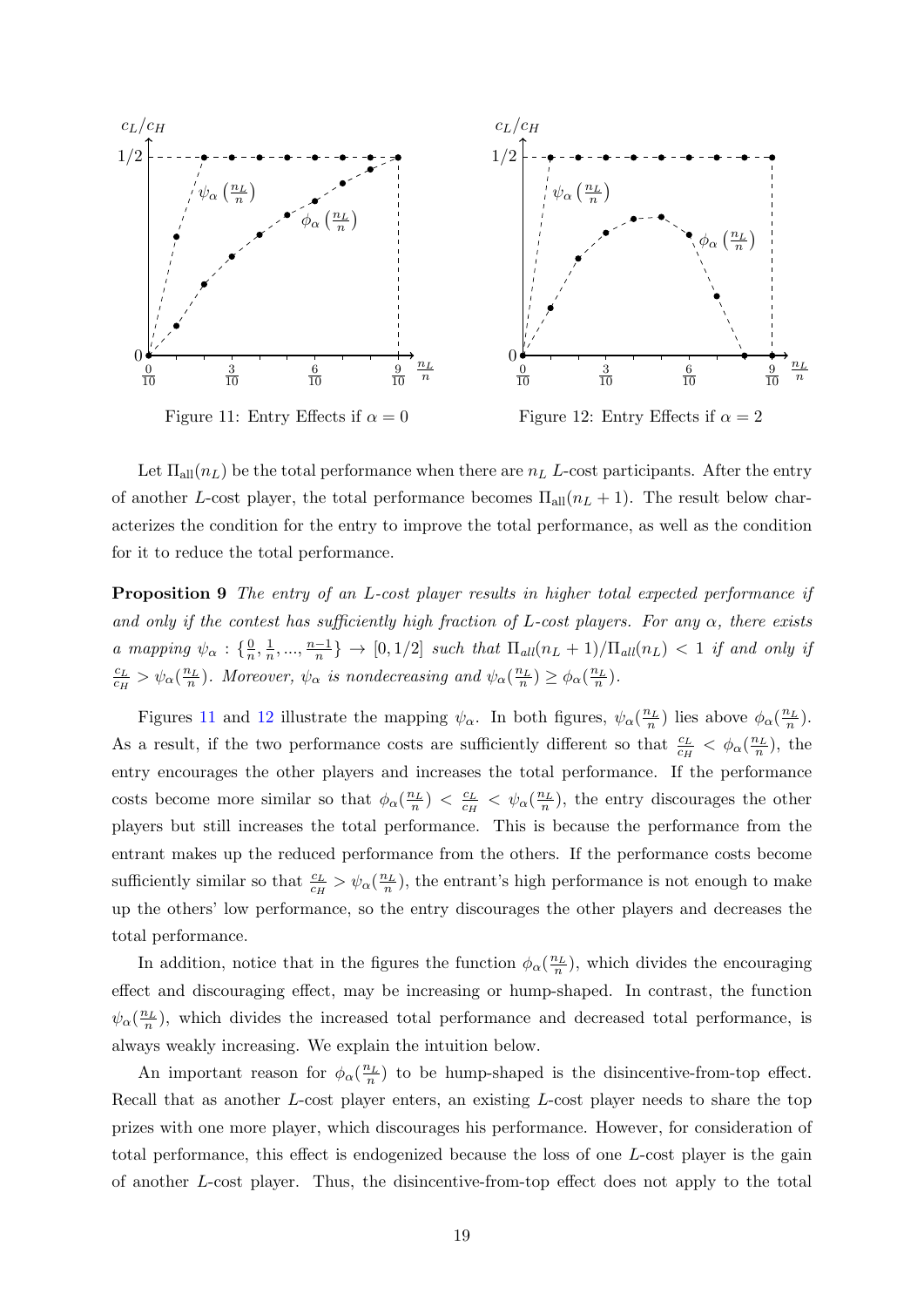performance. As a result, due to the incentive-from-bottom effect, the entry increases each L-cost player's performance but decreases each H-cost player's performance. Hence, the more L-cost players in the contest, the more likely that the entry increases the total performance, that is,  $\phi_{\alpha}(\frac{n_L}{n})$  (weakly) increases in  $\frac{n_L}{n}$ .

## <span id="page-19-0"></span>7 Literature

Many firms use internal rank-competition to incentivize employees. In the 1980s, Jack Welch, then Chief Executive of US company General Electric, introduced a "20-70-10" system to motivate the employees, where those with top 20% evaluations should be generously awarded and those at bottom 10% should be fired. Other firms using interval rank-competition include Amazon, General Motors, Hewlett-Packard, IBM, Johnson & Johnson, Motorola and Yahoo.<sup>[12](#page-19-1)</sup>

As discussed in the introduction, empirical studies demonstrate the encouraging and discouraging effects in different contests. In theoretical work on contests, and closely related auctions, it is also the case that different effects are demonstrated in different setups. The encouraging/discouraging effects illustrated in studies on favoritism/handicap in contests are similar to ours in the case of not very convex prize sequences. For example, in two-player Tullock contests (e.g. [Baik](#page-22-5) [1994,](#page-22-5) [Nti](#page-23-3) [1999\)](#page-23-3) or two-player complete-information all-pay auctions (e.g. [Konrad](#page-23-4) [2002,](#page-23-4) [Fu](#page-22-6) [2006\)](#page-22-6), leveling the playing field, or making the weaker player stronger or the stronger player weaker, can improve effort. Similar results are illustrated in two-player incomplete-information all-pay auctions as well (e.g. [Amann and Leininger](#page-22-7) [1996,](#page-22-7) [Lizzeri and](#page-23-5) [Persico](#page-23-5) [2000\)](#page-23-5). According to these results, the entry of a high-ability player discourages the low-ability player while encourages the high-ability one. Our findings generalize these effects to  $n$ -player contests. Obviously, in two-player auctions, there cannot be a convex prize sequence, so our findings for sufficiently convex prize sequences do not have counterparts in two-player contests.

Discouragement effect is illustrated in contests with a single prize. For example, [Baye,](#page-22-8) [Kovenock and de Vries](#page-22-8) [\(1993\)](#page-22-8) study a complete-information all-pay auction, which is isomorphic to a contest with a single prize, with more than two players. A single prize can be viewed as an extremely convex prize sequence, so their discouraging effect is similar to our findings with sufficiently convex prize sequences. Our setup allows prize sequences with different convexity. In the theoretical section of the paper, [Brown](#page-22-0) [\(2011\)](#page-22-0) shows a superstar's entry discourages the others' performance in two Tullock contests. First, if a high-ability player enters a contest of one prize and  $n$  low-ability players, the low-ability players reduce their performance. Second, if a high ability player enters a contest with two prizes and three players with different abilities, the other players also reduce their performance. The analysis in the three-player contest is based on numerical solutions because the equilibrium has no closed-form characterization. Table [1](#page-20-0)

<span id="page-19-1"></span><sup>&</sup>lt;sup>12</sup>See [Peters and Waterman](#page-23-6) [\(1988\)](#page-23-6) for rank-competitions in IBM, Johnson&Johnson, General Motor, Hewlett-Packard; [Caroll and Tomas](#page-22-9) [\(1995\)](#page-22-9) for Motorola; [Swisher](#page-23-7) [\(2013\)](#page-23-7) for Yahoo and [Kantor and Streitfeld](#page-22-10) [\(2015\)](#page-22-10) for Amazon.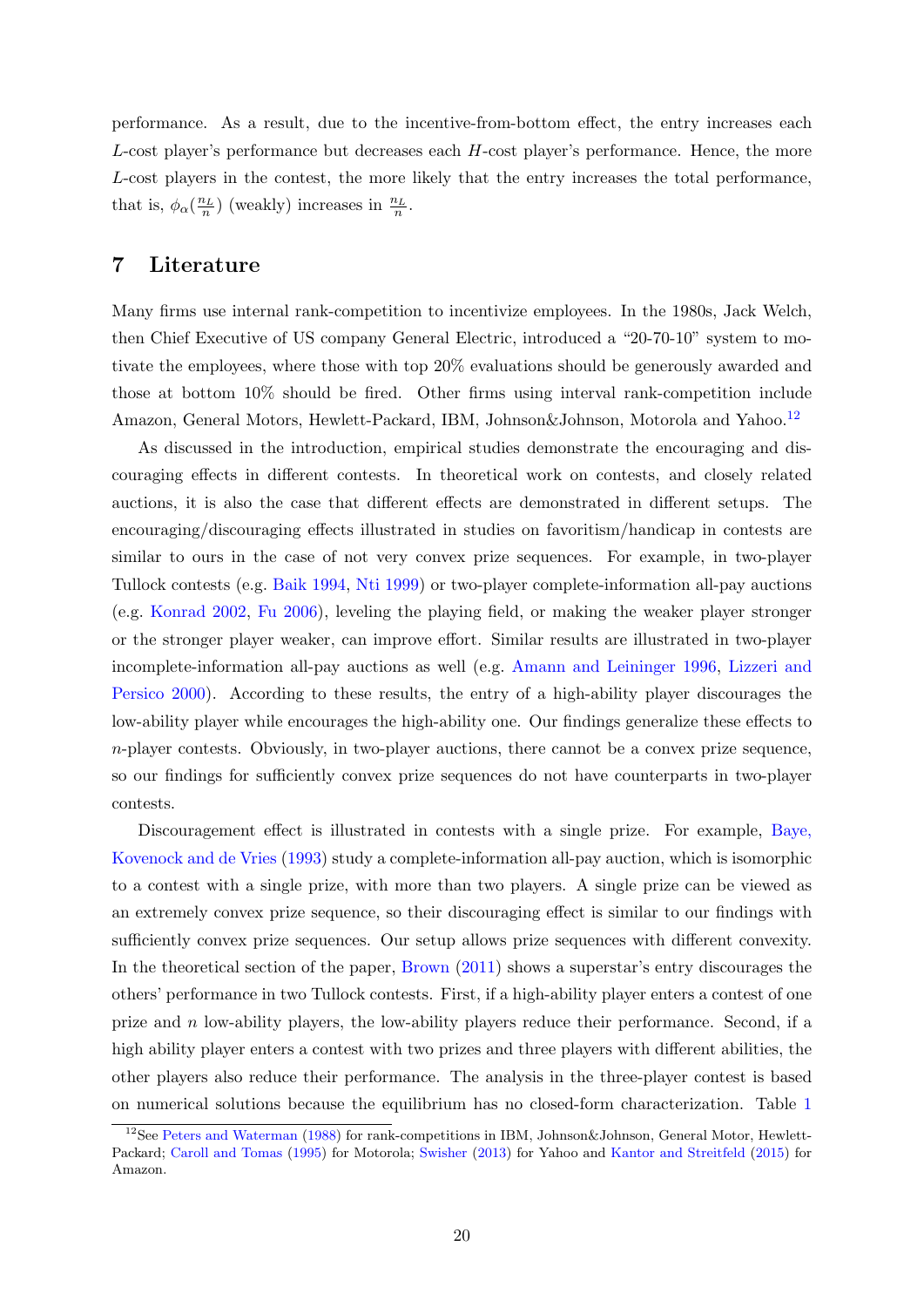<span id="page-20-0"></span>

|                                    | Players                         | Prizes     | Entry Effects |  |
|------------------------------------|---------------------------------|------------|---------------|--|
| Bay et al. (1993)                  | one strong and $n$ weak         | one prize  | discouraging  |  |
| Baik (1994), Nti (1999), Fu (2006) | one strong and one weak         | one prize  | encouraging   |  |
| Brown $(2011)$                     | one strong and $n$ weak         | one prize  | discouraging  |  |
|                                    | 3 different players             | two prizes |               |  |
| This paper                         | $n_L$ strong and $n - n_L$ weak | $n$ prizes | encouraging   |  |
|                                    |                                 |            | discouraging  |  |

Table 1: Discouraging/Encouraging Effects in Literature

summarizes the relationship of this paper and the above literature.

This paper provides a tractable model that accommodates prize sequences with different convexity, and arbitrary composition of the two ability types, and players of heterogenous abilities. Such contests with asymmetric players and heterogeneous prizes are notoriously known for complex equilibrium strategies, and only a few models turn out to be tractable. For example, with asymmetric participants, equilibrium characterization is provided in contests with two heterogeneous prizes (e.g. [Moldovanu and Sela](#page-23-8) [2001,](#page-23-8) [Szymanski Valletti](#page-23-9) [2005,](#page-23-9) [Xiao](#page-23-10) [2018\)](#page-23-10), with a linear prize sequence with  $\alpha = 0$  (e.g. [Bulow and Levin](#page-22-11) [2006,](#page-22-11) González-Díaz and Siegel [2013\)](#page-22-12), with prizes of identical values (e.g. [Siegel](#page-23-11) [2010\)](#page-23-11). The prize sequences in this paper generalize the linear prize sequence and allow  $\alpha \geq 0$ , so they can have different levels of convexity. [Xiao](#page-23-1) [\(2016\)](#page-23-1) studies geometric prize sequence, in which consecutive prizes have the same ratio, and quadratic prize sequences, which include the prize sequences in this paper as special cases. Moreover, [Xiao](#page-23-1) [\(2016\)](#page-23-1) studies participants whose abilities are all different, and characterizes equilibrium strategies as solutions to ordinary differential equations. In contrast, participants in this paper have two ability types, and we explicitly solve the equilibrium strategies. With a large number of participants, [Olszewski and Siegel](#page-23-12) [\(2016\)](#page-23-12) study contests with a general distribution of prize value and participant ability and solve equilibrium strategies explicitly. However, the entry effects in this paper vanish in large contests because the entry does not change the ability distribution.

This paper studies how a high-ability opponent's entry effects the other participants' performance. Many other features affecting participants' performance choices are also studied. For example, in dynamic elimination tournaments, [Brown and Minor](#page-22-13) [\(2014\)](#page-22-13) study how the winning probability varies with the ability of future competitor and effort spillovers across stages. In a repeated contest, [Kubitz](#page-23-13) [\(2017\)](#page-23-13) studies how early actions affect the belief of competitors' ability and therefore affect effort choices. In our paper, we do not have private information, so those reasons do not arise. Instead of the entry effect studied in this paper, Morgan, Sisak and Várdy [\(2018\)](#page-23-14) study participants' strategic choice between contests different in show-up fees, number or value of prizes. [Fang, Noe and Strack](#page-22-14) [\(2019\)](#page-22-14) consider how the change of competitiveness affects participants' performance, while in this paper we study how the change of participants' ability composition affect their performance.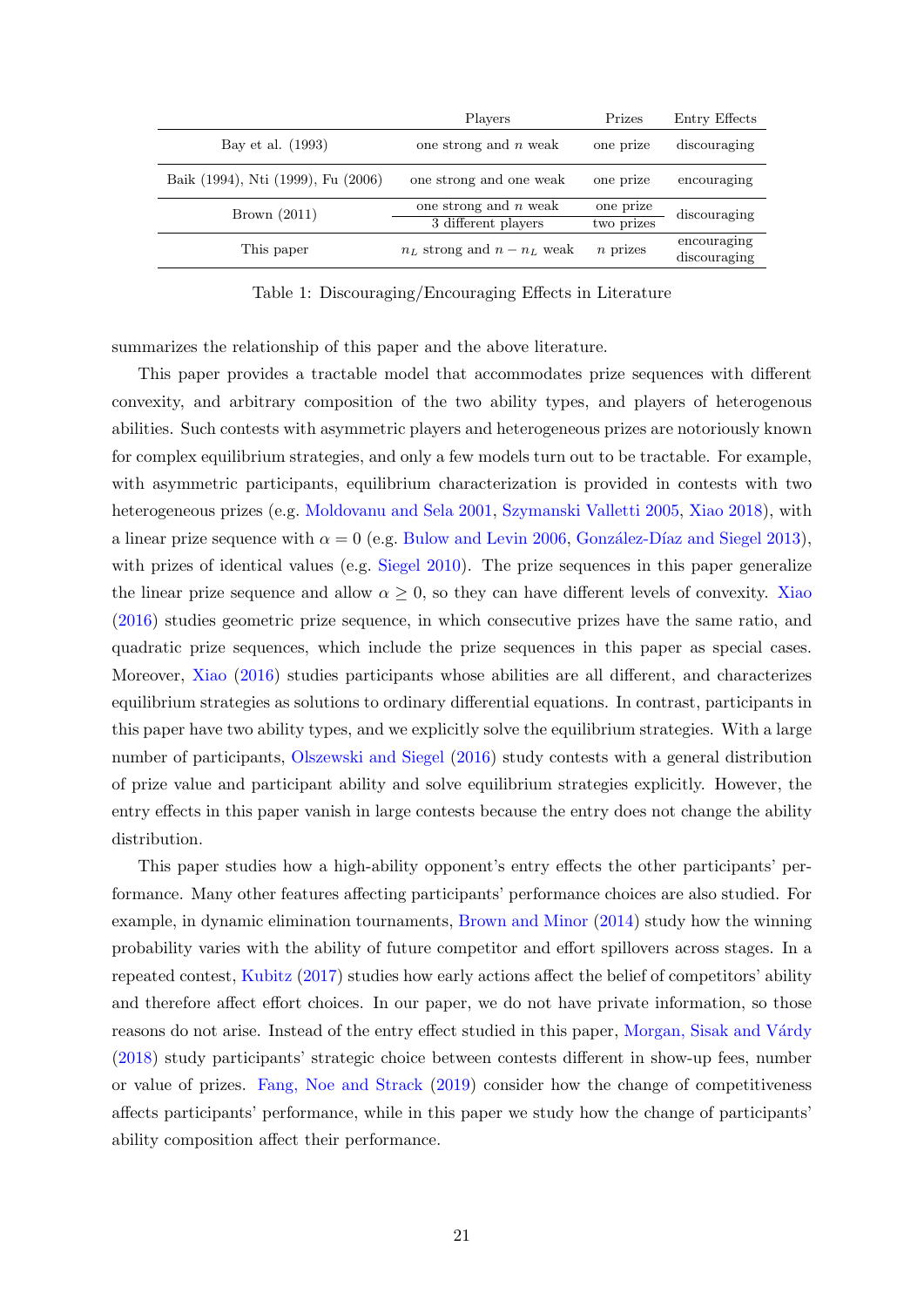## <span id="page-21-0"></span>8 Conclusion and Extensions

In this paper, we study a class of contests that may differ in three dimensions: the convexity of prize sequences, the composition of ability types, and difference between ability types. We provide a closed-form characterization of the unique type-symmetric Nash equilibrium for such contests. Using the characterization, we consider which contests, in the three-dimensional space, are encouraging/discouraging so that the entry of a high-ability player increases/decreases the performance of other participants.

We consider the pure competitive effect, which means the participants only view others as opponents and a participant's presence does not affect others' ability. It is an interesting extension to consider externalities among the players. The externalities are mutual in the sense that the low-ability players may have a negative externality on the high-ability one and the highability players may have a positive externality on the low-ability players. Then, it is unclear how externalities affect the encouraging and discouraging effects identified in this paper. Our model could serve as a benchmark to introduce externalities, and we hope to explore this idea in future research.

The model in this paper has complete information. While it would be desirable to study a similar environment under *incomplete* information, the problems associated with multiple prizes and asymmetric players under incomplete information are well known from auction theory. For instance, even with symmetric players very little is known about discriminatory (pay-as-you-bid) auctions for the sale of multiple units. Similar difficulties arise when considering all-pay auctions with multiple prizes.<sup>[13](#page-21-1)</sup> The complete information setting allows us to study environments that, as yet, cannot be studied under an incomplete information setting.

<span id="page-21-1"></span><sup>&</sup>lt;sup>13</sup>Studies of similar cases have shown that there is a unique equilibrium in asymmetric all-pay auctions with two players [\(Amann and Leininger](#page-22-7) [1996,](#page-22-7) [Lizzeri and Persico](#page-23-5) [2000\)](#page-23-5). The complexity in the case of more than two players is demonstrated by [Parreiras and Rubinchik](#page-23-15) [\(2010\)](#page-23-15).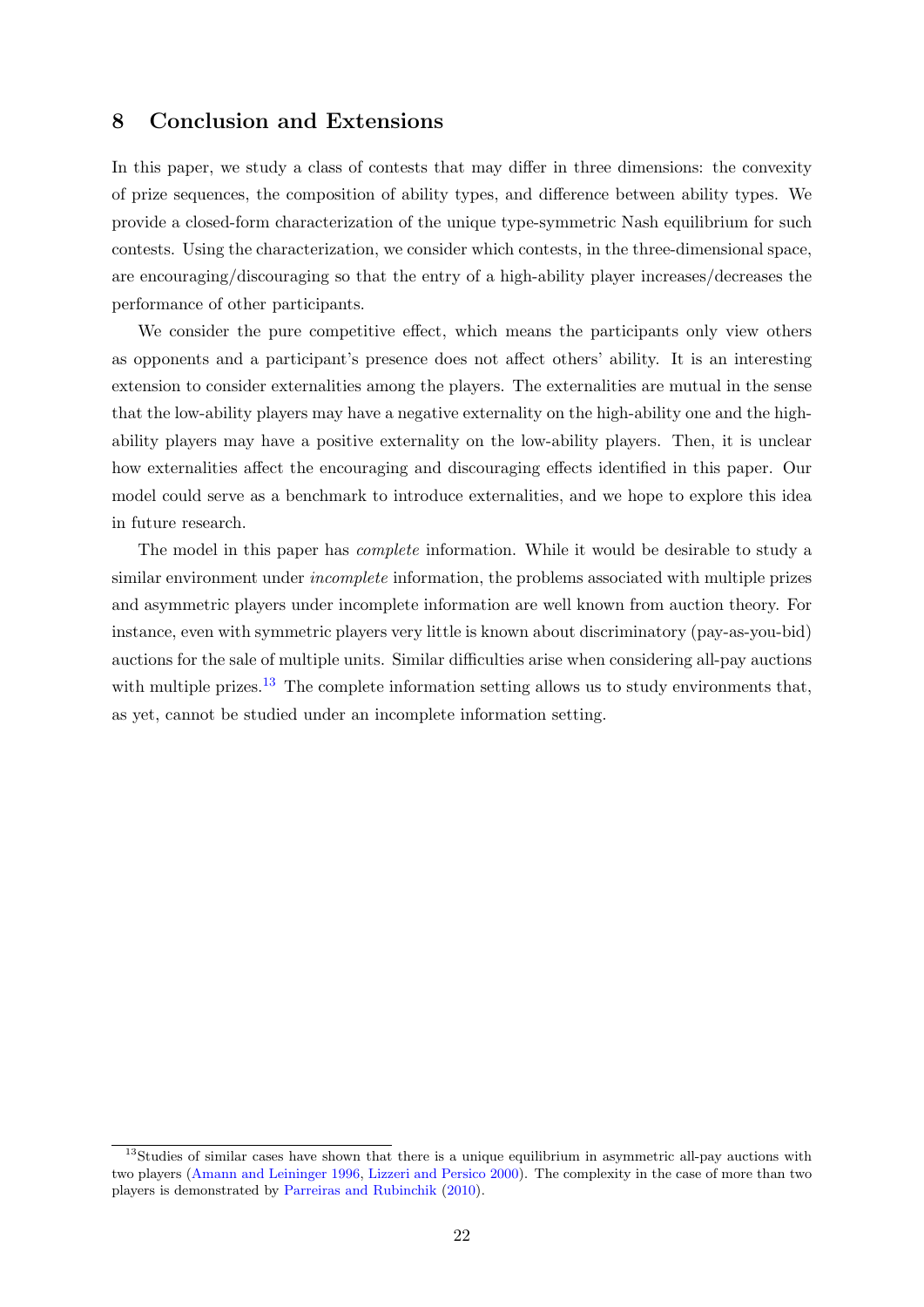## References

- <span id="page-22-7"></span>Amann, E. and Leininger, W. (1996), "Asymmetric All-Pay Auctions with Incomplete Information: The Two-Player Case," Games and Economic Behavior, 14, pp. 1-18.
- <span id="page-22-5"></span>Baik, K. H. (1994), "Effort Levels in Contests with Two Asymmetric Players," Southern Economic Journal, 61, pp. 3-14.
- <span id="page-22-4"></span>Barut, Y. and Kovenock, D. (1998), "The Symmetric Multiple Prize All-Pay Auction with Complete Information," European Journal of Political Economy, 14, pp. 627-644.
- <span id="page-22-8"></span>Baye, M. R., Kovenock, D., and de Vries, C. G. (1993), "Rigging the Lobbying Process: An Application of the All-Pay Auction," American Economic Review, 83, pp. 289-294.
- <span id="page-22-0"></span>Brown, J. (2011), "Quitters Never Win: The (Adverse) Incentive Effects of Competing with Superstars," Journal of Political Economy, 119, pp. 982-1013.
- <span id="page-22-3"></span>Brown, O. (2019), "Tiger Woods' Return to Winner's Circle Will Inject New Life Into a Game Starved by His Absence," The Telegraph, 15 April, 2019.
- <span id="page-22-13"></span>Brown, J. and Minor, D. B. (2014), "Selecting the Best? Spillover and Shadows in Elimination Tournaments," Management Science, 60, pp. 3087-3102.
- <span id="page-22-11"></span>Bulow, J. and Levin, J. (2006), "Matching and Price Competition," American Economic Review, 96, pp. 652-668.
- <span id="page-22-9"></span>Caroll, B. and Tomas, S. (1995), "Team Competition Spurs Continuous Improvement at Motorola," National Productivity Review, 14, pp. 1-9.
- <span id="page-22-14"></span>Fang, D., Noe, T. and Strack, P. (2019), "Turning Up the Heat: The Demoralizing Effect of Competition in Contests," Journal of Political Economy, forthcoming.
- <span id="page-22-6"></span>Fu, Q. (2006), "A Theory of Affirmative Action in College Admissions," Economic Inquiry, 2006, 44, pp. 420-429.
- <span id="page-22-2"></span>Ganguly, S. (2011), "Mike Powell Rues Lack of Top-Flight Rivalry in World Athletics," Sports News, Reuters, July 5, 2011.
- <span id="page-22-12"></span>González-Díaz, J. and Siegel, R. (2013), "Matching and Price Competition: Beyond Symmetric Linear Costs", International Journal of Game Theory, 42, pp. 835-844.
- <span id="page-22-1"></span>Hill, B. (2014), "The Superstar Effect in 100-Meter Tournaments," International Journal of Sport Finance, 9, pp. 111-129.
- <span id="page-22-10"></span>Kantor, J. and Streitfel, D. (2015), "Inside Amazon: Wrestling Big Ideas in a Bruising Workplace," New York Time, 17 August, 2015.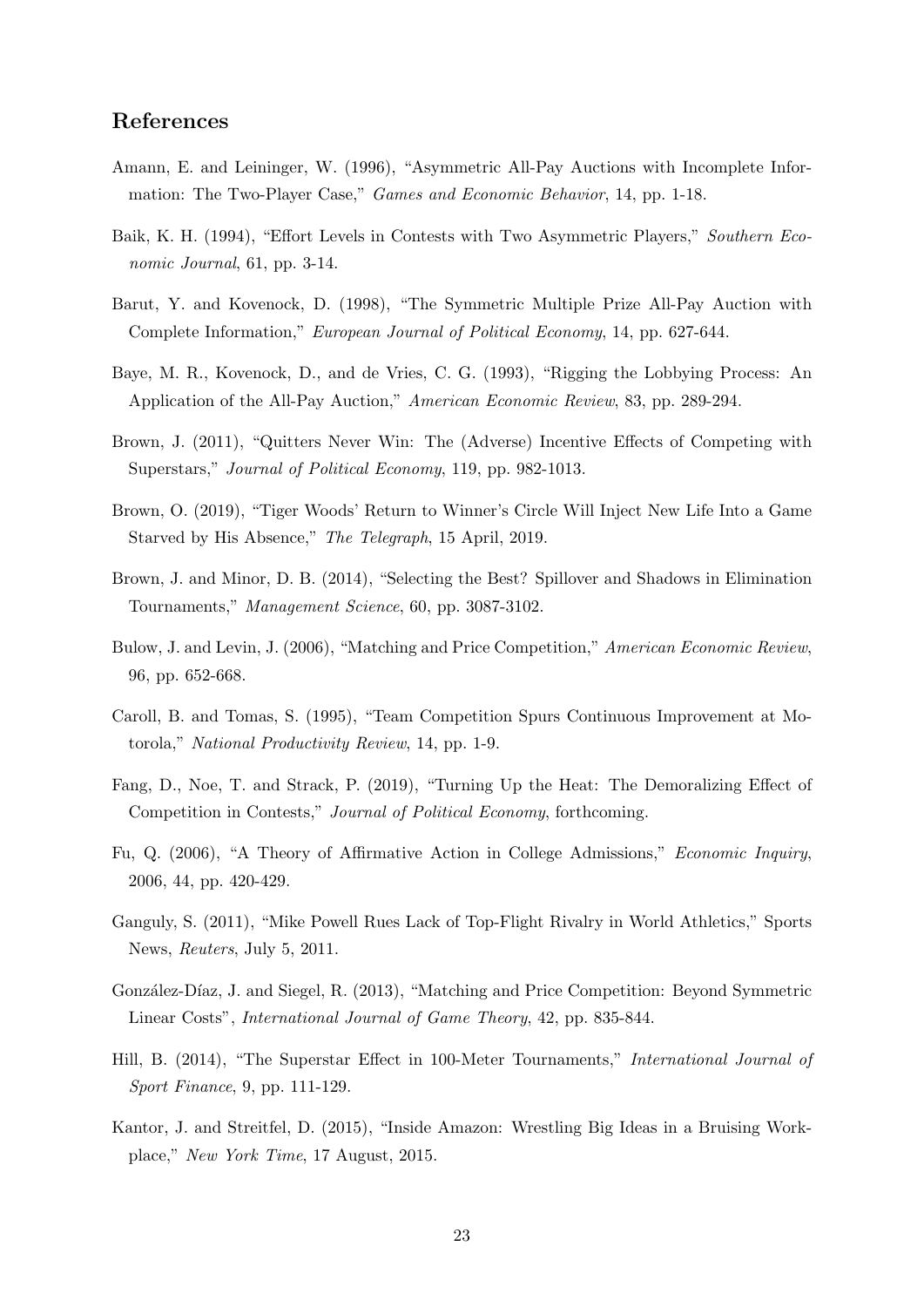- <span id="page-23-4"></span>Konrad, K. A., (2002), "Investment in the Absence of Property Rights; the Role of Incumbency Advantages," European Economic Review, 46, pp.1521-1537.
- <span id="page-23-13"></span>Kubitz, G. (2017), "Repeated Contests with Private Information," Working paper.
- <span id="page-23-5"></span>Lizzeri, A. and Persico, N. (2000), "Uniqueness and Existence of Equilibrium in Auctions with a Reserve Price," Games and Economic Behavior, 30, pp. 83-114.
- <span id="page-23-0"></span>McGann, B. and McGann, C. (2011), The Story of the Giro d'Italia: A Year-by-Year History of the Tour of Italy, Volume 1: 1909-1970, McGann Publishing.
- <span id="page-23-8"></span>Moldovanu, B. and Sela, A. (2001), "The Optimal Allocation of Prizes in Contests," American Economic Review, 91, pp. 542-558.
- <span id="page-23-14"></span>Morgan, J., Sisak, D., and Várdy, F. (2018), "The Ponds Dilemma," *Economic Journal*, 128, pp. 1634-1682.
- <span id="page-23-3"></span>Nti, K. O. (1999), "Rent-Seeking with Asymmetric Valuations," Public Choice, 98, pp. 415-30.
- <span id="page-23-12"></span>Olszewski, W. and Siegel, R. (2016), "Large Contests," Econometrica, 84, pp. 835-854.
- <span id="page-23-15"></span>Parreiras, S. O. and Rubinchik, A. (2010), "Contests with Three or More Heterogeneous Agents," Games and Economic Behavior, 68, pp. 703-715.
- <span id="page-23-6"></span>Peters, T. J. and Waterman, R. H. (1988), In Search of Excellence: Lessons from America's Best-Run Companies, New York: Warner Books.
- <span id="page-23-16"></span>Riordan, J. (2012), Introduction to Combinatorial Analysis, Courier Corporation.
- <span id="page-23-2"></span>Rosen, S. (1981), "The Economics of Superstars," American Economic Review, 71, pp. 845-58.
- <span id="page-23-11"></span>Siegel, R. (2010), "Asymmetric Contests with Conditional Investments," American Economic Review, 100, pp. 2230-2260.
- <span id="page-23-7"></span>Swisher, K. (2013), "'Because Marissa Said So' – Yahoos Bristle at Mayer's QPR Ranking System and 'Silent Layoffs'," All Things Digital, 8 November, 2013.
- <span id="page-23-9"></span>Szymanski, S. and Valletti, T. (2005), "Incentive Effects of Second Prizes," European Journal of Political Economy, 21, pp. 467-81.
- <span id="page-23-1"></span>Xiao, J. (2016), "Asymmetric All-Pay Contests with Heterogeneous Prizes," Journal of Economic Theory, 163, pp. 178-221.
- <span id="page-23-10"></span>Xiao, J. (2018), "Equilibrium Analysis of the All-Pay Contest with Two Nonidentical Prizes: Complete Results," Journal of Mathematical Economics, 74, pp. 21-34.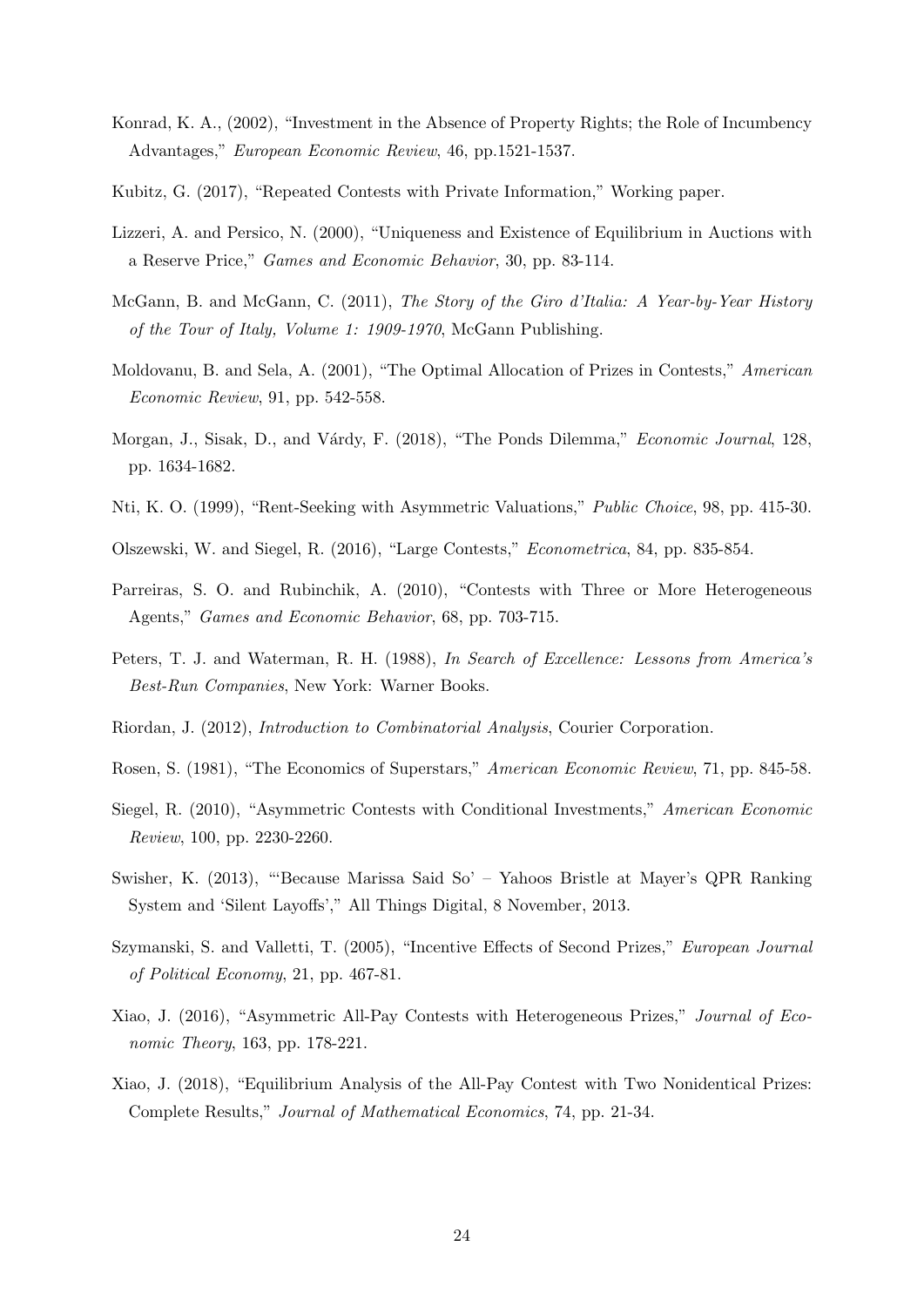# Appendices

## <span id="page-24-0"></span>A Techniques from Combinatorics

In this section, we present a selection of results in Combinatorics (see, for example, [Riordan](#page-23-16) [2012\)](#page-23-16), and use them to derive properties of our model that we repeatedly use in the proofs.

The **Pascal's identity**:  $C_k^n = C_k^{n-1} + C_{k-1}^{n-1}$  $k-1$ . Recall that  $v_{(k)} = C_1^{k-1} + \alpha C_2^{k-1}$ , so

<span id="page-24-2"></span>
$$
\Delta_k^1 = v_{(k+1)} - v_{(k)} = C_1^k - C_1^{k-1} + \alpha (C_2^k - C_2^{k-1}) = C_0^{k-1} + \alpha C_1^{k-1}
$$
\n(15)

where the last equality is from the Pascal's identity.

The **hockey-stick identity**:  $\sum_{m=k}^{n} C_k^m = C_{k+1}^{n+1}$ . The sum of all the prizes is

<span id="page-24-1"></span>
$$
V = \sum_{k=1}^{n} v_{(k)} = \sum_{k=1}^{n} (C_1^{k-1} + \alpha C_2^{k-1}) = C_2^n + \alpha C_3^n
$$
\n(16)

where the last equality is from the hockey-stick identity.

The absorption identity:  $C_k^n = \frac{n}{k} C_{k-1}^{n-1}$  $\frac{m-1}{k-1}$ , so  $\frac{C_k^n}{n} = \frac{C_{k-1}^{n-1}}{k}$ . Then, the average value of prizes is

$$
V/n = \frac{C_2^n + \alpha C_3^n}{n} = \frac{C_1^{n-1}}{2} + \frac{\alpha C_2^{n-1}}{3}
$$
\n(17)

where the last equality is from the absorption identity. Similarly, the average of the lowest  $m$ prizes is

<span id="page-24-4"></span>
$$
\frac{\sum_{k=1}^{m} v_{(k)}}{m} = \frac{C_1^{m-1}}{2} + \frac{\alpha C_2^{m-1}}{3}
$$
\n(18)

and the average of the top  $m$  prizes is

<span id="page-24-3"></span>
$$
\frac{\sum_{k=n-m+1}^{n} v_{(k)}}{m} = \frac{V - \sum_{k=1}^{n-m} v_{(k)}}{m}
$$
\n
$$
= \frac{C_2^n - C_2^{n-m} + \alpha (C_3^n - C_3^{n-m})}{m}
$$
\n
$$
= \frac{2n - m - 1}{2} + \alpha \frac{n(n-1) + (2n - m - 1)(n - m - 2)}{6} \tag{19}
$$

where the second equality is from  $(16)$ .

## B Omitted Proofs in Section [3](#page-5-0)

**Proof of Proposition [2.](#page-9-3)** We first verify that  $G_H(s)$  given in [\(7\)](#page-9-1) and [\(8\)](#page-9-1) is strictly increasing and has values in  $[0, 1]$ . Using the closed-form expressions in  $(7)$  and  $(8)$ , it is straightforward to verify that  $G_H$  is continuous, strictly increasing, and  $G_H(s) \in [0,1]$  for  $s \in [0, \frac{v_{(n)}}{G_H}$  $\frac{\sigma(n)}{c_H}$ .

Next, we verify that  $G_L$  is continuous, strictly increasing, and has values in [0,1]. Since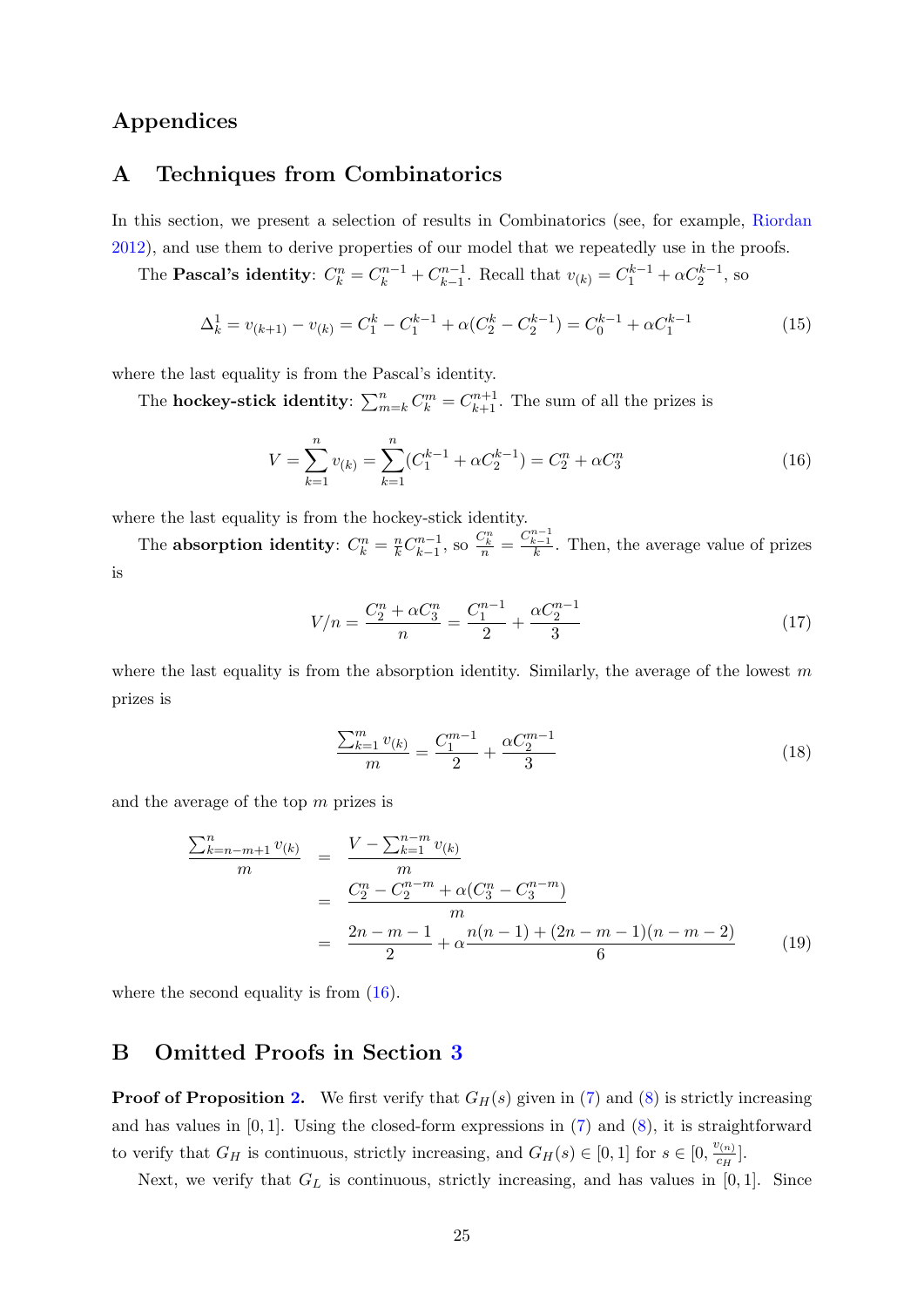$G_L(\frac{v_{(n)}}{c_H})$  $C_{CH}^{(n)}$ ) = 1, it is sufficient to show that  $G'_{L}(s) > G'_{H}(s)$  whenever  $G_{L}(s) \geq 0$ . Recall that the strategies in  $(8)$  and  $(9)$  are solution to

$$
\alpha C_2^{n-1} G_H^2 + C_1^{n-1} G_H - c_L s = u_L
$$
  

$$
\alpha (C_2^{n-2} G_H^2 + C_1^{n-2} G_H G_L) + (C_1^{n-2} G_H + G_L) - c_H s = 0
$$
 (20)

Taking derivative with respect to s, the above equation system becomes

<span id="page-25-1"></span><span id="page-25-0"></span>
$$
\alpha C_2^{n-1} 2G_H g_H + C_1^{n-1} g_H = c_L \tag{21}
$$

$$
\alpha [C_2^{n-2} 2G_H g_H + C_1^{n-2} (g_H G_L + G_H g_L)] + (C_1^{n-2} g_H + g_L) = c_H \tag{22}
$$

where  $g_t(s)$  is the derivative of  $G_t(s)$ . We claim that  $g_H(s) < g_L(s)$  if  $G_H(s) \ge G_L(s)$ . To see this, suppose otherwise that  $g_H(s) \ge g_L(s)$  and  $G_H(s) \ge G_L(s)$  for some s. Then, the two inequalities implies that the left hand side of  $(22)$  is lower or equal to

<span id="page-25-2"></span>
$$
\alpha[2C_2^{n-2} + 2C_1^{n-2}]G_Hg_H + (C_1^{n-2} + 1)g_H
$$
  
= 
$$
\alpha C_2^{n-1} 2G_Hg_H + C_1^{n-1}g_H = c_L < c_H
$$

where the second equality is from  $(21)$ . Therefore,  $(22)$  cannot hold, which is a contradiction. Thus, we have  $g_H(s) < g_L(s)$  if  $G_H(s) \ge G_L(s)$ . Since  $G_H(v_{(n)}) = G_L(v_{(n)})$ , we have  $g_H(v_{(n)}) <$  $g_L(v_{(n)})$ , which means  $G_H(s) > G_L(s)$  for s slightly below  $v_{(n)}$ . Moreover,  $g_H(s) < g_L(s)$ implies that the difference between  $G_H(s)$  and  $G_L(s)$  is increasing. Hence, we always have  $G_H(s) \geq G_L(s)$ , and therefore  $g_H(s) < g_L(s)$ .

Let  $\bar{s}_H$  be the highest performance in the support of  $G_H$ . Since the L-cost player can always choose  $\bar{s}_H$  at a lower cost than an H-cost player can, his equilibrium payoff is  $u_L > u_H$ .

Next, we argue that  $G_H$  has no atom, which means  $G_H$  does not assign positive probability to any  $s \geq 0$ . To see this, suppose  $G_H$  has an atom at  $s \geq 0$ . Then, given others' equilibrium strategies, an H-cost player's payoff increases discontinuously as he increases his performance from s to slightly above. This means s is not a best response, which contradicts the assumption that  $G_H$  assigns positive probability to it.

We show below that  $s_L > 0$ , where  $s_L$  is the lowest performance in the support of  $G_L$ . Suppose otherwise that  $s_L = 0$ . Then, given others' equilibrium strategies  $G_H$ , by choosing  $s_L$  an L-cost player receives the lowest prize  $v_{(1)} = 0$ . This is because  $G_H$  has no atom at 0. Therefore, the L-cost player's payoff is  $u_L = 0$ , which contradicts with  $u_L > u_H$ .

Then, we must have  $s_H = 0$ . Suppose otherwise that  $s_H > 0$ . If an H-cost player deviates from  $s_H$  to 0, he receives the same expected prize at a lower cost, which can never arise in an equilibrium.

Given others' equilibrium strategies, an H-cost player receives  $v_{(1)} = 0$  prize with certainty by choosing  $s = 0$ . This is because  $\underline{s}_L > 0$  and  $G_H$  has no atom. Thus,  $u_H = 0$ .

Next, we show  $u_L = v_{(n)}(1 - c_L/c_H)$ . Notice that  $\bar{s}_H \leq v_{(n)}/c_H$  because any performance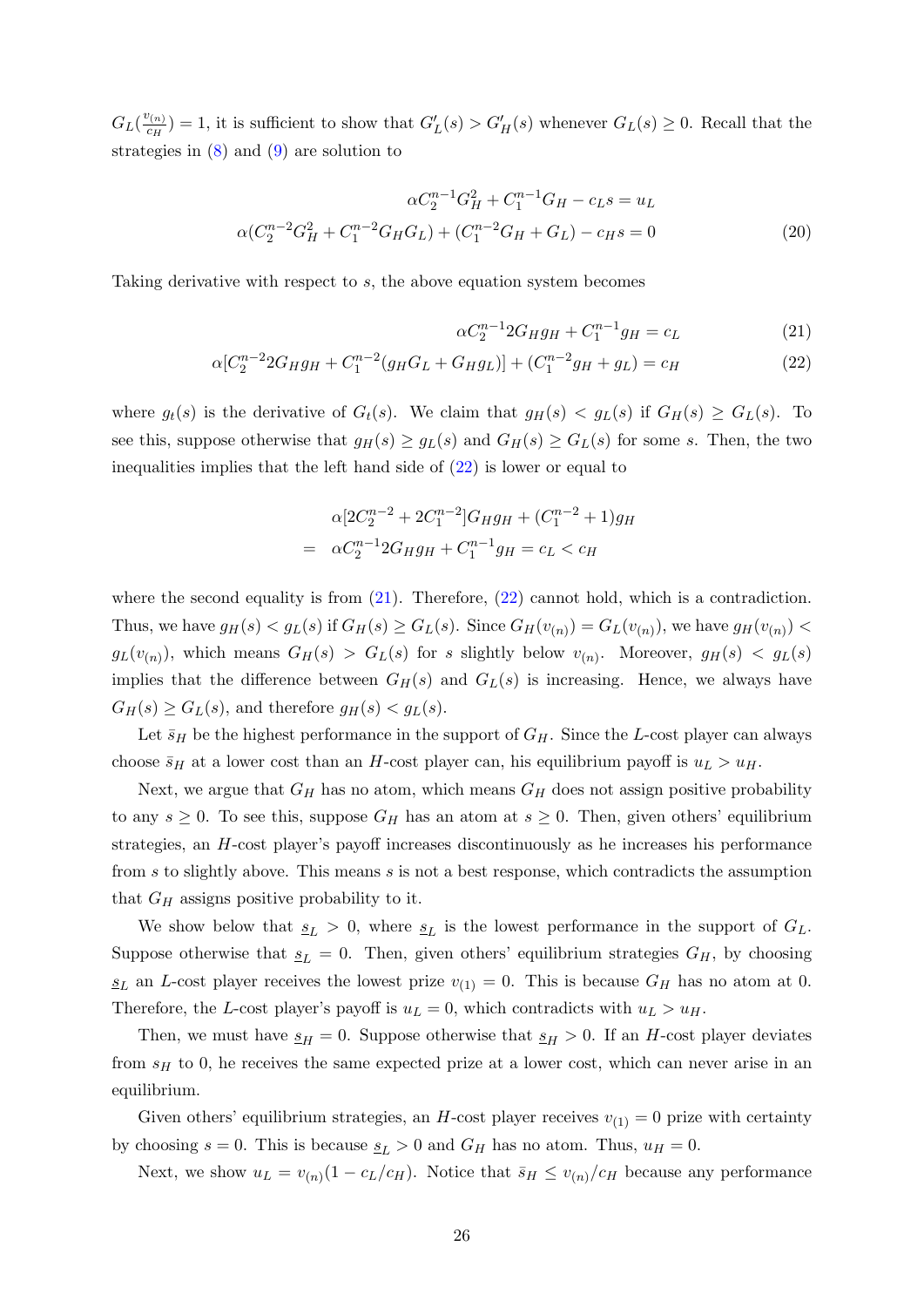above  $v_{(n)}/c_H$  can only give an H-cost player a negative payoff. By choosing  $\bar{s}_H$ , an L-cost player can guarantee himself a payoff of  $v_{(n)}(1 - c_L/c_H)$ . Thus,  $u_L \ge v_{(n)}(1 - c_L/c_H)$ . Suppose the inequality is strict:  $u_L > v_{(n)}(1 - c_L/c_H)$ . Then,  $\bar{s}_L < v_{(n)}/c_H$ . In addition, we must have  $\bar{s}_H = v_{(n)}/c_H$  because  $\bar{s}_H < v_{(n)}/c_H$  would imply  $u_H > 0$ . As a result, only H-cost players mix over  $[\bar{s}_L, \bar{s}_H]$  and their strategy  $\hat{G}_H$  satisfies

$$
\alpha C_2^{n-2} \hat{G}_H^2 + (1+\alpha) C_1^{n-2} \hat{G}_H + 1 - c_H s = 0 \tag{23}
$$

To see why, recall that  $G_H$  in [\(8\)](#page-9-1) is a solution to [\(20\)](#page-25-1). Replacing  $G_L$  with 1 in (20) gives us [\(23\)](#page-25-2). For s slightly below  $v_{(n)}/c_H$ , we have  $G_L(s) < 1$ . Since the left hand side in [\(20\)](#page-25-1) is increasing in both  $G_L$  and  $G_H$ , as we increase  $G_L$  to 1 in [\(20\)](#page-25-1), its solution decreases from  $G_H(s)$  to  $\tilde{G}_H(s)$ . Thus, at any s slightly below  $v_{(n)}/c_H$ , the L-cost player's payoff is  $\alpha C_2^{n-1} \hat{G}_H^2 + C_1^{n-1} \hat{G}_H - c_L s$ , which is strictly lower than  $\alpha C_2^{n-1} G_H^2 + C_1^{n-1} G_H - c_L s = v_{(n)} (1 - c_L/c_H)$ . This is a contradiction to  $u_L \ge v_{(n)}(1 - c_L/c_H)$  established above. Thus,  $u_L = v_{(n)}(1 - c_L/c_H)$ .

We also show above that  $\bar{s}_L < v_{(n)}/c_H$  leads to a contradiction, so  $\bar{s}_L = v_{(n)}/c_H$ . Then,  $\bar{s}_H = v_{(n)}/c_H$ , otherwise the L-cost player could benefit from reducing  $\bar{s}_L$ .

It remains to show that both  $G_H$  and  $G_L$  have interval supports. To see this, suppose  $G_H$ has a gap in its support: there is an interval  $(s'_H, s''_H)$  such that  $G_H(s'_H) = G_H(s''_H) \in (0,1)$ . Then, the L-cost player is the only one mixing over that gap, which violates the property of no aggregate gaps. Suppose  $G_L$  has a gap  $(s'_L, s''_L)$  in its support, then  $G_L(s) = G_L(s'_L)$  for all  $s \in [s'_L, s''_L]$ . Given others' equilibrium strategies, an H-cost player's payoff by choosing any  $s\in (s_L',s_L'')$  is

<span id="page-26-0"></span>
$$
\alpha (C_2^{n-2} G_H^2 + C_1^{n-2} G_H G_L(s'_L)) + (C_1^{n-2} G_H + G_L(s'_L)) - c_H s = 0 \tag{24}
$$

Let  $\hat{G}_H(s)$  is the solution to this equation. Since  $G_L(s)$  in [\(9\)](#page-9-1) is lower than  $G_L(s'_L)$  for  $s \in$  $[s'_L, s''_L)$ , the solution  $G_H(s)$  of  $(8)$  is higher than that of  $(24)$ , i.e.  $G_H(s) > \hat{G}_H(s)$  for  $s \in [s'_L, s''_L)$ . Hence, given others' strategies, an L-cost player's payoff by choosing  $s'_{L}$  is strictly lower than  $u_L$ , which is a contradiction.  $\blacksquare$ 

**Proof of Proposition [3.](#page-11-5)** Using [\(11\)](#page-10-1) and [\(13\)](#page-11-1), it is straightforward to verify that  $G_H(s)$  and  $G_L(s)$  are strictly increasing and continuous in s, and are between [0, 1]. If others use strategies given in [\(11\)](#page-10-1) and [\(13\)](#page-11-1), an H-cost player's payoff by choosing any  $s > \frac{v_{(n_H)}}{C_H}$  $\frac{\binom{n_{H}}{c_{H}}}$  is

<span id="page-26-1"></span>
$$
U_H(s|G_H, G_L) = \alpha C_2^{n_L} G_L^2(s) + C_1^{n_L} \Delta_{n_H}^1 G_L(s) + v_{(n_H)} - c_H s
$$
\n(25)

We show in the next two paragraphs that this payoff is always negative.

We first verify that  $U_H(s|G_H, G_L)$  is convex in s. If  $n_L = 2$ ,  $G_L(s)$  is linear in s, so substituting [\(13\)](#page-11-1) into [\(25\)](#page-26-1) we obtain  $U_H(s|G_H, G_L)$  as a quadratic function. It is straightforward to verify the quadratic function is convex. If  $n_L > 2$ , recall that  $G_L(s)$  is a solution to [\(12\)](#page-10-2),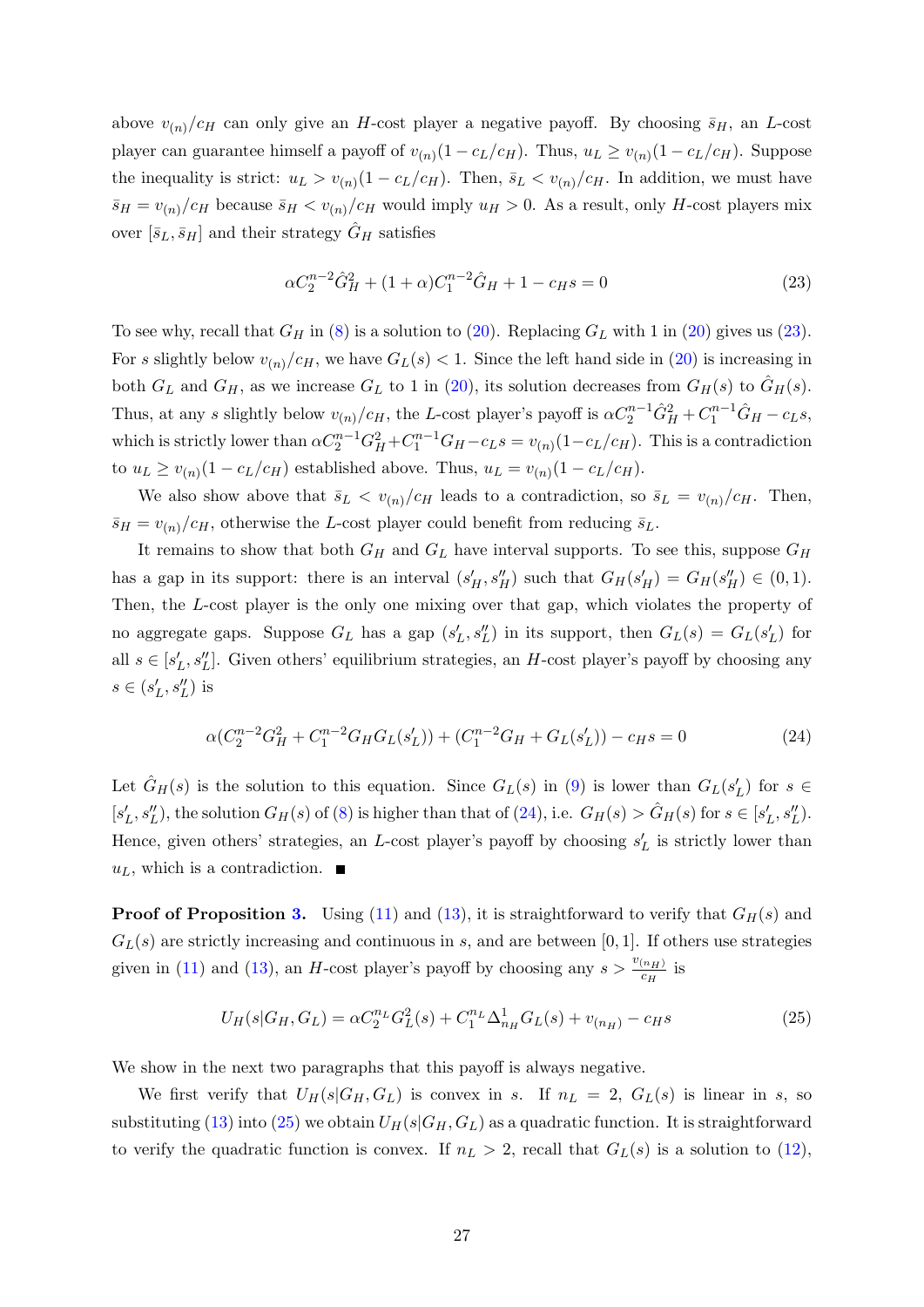from which we obtain

<span id="page-27-0"></span>
$$
\alpha G_L^2(s) = \frac{-c_L v_{(n_H)}/c_H + c_L s - \Delta_{n_H+1}^1 C_1^{n_L-1} G_L(s)}{C_2^{n_L-1}}
$$

Substituting this into [\(25\)](#page-26-1), we obtain

$$
U_H(s|G_H, G_L) = C_2^{n_L} \frac{-c_L v_{(n_H)}/c_H + c_L s - \Delta_{n_H+1}^1 C_1^{n_L-1} G_L(s)}{C_2^{n_L-1}} + C_1^{n_L} \Delta_{n_H}^1 G_L(s) + v_{(n_H)} - c_H s
$$

whose derivative is

$$
U'_{H}(s|G_{H}, G_{L}) = \left(C_{1}^{n_{L}} \Delta_{n_{H}}^{1} - \frac{C_{2}^{n_{L}} C_{1}^{n_{L}-1}}{C_{2}^{n_{L}-1}} \Delta_{n_{H}+1}^{1}\right) g_{L}(s) + \frac{C_{2}^{n_{L}}}{C_{2}^{n_{L}-1}} c_{L} - c_{H}
$$

$$
= n_{L} \left(\Delta_{n_{H}}^{1} - \frac{n_{L}-1}{n_{L}-2} \Delta_{n_{H}+1}^{1}\right) g_{L}(s) + \frac{C_{2}^{n_{L}}}{C_{2}^{n_{L}-1}} c_{L} - c_{H}
$$
(26)

Notice that  $\Delta_{n_H}^1 < \Delta_{n_H+1}^1$ , so  $\Delta_{n_H}^1 - \frac{n_L-1}{n_L-2}\Delta_{n_H+1}^1 < 0$ . In addition, using [\(13\)](#page-11-1), it is straightforward to verify that  $g_L(s)$  decreases in s. Thus, [\(26\)](#page-27-0) implies that  $U_H'(s|G_H, G_L)$  increases in s. Therefore,  $U_H(s|G_H, G_L)$  is also convex in s if  $n_L > 2$ .

Then, we show that  $U_H(s|G_H, G_L) < 0$  at  $s = \frac{v_{(n)} - v_{(n_H+1)}}{G}$  $\frac{v_{(n_H+1)}}{c_L} + \frac{v_{(n_H)}}{c_H}$  $\frac{(n_H)}{c_H}$ . If an *H*-cost player chooses performance  $\frac{v_{(n)}-v_{(n_H+1)}}{c_L}+\frac{v_{(n_H)}}{c_H}$  $\frac{(n_H)}{c_H}$ , his payoff is no more than

<span id="page-27-1"></span>
$$
v_{(n)} - v_{(n_H)} - (v_{(n)} - v_{(n_H+1)}) \frac{c_H}{c_L}
$$
  

$$
\langle v_{(n)} - v_{(n_H)} - 2(v_{(n)} - v_{(n_H+1)})
$$
  

$$
\leq -(v_{(n_H+2)} - v_{(n_H+1)}) + (v_{(n_H+1)} - v_{n_H})
$$
  

$$
\leq -\alpha
$$

where the first inequality is from  $c_H > 2c_L$ . Recall that  $\alpha \geq 0$ , so  $U_H(s|G_H, G_L) < 0$  for  $s = \frac{v_{(n)} - v_{(n_H+1)}}{c}$  $\frac{v_{(n_H+1)}}{c_L} + \frac{v_{(n_H)}}{c_H}$  $\frac{(n_H)}{c_H}$ . It is straightforward to verify that  $U_H(\frac{v_{(n_H)}}{c_H})$  $\frac{c_{H}}{c_{H}}|G_{H}, G_{L}) = 0$ . Hence, the convexity shown above implies  $U_H(s|G_H, G_L) < 0$  for any  $s \in (\frac{v_{(n_H)}}{G_H})$  $\frac{(n_{H})}{c_{H}}, \frac{v_{(n)}-v_{(n_{H}+1)}}{c_{L}}$  $\frac{v_{(n_H+1)}}{c_L} + \frac{v_{(n_H)}}{c_H}$  $\frac{\binom{n_{H}}{c_{H}}}{\binom{n_{H}}{c_{H}}}$ .

In the next two paragraphs, we show  $u_L \geq v_{(n_H+1)} - v_{(n_H)} \frac{c_L}{c_H}$  $\frac{c_L}{c_H}$ . Suppose otherwise that  $u_L < v_{(n_H+1)} - v_{(n_H)} \frac{c_L}{c_H}$  $\frac{c_L}{c_H}$ , then we claim  $\bar{s}_L > v_{(n)}/c_H$ . To see this, notice that if  $\bar{s}_L \ge v_{(n)}/c_H$ , an L-cost player can deviate to performance  $v_{(n)}c_H$  and wins  $v_{(n)}$ , so his equilibrium payoff satisfies

$$
u_L \ge v_{(n)} \left( 1 - \frac{c_L}{c_H} \right)
$$
  
=  $\left( 1 - \frac{c_L}{c_H} \right) (v_{(n)} - v_{(n_H+1)}) - \frac{c_L}{c_H} (v_{(n_H+1)} - v_{(n_H)}) + v_{(n_H+1)} - v_{(n_H)} \frac{c_L}{c_H}$   
>  $\frac{1}{2} [(v_{(n)} - v_{(n_H+1)}) - (v_{(n_H+1)} - v_{(n_H)})] + v_{(n_H+1)} - v_{(n_H)} \frac{c_L}{c_H}$   
>  $v_{(n_H+1)} - v_{(n_H)} \frac{c_L}{c_H}$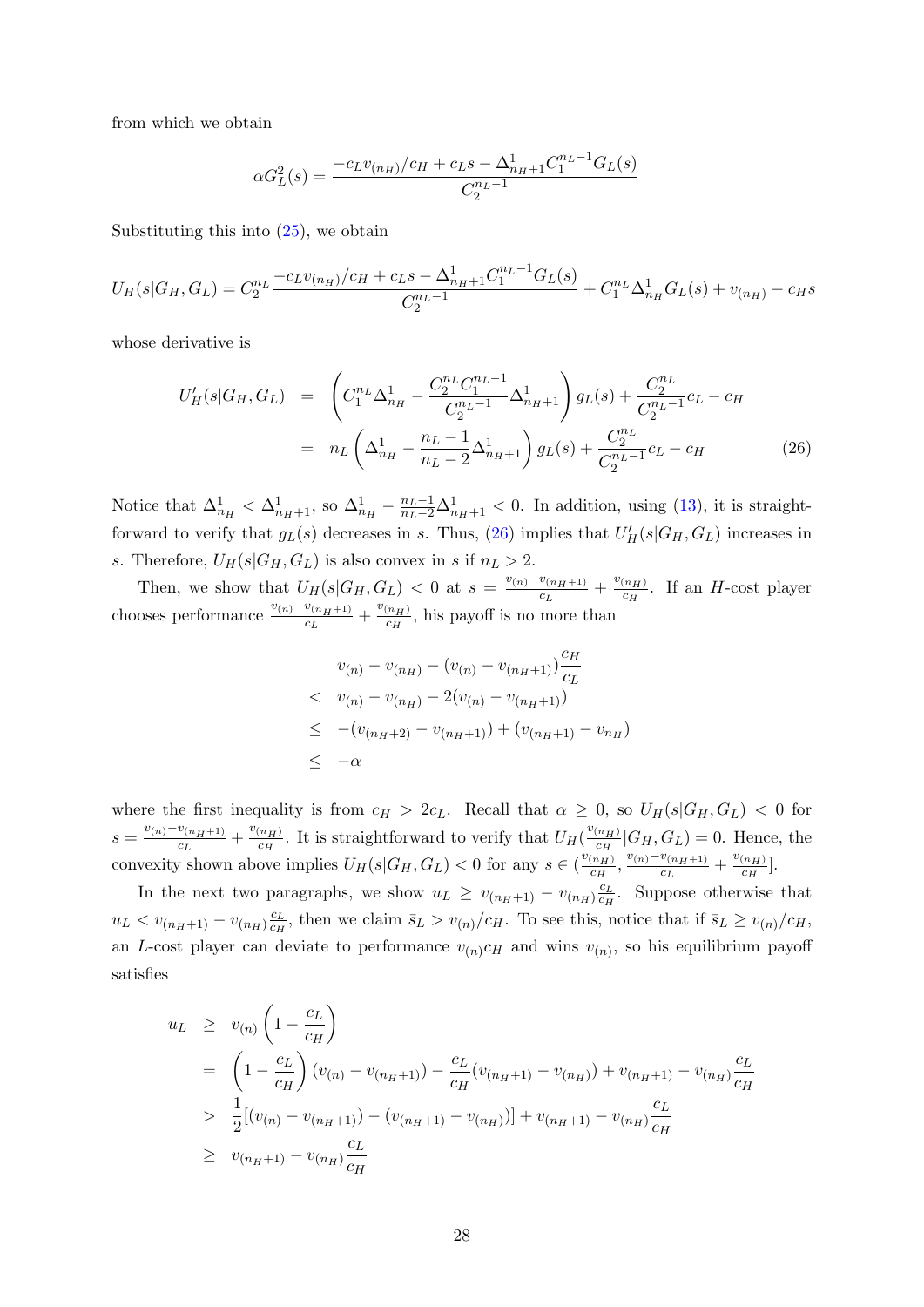which contradicts with  $u_L < v_{(n_H+1)} - v_{(n_H)} \frac{c_L}{c_H}$  $\frac{c_L}{c_H}$ . Thus,  $\bar{s}_L > v_{(n)}/c_H$ .

Notice that the H-cost players never choose performance above  $v_{(n)}/c_H$ , so  $\bar{s}_H \leq v_{(n)}/c_H$ . In addition, we show above that  $\bar{s}_L > v_{(n)}/c_H$ , so  $\bar{s}_L > \bar{s}_H$ . Hence, only the L-cost players mix over  $(\bar{s}_H, \bar{s}_L)$ , so their equilibrium strategy  $\hat{G}_L$  satisfies

$$
\alpha C_2^{n_L - 1} \hat{G}_L^2 + \Delta_{n_H + 1}^1 C_1^{n_L - 1} \hat{G}_L + v_{(n_H + 1)} - c_L s = u_L
$$

Recall that we assume  $u_L < v_{(n_H+1)} - v_{(n_H)} \frac{c_L}{c_H}$  $\frac{c_L}{c_H}$ , so comparing the above equation with [\(12\)](#page-10-2), we have  $\hat{G}_L(s) < G_L(s)$ , which is described in [\(13\)](#page-11-1). Recall that  $G_L(s)$  reaches zero at  $s = \frac{v_{(n_H)}}{c_H}$  $\frac{(n_H)}{c_H}$ , so the equilibrium strategy  $\hat{G}_L$  must reach zero at a higher performance:  $s_L > \frac{v_{(n_H)}}{c_H}$  $\frac{(n_H)}{c_H}$ . Therefore,  $\bar{s}_H \geq \underline{s}_L > \frac{v_{(n_H)}}{c_H}$  $\frac{(n_H)}{c_H}$ , where  $\bar{s}_H$  is the highest performance in the support of H-cost players' equilibrium strategy. This means  $G_L(\bar{s}_H)$  is well-defined. Then, given others' equilibrium strategies, an H-cost player's payoff by choosing  $\bar{s}_H$  is:

$$
\alpha C_2^{n_L} \hat{G}_L^2 (\bar{s}_H) + C_1^{n_L} \Delta_{n_H}^1 \hat{G}_L (\bar{s}_H) + v_{(n_H)} - c_H \bar{s}_H
$$
  

$$
\alpha C_2^{n_L} G_L^2 (\bar{s}_H) + C_1^{n_L} \Delta_{n_H}^1 G_L (\bar{s}_H) + v_{(n_H)} - c_H \bar{s}_H
$$
  

$$
= U_H (\bar{s}_H | G_H, G_L) < 0
$$

where the last inequality is due to  $U_H(s|G_H, G_L) < 0$  for any  $s \in (\frac{v_{(n_H)}}{c_H})$  $\frac{(n_H)}{c_H}, \frac{v_{(n)}-v_{(n_H+1)}}{c_L}$  $\frac{v_{(n_H+1)}}{c_L} + \frac{v_{(n_H)}}{c_H}$  $\frac{\binom{n_{H}}{c_{H}}}{\binom{n_{H}}{c_{H}}}$ . This is a contradiction to the equilibrium payoff  $u_H = 0$ . Thus, we have  $u_L \ge v_{(n_H+1)} - v_{(n_H)} \frac{c_L}{c_H}$  $\frac{c_L}{c_H}$ .

We show in the next two paragraphs that  $s_L = \bar{s}_H$ . If others using strategies given in [\(11\)](#page-10-1) and [\(13\)](#page-11-1), an L-cost player's payoff by choosing any  $s \in [0, \frac{v_{(n_H)}}{c_H}]$  $\frac{\binom{n_H}{H}}{c_H}$  is

$$
U_L(s|G_H, G_L) = \alpha C_2^{n_H} G_H^2(s) + C_1^{n_H} G_H(s) - c_L s
$$

with  $G_H(s)$  given in [\(11\)](#page-10-1). By using the same argument for  $U_H(s|G_H, G_L)$ , we can show that  $U_L(s|G_H, G_L)$  is convex over the interval  $[0, \frac{v_{(n_H)}}{c_H}]$  $\frac{(n_H)}{c_H}$ . In addition, at the boundaries of the interval, we have  $U_L(0|G_H, G_L) < v_{(n_H+1)} - v_{(n_H)} \frac{c_L}{c_H}$  $\frac{c_L}{c_H}$  and  $U_L$   $\left(\frac{v_{(n_H)}}{c_H}\right)$  $\frac{c_{H^{(n_{H})}}}{c_{H}}|G_{H},G_{L}\right) = v_{(n_{H}+1)}-v_{(n_{H})}\frac{c_{L}}{c_{H}}$  $\frac{c_L}{c_H}$ . Hence,  $U_L(s|G_H, G_L) < v_{(n_H+1)} - v_{(n_H)} \frac{c_L}{c_H}$  $\frac{c_L}{c_H}$  for all  $s \in [0, \frac{v_{n_H}}{c_H})$  $\frac{\binom{n_{H}}{c_{H}}}$ .

Recall that  $s_H < s_L$ , so for  $s \in [0, s_L]$ , the H-cost players' equilibrium strategy is given by [\(11\)](#page-10-1). Moreover, given others' equilibrium strategies, an L-cost player's payoff by choosing performance  $s_L$  is  $u_L$ :

$$
\alpha C_2^{n_H} G_H^2(\underline{s}_L) + C_1^{n_H} G_H(\underline{s}_L) - c_L \underline{s}_L = u_L
$$

Recall that  $u_L \geq v_{(n_H+1)} - v_{(n_H)} \frac{c_L}{c_H}$  $\frac{c_L}{c_H}$ , so we have

$$
\alpha C_2^{n_H} G_H^2(\underline{s}_L) + C_1^{n_H} G_H(\underline{s}_L) - c_L \underline{s}_L \ge v_{(n_H+1)} - v_{(n_H)} \frac{c_L}{c_H}
$$

Since  $U_L(s|G_H, G_L) < v_{(n_H+1)} - v_{(n_H)} \frac{c_L}{c_H}$  $\frac{c_L}{c_H}$  for all  $s \in [0, \frac{v_{(n_H)}}{c_H})$  $\frac{(n_H)}{c_H}$ , the only  $\underline{s}_L$  satisfying the above inequality is  $\underline{s}_L = \frac{v_{(n_H)}}{c_H}$  $\frac{c_{H}(n_{H})}{c_{H}},$  so  $\underline{s}_{L} = \overline{s}_{H} = \frac{\ddot{v}_{(n_{H})}}{c_{H}}$  $\frac{(n_H)}{c_H}$  and  $u_L = v_{(n_H+1)} - v_{(n_H)} \frac{c_L}{c_H}$  $\frac{c_L}{c_H}$ .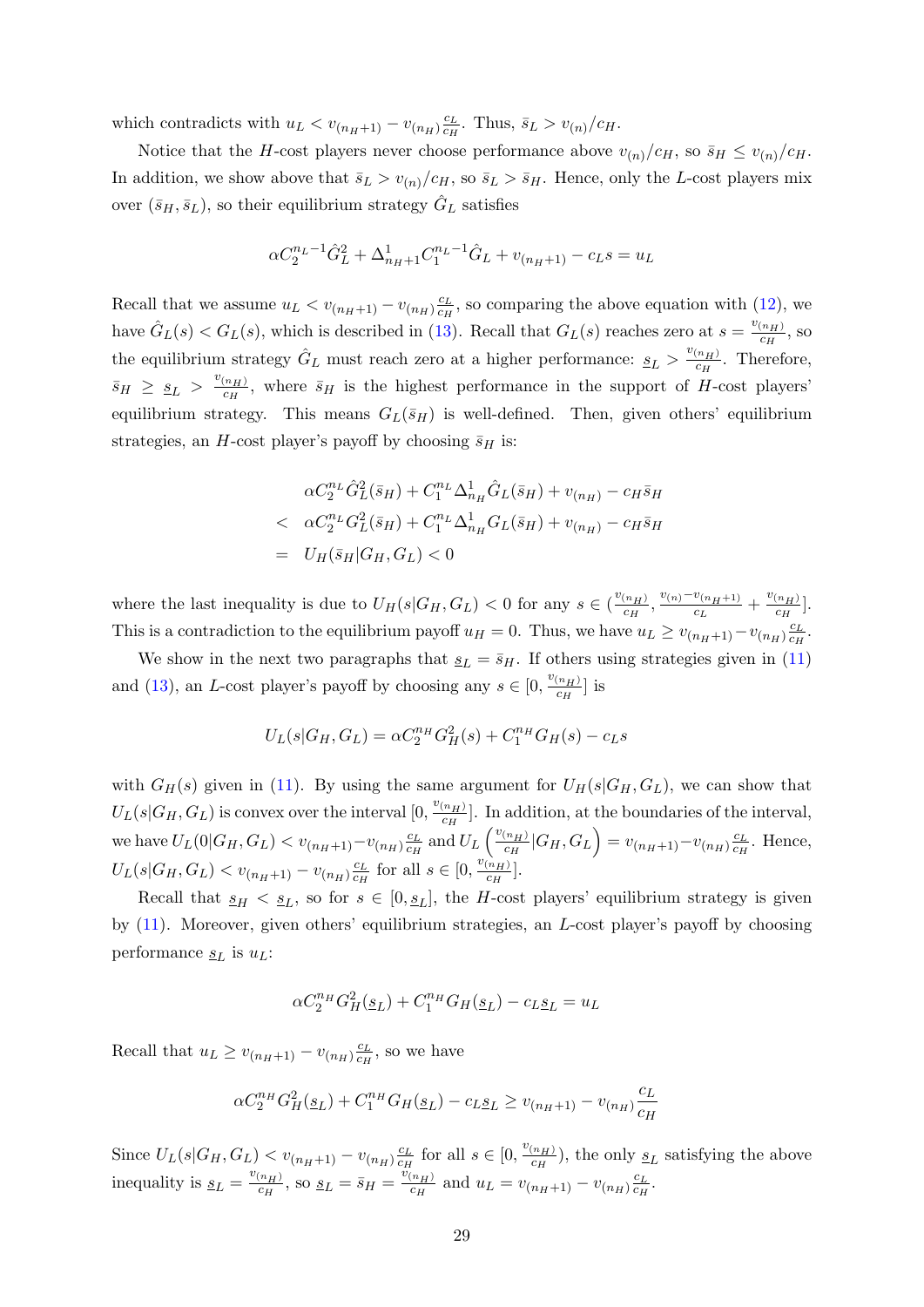Therefore, over the interval  $[0, \frac{v_{(n_H)}}{c_H}]$  $\frac{\binom{n_H}{c_H}}{\binom{n_H}{c_H}}$ , the *H*-cost players' equilibrium strategy must satisfy [\(10\)](#page-10-3), which gives  $G_H(s)$  in [\(11\)](#page-10-1). Similarly, for  $s > \frac{v_{(n_H)}}{c_H}$  $\frac{\left(n_H\right)}{c_H}$ , the L-cost players' equilibrium strategy must satisfy [\(12\)](#page-10-2), which gives  $G_H(s)$  in [\(13\)](#page-11-1).

**Proof of Proposition [4.](#page-11-4)** First, we must have  $\bar{s}_L \geq \bar{s}_H$ , otherwise there is an aggregate gap  $(\bar{s}_L, \bar{s}_H)$ . In addition,  $\underline{s}_L = 0$  for the same reason.

As a result, if an L-cost player deviates to a performance slightly above 0, he cannot win the top  $n_L - 1$  prizes, so his payoff  $u_L \le v_2$ .

Since  $u_L \le v_2$  and  $\bar{s}_L \ge \bar{s}_H$ , we must have  $\bar{s}_L \ge (v_{(n)} - v_{(2)})/c_L$ . Then, for  $s > \bar{s}_H$ , the L-cost players' equilibrium strategy  $\hat{G}_L(s)$  satisfies

$$
\alpha C_2^{n_L - 1} \hat{G}_L^2(s) + \Delta_2^1 C_1^{n_L - 1} \hat{G}_L(s) + v_{(2)} - c_L s = u_L \tag{27}
$$

Recall that  $G_L(s)$  given in [\(14\)](#page-11-3) is a solution to

<span id="page-29-1"></span>
$$
\alpha C_2^{n_L - 1} G_L^2(s) + \Delta_2^1 C_1^{n_L - 1} G_L(s) + v_{(2)} - c_L s = v_{(2)}
$$
\n(28)

Therefore, if  $u_L < v_{(2)}$ , we have  $\hat{G}_L(s) < G_L(s)$  in their common support. Moreover, given others' equilibrium strategies, the H-cost player's payoff by choosing  $\bar{s}_H$  is

$$
\alpha C_2^{n_L} \hat{G}_L^2 (\bar{s}_H) + C_1^{n_L} \hat{G}_L (\bar{s}_H) - c_H \bar{s}_H
$$
  

$$
\alpha C_2^{n_L} G_L^2 (\bar{s}_H) + C_1^{n_L} G_L (\bar{s}_H) - c_H \bar{s}_H = 0
$$

which can never happen in an equilibrium. Thus,  $u_L = v_{(2)}$  and  $\bar{s}_L = (v_{(n)} - v_{(2)})/c_L$ .

Substituting  $u_L = v_{(2)}$  into [\(27\)](#page-27-1), it becomes [\(28\)](#page-29-1). Thus, the L-cost players' strategy  $G_L(s)$ for  $s > \bar{s}_H$  is given by [\(14\)](#page-11-3). Moreover, the H-cost player's payoff by choosing  $\bar{s}_H$  is

$$
\alpha C_2^{n_L} G_L^2(\bar{s}_H) + C_1^{n_L} G_L(\bar{s}_H) - c_H \bar{s}_H = 0
$$

whose unique solution is  $\bar{s}_H = 0$ . Hence, the H-cost player chooses non-performance with certainty, and the L-cost players' strategy is given by [\(14\)](#page-11-3) for  $s \in [0,(v_{(n)}-v_{(2)})/c_L]$ . ■

## <span id="page-29-0"></span>C Omitted Proofs in Section [4](#page-12-0)

For simpler notation, we use  $r = c_L/c_H$ . In addition, let  $x = c_H s$  and  $F_H(x) = G_H(x/c_H)$ . Recall that if  $n_L = 1$  and  $n_H = n - 1$ , the H-cost player's equilibrium strategy for  $s \in [0, s_L]$  is a solution to

<span id="page-29-2"></span>
$$
\alpha C_2^{n-2} G_H^2 + C_1^{n-2} G_H - c_H s = 0
$$

and his strategy for  $s \in [\underline{s}_L, v_{(n)}/c_H]$  is a solution to

$$
\alpha C_2^{n-1} G_H^2 + C_1^{n-1} G_H - c_L s = v_{(n)} (1 - r)
$$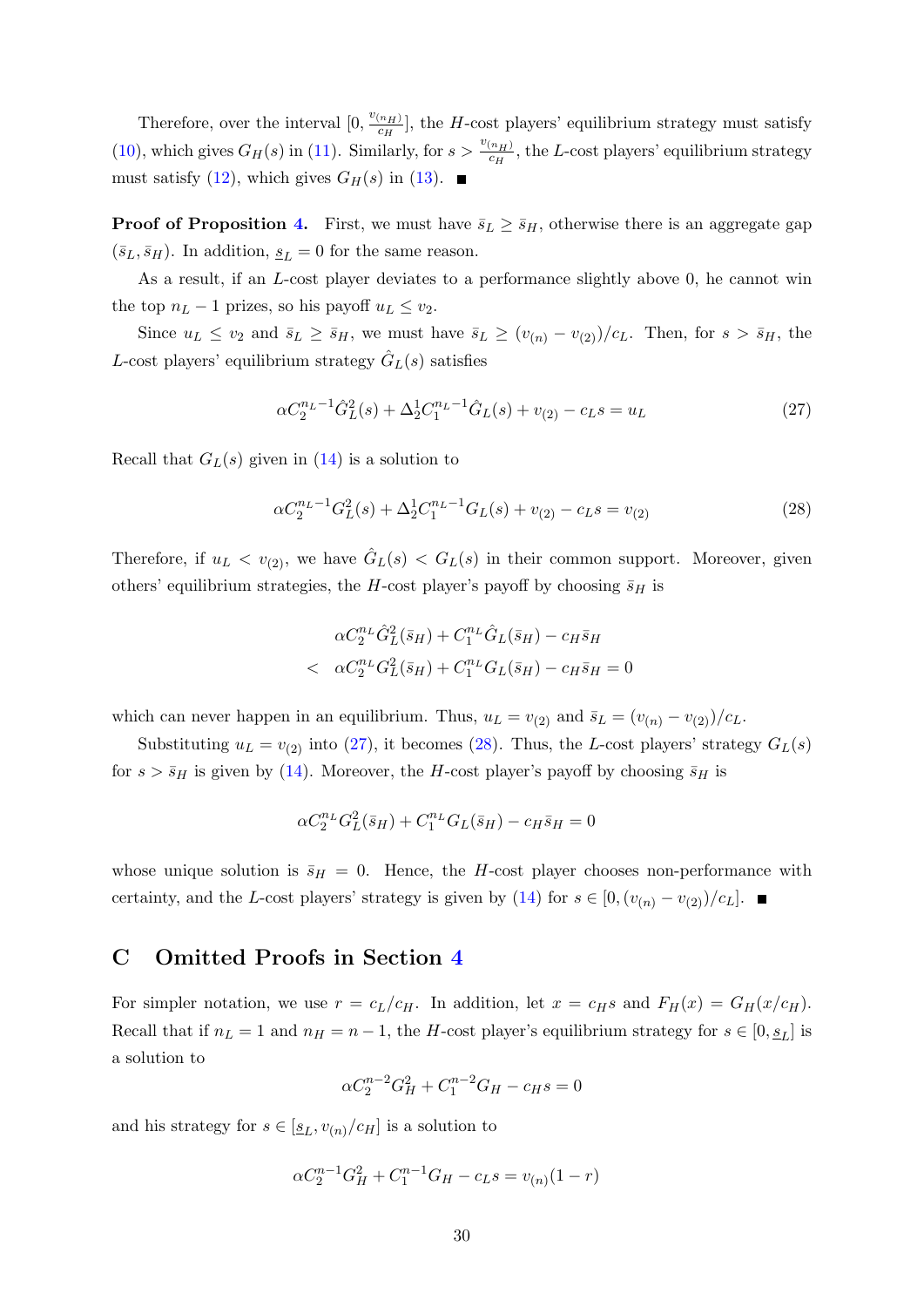Let  $\hat{F}(x)$  and  $\bar{F}(x)$  be the solution to

$$
\alpha C_2^{n-2} \hat{F}_H^2(x) + C_1^{n-2} \hat{F}_H(x) = x \tag{29}
$$

$$
\alpha C_2^{n-1} \bar{F}_H^2(x) + C_1^{n-1} \bar{F}_H(x) = v_{(n)}(1-r) + rx \tag{30}
$$

and

<span id="page-30-1"></span>
$$
\bar{F}_H(x) = \frac{-C_1^{n-1} + \sqrt{(C_1^{n-1})^2 + 4\alpha C_2^{n-1}(v_{(n)}(1-r) + rx)}}{2\alpha C_2^{n-1}}
$$
\n(31)

$$
\hat{F}_H(x) = \frac{-C_1^{n-2} + \sqrt{(C_1^{n-2})^2 + 4\alpha C_2^{n-2}x}}{2\alpha C_2^{n-2}}
$$
\n(32)

Then,  $F_H(x) = \hat{F}_H(x)$  for  $x \in [0, \hat{x}]$  and  $F_H(x) = \bar{F}_H(x)$  for  $x \in [\hat{x}, v_{(n)}]$ , where  $\hat{x}$  solves  $\hat{F}_H(x) = \bar{F}_H(x).$ 

Notice that  $\bar{F}_H(\hat{x})$  and  $\hat{x}$  are solution to the equation system [\(29\)](#page-29-2) and [\(30\)](#page-29-2). Multiplying both sides of [\(29\)](#page-29-2) by  $n-1$  and multiplying both sides of [\(30\)](#page-29-2) by  $n-3$ , we obtain

$$
\alpha \frac{(n-1)(n-2)(n-3)}{2} \bar{F}_H^2(\hat{x}) + (n-1)(n-2)\bar{F}_H(\hat{x}) = (n-1)\hat{x}
$$
  

$$
\alpha \frac{(n-1)(n-2)(n-3)}{2} \bar{F}_H^2(\hat{x}) + (n-1)(n-3)\bar{F}_H(\hat{x}) = (n-3)(v_{(n)}(1-r) + r\hat{x})
$$

We can cancel the term with  $\bar{F}_{H}^{2}(\hat{x})$  and obtain

$$
\bar{F}_H(\hat{x}) = \hat{x}\left(1 - \frac{n-3}{n-1}r\right) - \frac{n-3}{n-1}v_{(n)}(1-r)
$$

Substituting  $(31)$  into the above equation, we obtain

<span id="page-30-0"></span>
$$
\frac{-C_1^{n-1} + \sqrt{(C_1^{n-1})^2 + 4\alpha C_2^{n-1}(v_{(n)}(1-r) + r\hat{x})}}{2\alpha C_2^{n-1}} = \hat{x} - \frac{n-3}{n-1}[v_{(n)} - r(v_{(n)} - \hat{x})]
$$
(33)

which can be rewritten as a quadratic equation of  $\hat{x}$ . Therefore, we can also have a closed-form characterization of  $\hat{x}$ . Since  $\underline{s}_L = \hat{x}/c_H$ , so we also have a closed-form characterization of  $\underline{s}_L$ .

<span id="page-30-2"></span>**Lemma 1** Suppose there is one L-cost player and  $n - 1$  H-cost players.

1) If  $\alpha = 0$ , then

<span id="page-30-3"></span>
$$
\mathbb{E}[c_H s_H] = \frac{n-1}{2} \frac{(n-2) - r(n-3)}{(n-1) - r(n-2)}
$$
\n(34)

2)  $\frac{\partial^2 \mathbb{E}[c_H s_H]}{\partial r \partial \alpha} < 0.$ 

**Proof.** Since  $n_L = 1$  and  $\alpha = 0$ , the L-cost player's strategy satisfies

$$
(n-1)G_H-c_Ls=u_L
$$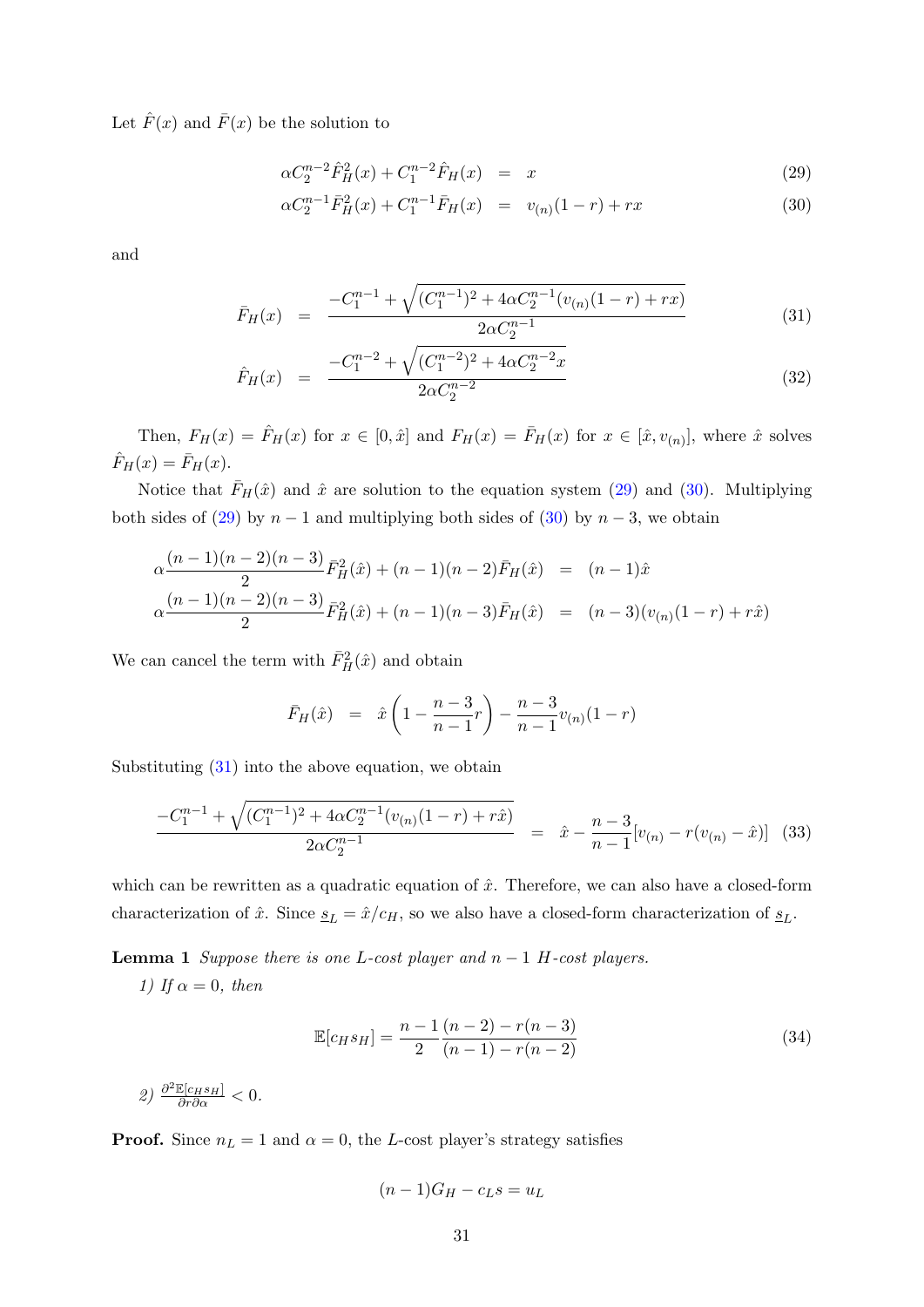whose solution is

$$
\bar{G}_H(s) = \frac{u_L + c_L s}{n - 1}
$$

Similarly, if an H-cost player chooses a performance level close to 0, his payoff is

$$
(n-2)G_H-c_Hs=0
$$

whose solution is

$$
\hat{G}_H(s) = \frac{c_H s}{n-2}
$$

Let  $\hat{s}_H$  be the solution to  $\hat{G}_H(s) = \bar{G}_H(s)$ . That is

$$
\frac{c_{H}s}{n-2} = \frac{u_L + c_L s}{n-1}
$$

so

$$
\hat{s}_H = \frac{v_{(n)}}{n-1} \frac{1 - c_L/c_H}{\frac{c_H}{n-2} - \frac{c_L}{n-1}}
$$

and

$$
c_H \hat{s}_H = v_{(n)} \frac{1 - r}{\frac{n - 1}{n - 2} - r}
$$

Hence,

$$
c_H \mathbb{E}[s_H] = c_H \int_0^{\hat{s}_H} s d\hat{G}_H(s) + c_H \int_{\hat{s}_H}^{\bar{s}_H} s d\bar{G}_H(s)
$$

where

$$
c_H \int_0^{\hat{s}_H} s d\hat{G}_H(s) = \int_0^{\hat{s}_H} c_H s d\frac{c_H s}{n-2} = \frac{v_{(n)}^2}{2(n-2)} \left(\frac{1-r}{\frac{n-1}{n-2} - r}\right)^2
$$

and

$$
c_H \int_{\hat{s}_H}^{\bar{s}_H} sd\bar{G}_H(s) = \int_{\hat{s}_H}^{v_{(n)}/c_H} \frac{c_L}{n-1} c_H s ds = \int_{\hat{s}_H}^{v_{(n)}/c_H} \frac{1}{n-1} \frac{c_L}{c_H} c_H s dc_H s
$$

$$
= \int_{c_H \hat{s}_H}^{v_{(n)}} \frac{r}{n-1} t dt = \frac{rv_{(n)}^2}{2(n-1)} \left[ 1 - \left( \frac{1-r}{\frac{n-1}{n-2} - r} \right)^2 \right]
$$

Therefore,

<span id="page-31-0"></span>
$$
\mathbb{E}[c_H s_H] = \frac{v_{(n)}^2}{2} \left[ \frac{1}{n-2} \left( \frac{1-r}{\frac{n-1}{n-2} - r} \right)^2 + \frac{r}{n-1} \left( 1 - \left( \frac{1-r}{\frac{n-1}{n-2} - r} \right)^2 \right) \right]
$$
  
= 
$$
\frac{n-1}{2} \frac{(n-2) - r(n-3)}{(n-1) - r(n-2)}
$$

where the second equality is from  $v_{(n)} = n - 1$  when  $\alpha = 0$ .

Next, we prove  $\frac{\partial^2 \mathbb{E}[c_H s_H]}{\partial r \partial \alpha} < 0$  in three steps. First,  $F_H(x)$  is decreasing in  $\alpha$ . If  $\alpha$  increases, [\(29\)](#page-29-2) implies that  $\hat{F}_H(x)$  decreases, and [\(30\)](#page-29-2) implies  $\bar{F}_H(x)$  decreases. Therefore,  $F_H(x)$  decreases as  $\alpha$  increases.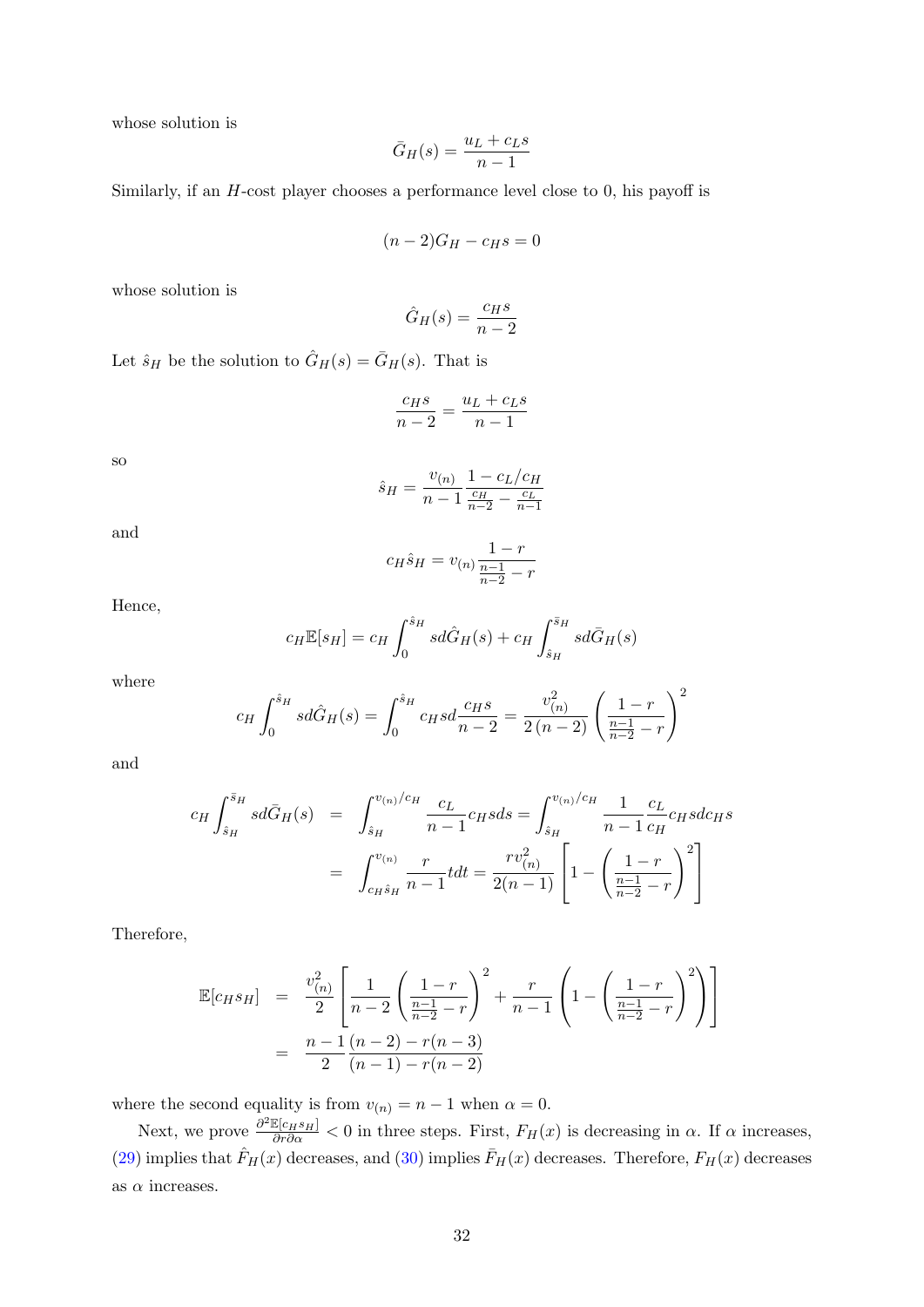Second,  $\frac{\partial F_H(x)}{\partial r}$  is increasing in  $\alpha$ . Equation [\(29\)](#page-29-2) implies that  $\frac{\partial \hat{F}_H(x)}{\partial r}$  is independent of  $\alpha$ . Taking derivatives of both sides in  $(30)$  w.r.t. r, we get

$$
[\alpha \bar{F}_H(x)(n-1)(n-2) + (n-1)]\frac{\partial \bar{F}_H(x)}{\partial r} = -(v_{(n)} - x)
$$
\n(35)

If  $\alpha$  increases, the first step implies that  $\bar{F}_H(x)$  decreases, so  $\frac{\partial \bar{F}_H(x)}{\partial r}$  has to increase according to [\(35\)](#page-31-0). Hence,  $\frac{\partial F_H(x)}{\partial r}$  increases as  $\alpha$  increases.

Third,  $\frac{\partial^2 \mathbb{E}[c_H s_H]}{\partial r \partial \alpha} < 0$ . To see this, notice that

$$
\frac{\partial \mathbb{E}[c_H s_H]}{\partial r} = \frac{\partial}{\partial r} \left( v_{(n)} F_H(v_{(n)}) - \int_0^{v_{(n)}} F_H(x) dx \right)
$$

$$
= - \int_0^{v_{(n)}} \frac{\partial F_H(x)}{\partial r} dx
$$

which decreases if  $\alpha$  increases because of the second step.  $\blacksquare$ 

Proof of Proposition [5.](#page-13-0) Propositions [1-](#page-7-2)[4](#page-11-4) characterizes the boundaries of equilibrium strategies' supports in closed form, so it is straightforward to verify that  $s_H^{\text{before}} = s_H^{\text{after}} \leq$  $\bar{s}_H^{\text{after}} \leq \bar{s}_H^{\text{before}}$  and  $\underline{s}_L^{\text{after}} \leq \underline{s}_L^{\text{before}} < \bar{s}_L^{\text{before}} \leq \bar{s}_L^{\text{after}}$ .

In the next three paragraphs, we show  $G_H^{\text{after}}(s) \geq G_H^{\text{before}}(s)$  for s in their common support. We start with the case  $n_L = 0$ , so there are n H-cost players in the contest. The equilibrium  $G_H^{\text{before}}$  is characterized in Proposition [1,](#page-7-2) and it satisfies

<span id="page-32-0"></span>
$$
\alpha C_2^{n-1} (G_H^{\text{before}})^2 + C_1^{n-1} G_H^{\text{before}} - c_H s = 0 \tag{36}
$$

When there is one more L-cost player, we have  $n_L = 1$  and the equilibrium  $G_H^{\text{after}}$  is characterized in Proposition [2,](#page-9-3) and it satisfies

<span id="page-32-1"></span>
$$
\alpha C_2^{n-2} (G_H^{\text{after}})^2 + C_1^{n-2} G_H^{\text{after}} - c_H s = 0 \tag{37}
$$

for  $s \in [0, s<sub>L</sub>]$ , and

<span id="page-32-2"></span>
$$
\alpha C_2^{n-1} (G_H^{\text{after}})^2 + C_1^{n-1} G_H^{\text{after}} - c_L s = u_L^{\text{after}} \tag{38}
$$

for  $s \in [\underline{s}_L, v_{(n)}/c_H]$ . Comparing [\(36\)](#page-32-0) and [\(37\)](#page-32-1), we obtain  $G_H^{\text{before}}(s) \leq G_H^{\text{after}}(s)$  for  $s \in [0, \underline{s}_L]$ . Notice that  $u_L^{\text{after}} + c_L s - c_H s$  is decreasing in s, so  $u_L^{\text{after}} + c_L s - c_H s \ge u_L^{\text{after}} + (c_L - c_H) v_{(n)} / c_H =$ 0 for  $s \le v_{(n)}/c_H$ . Thus, comparing [\(36\)](#page-32-0) and [\(38\)](#page-32-2), we have  $G_H^{\text{before}}(s) \le G_H^{\text{after}}(s)$  for  $s \in$  $[\underline{s}_L, v_{(n)}/c_H].$ 

Next, suppose  $n<sub>L</sub> = 1$ . Then, the equilibrium is characterized in Proposition [2.](#page-9-3) Similar to [\(37\)](#page-32-1) and [\(38\)](#page-32-2), the equilibrium strategy  $G_H^{\text{before}}$  satisfies

$$
\alpha C_2^{n-2} (G_H^{\text{before}})^2 + C_1^{n-2} G_H^{\text{before}} - c_H s = 0 \tag{39}
$$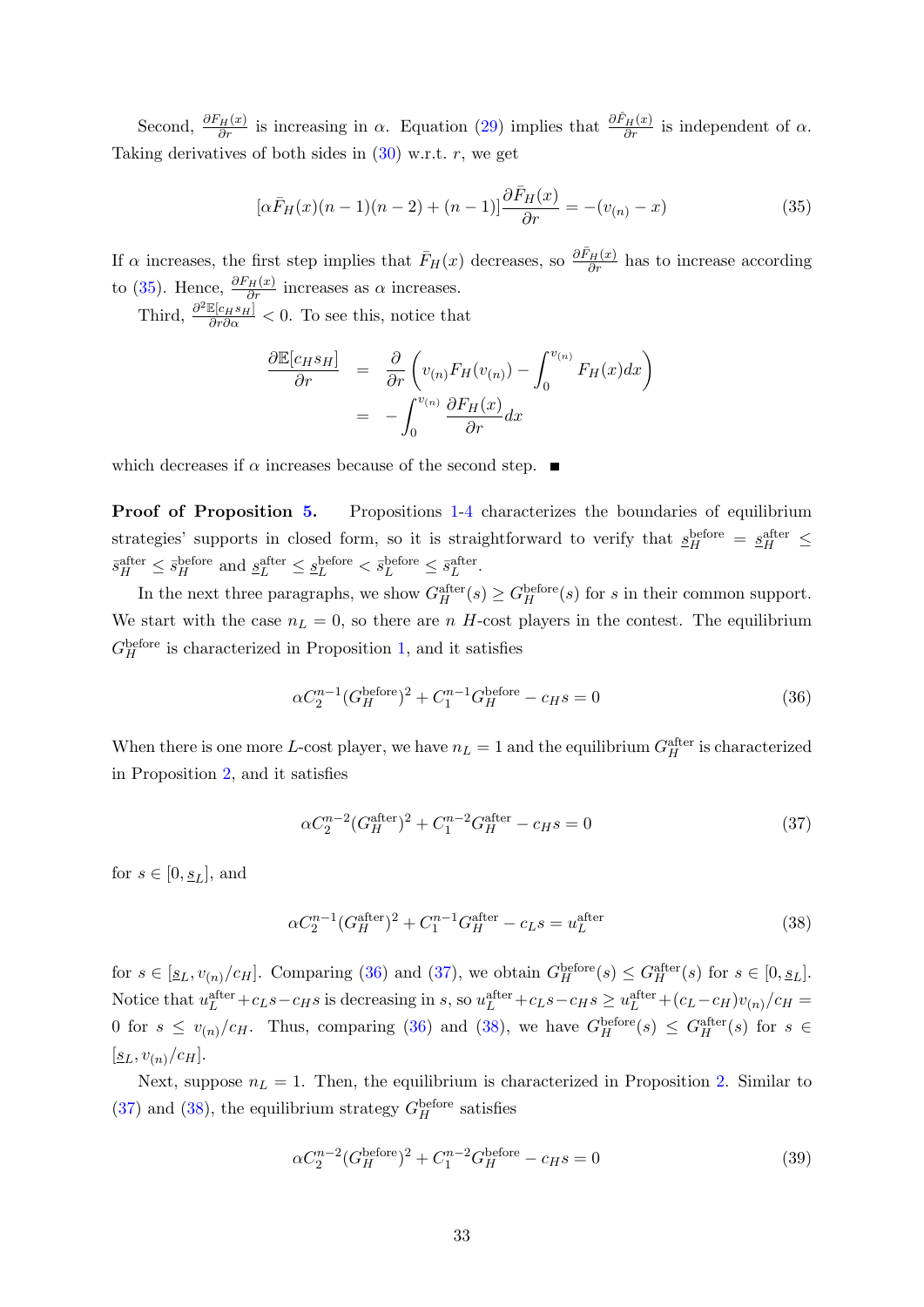for  $s \in [0, \underline{s}_L]$ , and

<span id="page-33-0"></span>
$$
\alpha C_2^{n-1} (G_H^{\text{before}})^2 + C_1^{n-1} G_H^{\text{before}} - c_L s = u_L^{\text{after}} \tag{40}
$$

for  $s \in [s_L, v_{(n)}/c_H]$ . When there is one more L-cost player, we have  $n_L = 2$ . Moreover, if  $n = 3$ , Proposition [4](#page-11-4) implies the H-cost player chooses non-performance with certainty. Thus,  $G_H^{\text{after}}(0) = 1$ , and therefore  $G_H^{\text{before}}(s) \leq G_H^{\text{after}}(s)$ . If  $n > 3$  and  $n_L = 2$ , the equilibrium is characterized in Proposition [3,](#page-11-5) and the strategy  $G_H^{\text{after}}$  satisfies

<span id="page-33-1"></span>
$$
\alpha C_2^{n-3} (G_H^{\text{after}})^2 + C_1^{n-3} G_H^{\text{after}} - c_H s = 0 \tag{41}
$$

Comparing the above equation with [\(40\)](#page-33-0), we have  $G_H^{\text{before}}(s) \leq G_H^{\text{after}}(s)$  for  $s \in [0, \frac{v_{(n_H)}}{c_H})$  $\frac{(n_H)}{c_H}] \cap [0, \underline{s}_L].$ If  $\frac{v_{(n_H)}}{c_H} \leq s_L$ , we already prove  $G_H^{\text{before}}(s) \leq G_H^{\text{after}}(s)$  for their common support. If  $\frac{v_{(n_H)}}{c_H} > s_L$ , then consider  $s \in [\underline{s}_L, \frac{v_{(n_H)}}{c_H}]$  $\frac{(n_H)}{c_H}$ . In this interval, we have  $u_L^{\text{after}} + c_L s - c_H s \ge u_L^{\text{after}} + (c_L - c_H s)$  $c_H)^{\frac{v_{(n_H)}}{c_H}}$  $\frac{c_{(n_H)}}{c_H} = v_{(n)}(1 - c_L/c_H) + (c_L - c_H) \frac{v_{(n_H)}}{c_H}$  $\frac{(n_H)}{c_H} > 0$ . Therefore, comparison of [\(40\)](#page-33-0) and [\(41\)](#page-33-1) implies  $G_H^{\text{before}}(s) \leq G_H^{\text{after}}(s)$  for  $s \in [\underline{s}_L, \frac{v_{(n_H)}}{c_H}]$  $\frac{(n_H)}{c_H}$ . Thus,  $G_H^{\text{before}}(s) \leq G_H^{\text{after}}(s)$  over their common support.

Consider  $n_L = 2$ . We already discussed  $n = 3$  above, so suppose  $n \geq 4$ . If  $n = 4$ , then if there is one more L-cost player, we have  $n_L = 3$  and  $n_H = 1$ . Therefore, the H-cost player chooses non-performance with certainty, and therefore  $G_H^{\text{before}}(s) \leq G_H^{\text{after}}(s)$  over their common support. Consider the case  $n > 4$ . Then, the equilibrium is characterized by Proposition [3,](#page-11-5) and the equilibrium strategy  $G_H^{\text{before}}$  satisfies

<span id="page-33-2"></span>
$$
\alpha C_2^{n-3} (G_H^{\text{before}})^2 + C_1^{n-3} G_H^{\text{before}} - c_H s = 0 \tag{42}
$$

If there is one more L-cost player, the equilibrium strategy  $G_H^{\text{after}}$  satisfies

<span id="page-33-3"></span>
$$
\alpha C_2^{n-4} (G_H^{\text{after}})^2 + C_1^{n-4} G_H^{\text{after}} - c_H s = 0 \tag{43}
$$

Comparing [\(42\)](#page-33-2) and [\(43\)](#page-33-3), we have  $G_H^{\text{before}}(s) \leq G_H^{\text{after}}(s)$ . We can continue in the same way to verify  $G_H^{\text{before}}(s) \leq G_H^{\text{after}}(s)$  for larger  $n_L = 3, ..., n - 2$ .

In the remainder of the proof, we compare  $\mathbb{E}[s_L^{\text{after}}]$  and  $\mathbb{E}[s_L^{\text{before}}]$ . First, consider  $n_L = 1$ . Recall that the expected winnings of an H-cost player is  $\mathbb{E}[c_Hs_H]$ , so the expected winnings of the H-cost player is  $V - (n-1) \mathbb{E}[c_H s_H]$ . The L-cost player's expected performance is

<span id="page-33-4"></span>
$$
\mathbb{E}[s_L^{\text{before}}] = \frac{W_L - u_L}{c_L} = \frac{V - (n-1)\mathbb{E}[c_H s_H] - v_{(n)}(1-r)}{c_L}
$$

If there is one more L-cost player, then

$$
\mathbb{E}[s_L^{\text{after}}] = \frac{v_{(n)} + v_{(n-1)}}{2c_L} - \frac{v_{(n-1)}}{c_L} + \frac{v_{(n-2)}}{c_H}
$$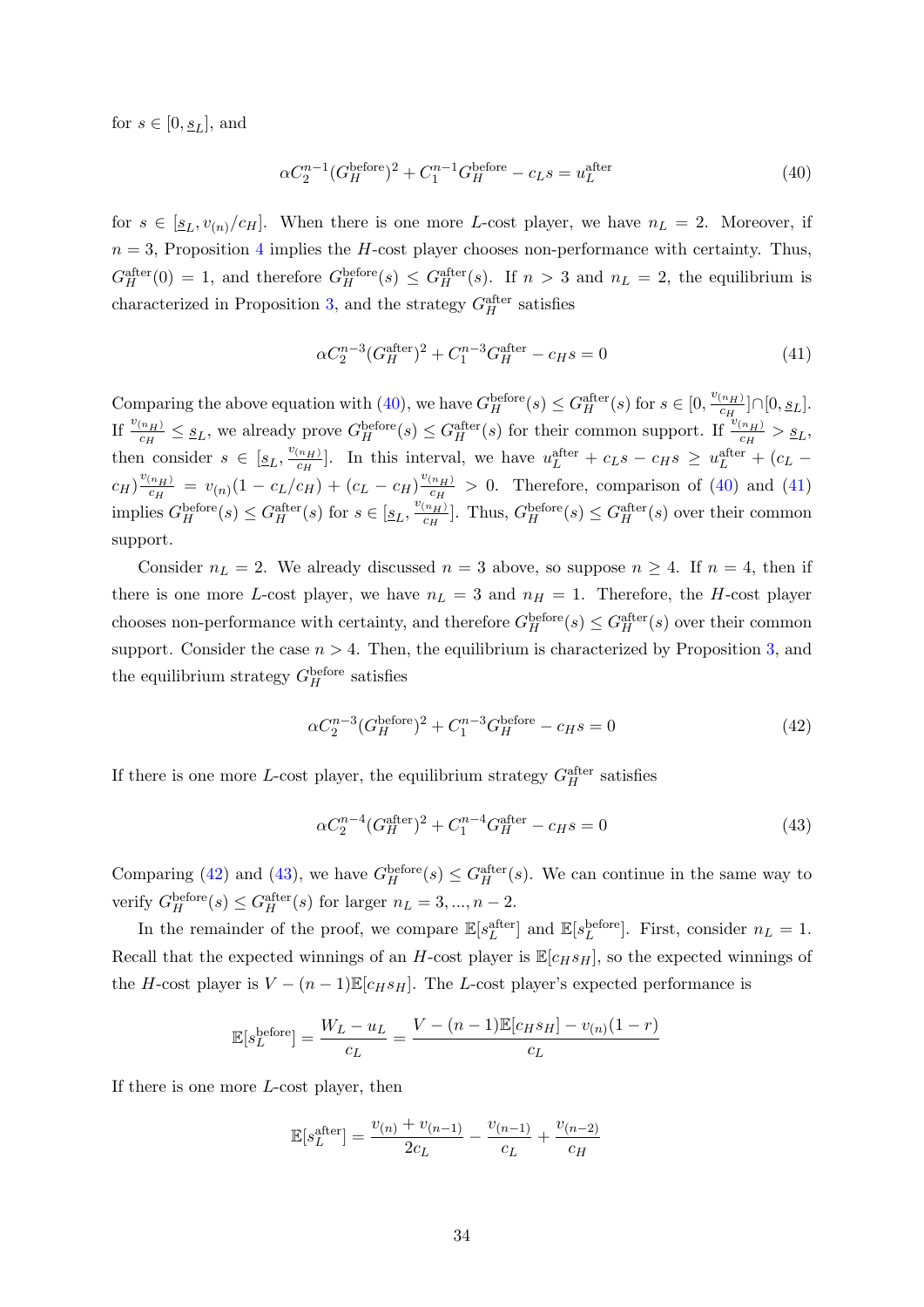Therefore,

$$
\frac{\mathbb{E}[s_L^{\text{before}}]}{\mathbb{E}[s_L^{\text{after}}]} = \frac{V - (n-1)\mathbb{E}[c_H s_H] - v_{(n)}(1-r)}{\frac{v_{(n)} - v_{(n-1)}}{2} + v_{(n-2)}r}
$$
\n
$$
= \frac{V - v_{(n)} - (n-1)\mathbb{E}[c_H s_H] + v_{(n)}r}{\frac{v_{(n)} - v_{(n-1)}}{2} + v_{(n-2)}r}
$$

In the remainder of this paragraph, we show that  $\frac{\mathbb{E}[s_L^{\text{before}}]}{\mathbb{E}[s_R^{\text{afterer}}]}$  $\frac{\mathbb{E}[S_L] }{\mathbb{E}[s_L^{\text{after}}]} < 1$  if and only if r is sufficiently small. Moreover, it is sufficient to show that  $\frac{\partial}{\partial r}$  $\mathbb{E}[s_{L}^{\text{before}}]$  $\frac{\mathbb{E}\left[s^{\text{before}}_L\right]}{\mathbb{E}\left[s^{\text{after}}_L\right]} > 0 \text{ if } \frac{\mathbb{E}\left[s^{\text{before}}_L\right]}{\mathbb{E}\left[s^{\text{after}}_L\right]}$  $\frac{\mathbb{E}[s_{L}^{\textrm{before}}]}{\mathbb{E}[s_{L}^{\textrm{after}}]}=1. \ \ \textrm{With} \ \ \frac{\mathbb{E}[s_{L}^{\textrm{before}}]}{\mathbb{E}[s_{L}^{\textrm{after}}]}$  $\frac{\mathbb{E}[s_L^{inter}]}{\mathbb{E}[s_L^{\text{after}}]} = 1,$ it is straightforward to verify that  $\frac{\partial}{\partial r}$  $\mathbb{E}[s_{L}^{\text{before}}]$  $\frac{\mathbb{E}[s_L^{\text{after}}]}{\mathbb{E}[s_L^{\text{after}}]}$  has the same sign with

$$
-(n-1)\frac{\partial \mathbb{E}[c_H s_H]}{\partial r} + v_{(n)} - v_{(n-2)} \equiv M(\alpha)
$$
\n(44)

From Lemma [1,](#page-30-2) we have  $\frac{\partial^2 \mathbb{E}[c_H s_H]}{\partial r \partial \alpha} < 0$ , so

$$
M'(\alpha) = -(n-1)\underbrace{\frac{\partial^2 \mathbb{E}[c_H s_H]}{\partial r \partial \alpha}}_{< 0} + \underbrace{\frac{\partial (v_{(n)} - v_{(n-2)})}{\partial \alpha}}_{> 0} > 0
$$

Thus, it remains to show  $M(\alpha) > 0$  for  $\alpha = 0$ . Lemma [1](#page-30-2) implies that  $\mathbb{E}[c_H s_H] = \frac{n-1}{2}$  $\frac{(n-2)-r(n-3)}{(n-1)-r(n-2)},$ so we can rewrite [\(44\)](#page-33-4) as

$$
M(0) = -\frac{1}{2\left(1 - r_{n-1}^{\frac{n-2}{n-1}}\right)^2} + 2 > -\frac{1}{2\left(1 - \frac{1}{2}\right)^2} + 2 = 0
$$

Hence,  $M(0) > 0$  and  $M'(\alpha) > 0$  imply  $M(\alpha) > 0$ , which means  $\frac{\partial}{\partial r}$  $\underline{\mathbb{E}}[s_L^{\text{before}}]$  $\frac{\mathbb{E}[s_{L}^{\text{before}}]}{\mathbb{E}[s_{L}^{\text{after}}]} > 0 \text{ if } \frac{\mathbb{E}[s_{L}^{\text{before}}]}{\mathbb{E}[s_{L}^{\text{after}}]}$  $\frac{\mathbb{E}[s_L^{-1}]}{\mathbb{E}[s_L^{\text{after}}]} = 1.$ 

Next, consider  $n_L = 2, ..., n-2$ . Then, we have either the equilibrium with separation or the equilibrium with non-performance. In either case, the total prize the L-cost players win is  $\sum_{k=n_H+1}^{n} v_{(k)}$  and their equilibrium payoffs are  $u_L = v_{(n_H+1)} - c_L v_{(n_H)}/c_H$ . Therefore, we have  $\sum_{k=n_H+1}^{n} v_{(k)} - n_L c_L \mathbb{E}[s_L] = n_L u_L$ , where the mean  $\mathbb{E}[s_L]$  is calculated using distribution  $G_L$ . Thus,

<span id="page-34-0"></span>
$$
\mathbb{E}[s_L] = \left(\frac{\sum_{k=n_H+1}^n v_{(k)}}{n_L} - u_L\right) \frac{1}{c_L}
$$

Recall that  $v_{(k)}$  is weakly convex in k so the average value of the top  $n_L$  prizes:  $\frac{\sum_{k=n_H+1}^{n} v_{(k)}}{n_L}$  $n_L$ decreases in  $n_L$ . Moreover, we can verify that  $u_L = v_{(n_H+1)} - c_L v_{(n_H)}/c_H$  is decreasing in  $n_L = n - n_H$ , which means if there are more L-cost players, they earn lower equilibrium payoffs. Therefore, it is not obvious whether  $\mathbb{E}[s_L]$  increases with  $n_L$ . However, we show below that  $\mathbb{E}[s_L]$  is indeed increasing in  $n_L$ . Substituting  $u_L = v_{(n_H+1)} - c_L v_{(n_H)}/c_H$  and  $n_H = n - n_L$  into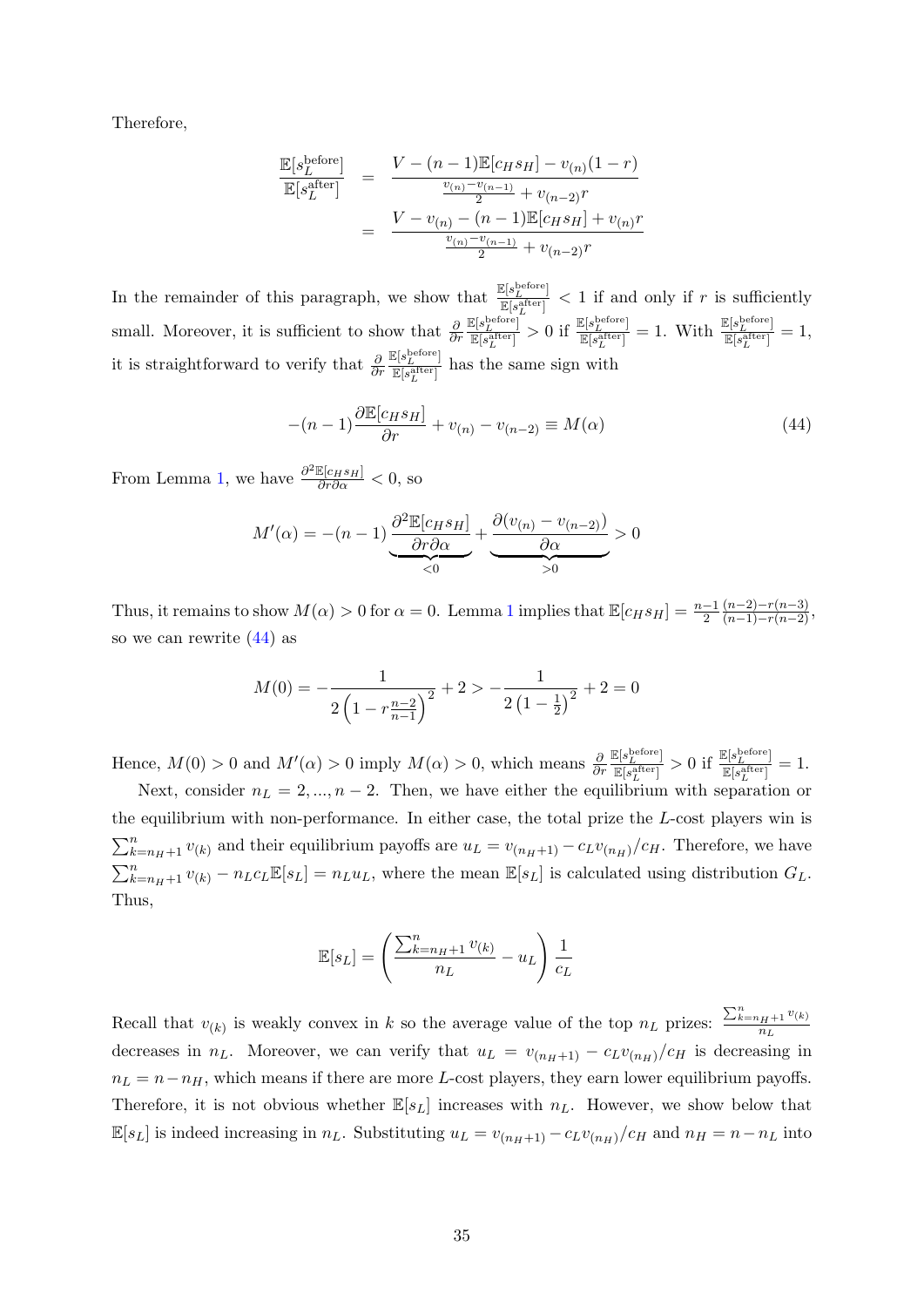the expression of  $\mathbb{E}[s_L]$ , we obtain

$$
\mathbb{E}[s_L] = \frac{\sum_{k=n-n_L+1}^{n} v_{(k)}}{c_L n_L} - \frac{v_{(n-n_L+1)}}{c_L} + \frac{v_{(n-n_L)}}{c_H}
$$

Let  $\mathbb{E}[s_L^{\text{before}}]$  be the above expected performance. If there is one more L-cost player, an L-cost player's expected equilibrium performance is

$$
\mathbb{E}[s_L^{\text{after}}] = \frac{\sum_{k=n-n_L}^{n} v_{(k)}}{c_L(n_L+1)} - \frac{v_{(n-n_L)}}{c_L} + \frac{v_{(n-n_L-1)}}{c_H}
$$

Recall that  $c_H > 2c_L$ , so to show  $\mathbb{E}[s_L^{\text{after}}] > \mathbb{E}[s_L^{\text{before}}]$ , it is sufficient to show

$$
\frac{\sum_{k=n-n_L}^{n} v_{(k)}}{n_L + 1} - v_{(n-n_L)} + \frac{c_L}{c_H} v_{(n-n_L-1)} > \frac{\sum_{k=n-n_L+1}^{n} v_{(k)}}{n_L} - v_{(n-n_L+1)} + \frac{c_L}{c_H} v_{(n-n_L)}
$$

which can be rewritten as

$$
\alpha + (1 - r) (v_{(n-n_L)} - v_{(n-n_L-1)}) - \left(\frac{\sum_{k=n-n_L+1}^{n} v_{(k)}}{n_L} - \frac{\sum_{k=n-n_L}^{n} v_{(k)}}{n_L + 1}\right) > 0
$$

Let the left hand side be  $L(\alpha)$ . We can verify that  $L(0) = \frac{1}{2} - r > 0$ . Moreover, using [\(15\)](#page-24-2) and  $(19)$ , we have

$$
L'(\alpha) = 1 + (1 - r)(n - n_L - 2) - \frac{(2n - n_L - 1)(n - n_L - 2)}{6} + \frac{(2n - n_L - 2)(n - n_L - 3)}{6} = \frac{4 - n_L}{6} + \left(\frac{1}{2} - r\right)(n - n_L - 2)
$$

Since  $L(\alpha)$  is a linear function, and recall that  $L(\alpha) = \mathbb{E}[s_L^{\text{after}}] - \mathbb{E}[s_L^{\text{before}}]$ , so we have

$$
\mathbb{E}[s_L^{\text{after}}] - \mathbb{E}[s_L^{\text{before}}] = \frac{1}{2} - r + \alpha \left(\frac{4 - n_L}{6} + \left(\frac{1}{2} - r\right)(n - n_L - 2)\right)
$$

If  $\alpha \to 0$ , we have  $\mathbb{E}[s_L^{\text{after}}] - \mathbb{E}[s_L^{\text{before}}]$  converges to  $\frac{1}{2} - r > 0$ . If  $n_L \leq 4$ , we always have  $\mathbb{E}[s_L^{\text{after}}] > \mathbb{E}[s_L^{\text{before}}]$ . If  $4 < n_L < n - 1$ , then  $\mathbb{E}[s_L^{\text{after}}] > \mathbb{E}[s_L^{\text{before}}]$  if and only if

$$
\frac{1}{2} - r + \alpha \left( \frac{4 - n_L}{6} + \left( \frac{1}{2} - r \right) (n - n_L - 2) \right) > 0 \tag{45}
$$

Finally, consider  $n_L = n - 1$ . Then,

<span id="page-35-0"></span>
$$
\mathbb{E}[s_L^{\text{before}}] = \frac{\sum_{k=2}^n v_{(k)}}{c_L (n-1)} - \frac{1}{c_L}
$$

$$
\mathbb{E}[s_L^{\text{after}}] = \frac{\sum_{k=1}^n v_{(k)}}{c_L n}
$$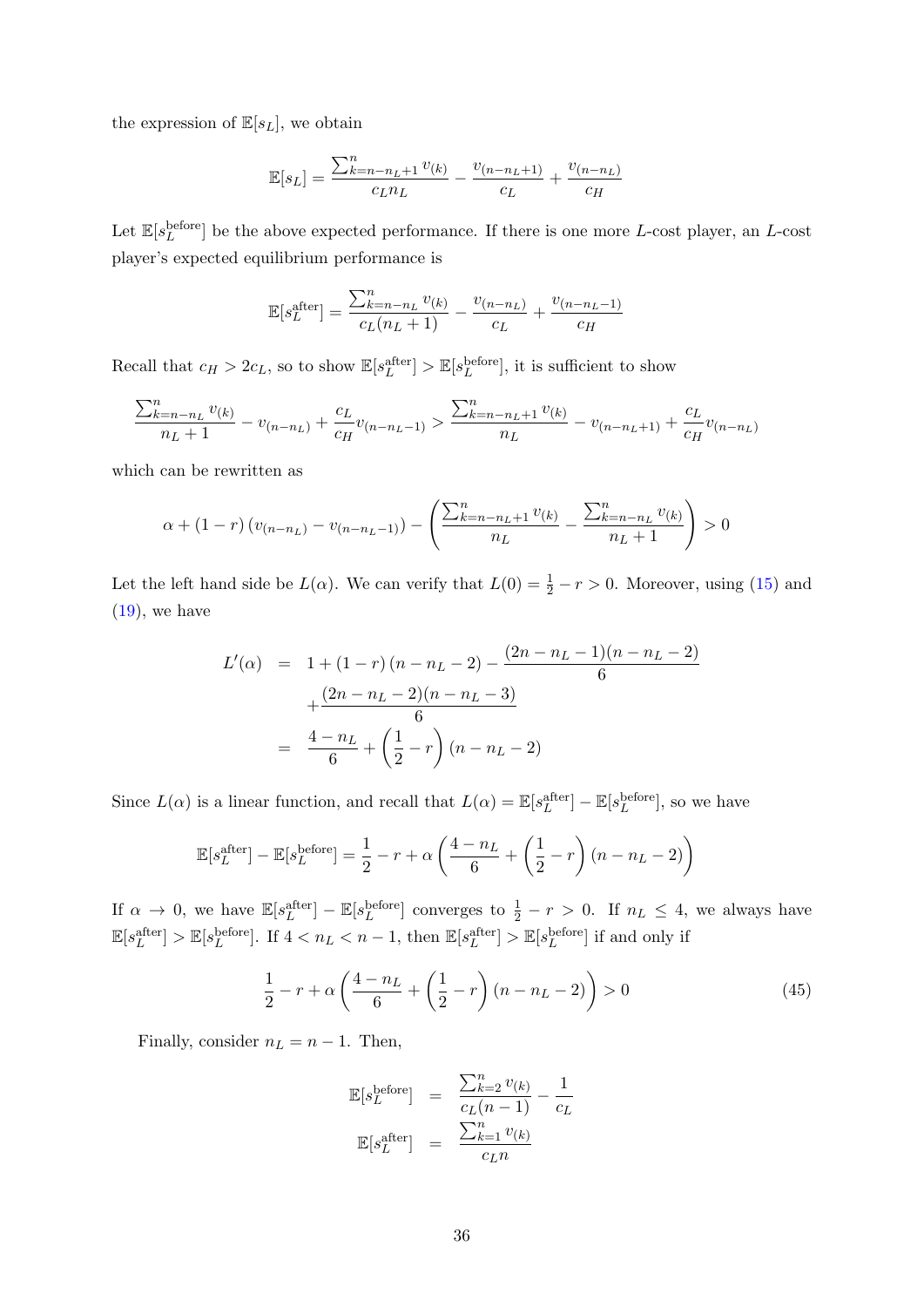<span id="page-36-1"></span>

|         | $n_L=0$                 | $n_L=1$                 | $2 \leq n_L \leq n-2 \mid n_L = n-1$ |         |
|---------|-------------------------|-------------------------|--------------------------------------|---------|
| $n=3$   |                         | Lemma 4 if $\alpha = 0$ | Lemma 3                              |         |
| Lemma 2 | Lemma 6 if $\alpha > 0$ |                         |                                      |         |
| n >     |                         | Lemma 5 if $\alpha = 0$ | Lemma 8                              | Lemma 3 |
|         | Lemma 7 if $\alpha > 0$ |                         |                                      |         |

Table 2: Lemmas for Proposition [6](#page-14-1)

Recall that  $v_{(1)} = 0$ , so  $\sum_{k=2}^{n} v_{(k)} = \sum_{k=1}^{n} v_{(k)} = V$ . Then, using [\(16\)](#page-24-1), we have

$$
c_L(\mathbb{E}[s_L^{\text{after}}] - \mathbb{E}[s_L^{\text{before}}]) = 1 - \frac{C_2^n + \alpha C_3^n}{n(n-1)}
$$

which is linear function of  $\alpha$  with a negative slope. Therefore,  $\mathbb{E}[s_L^{\text{after}}] < \mathbb{E}[s_L^{\text{before}}]$  if and only if  $\alpha > C_2^n/C_3^n = \frac{3}{n-2}$ .

Next, we characterize  $\gamma_{\alpha}(n_L/n)$ . Suppose that the prize sequence is sufficiently convex so that  $\alpha > \frac{3}{n-2}$ . Then, according to the first step above,  $\mathbb{E}[s_L^{\text{after}}] > \mathbb{E}[s_L^{\text{before}}]$  if  $n_L = 1$ . Thus,  $\gamma_\alpha(\frac{1}{n}$  $\frac{1}{n}$ ) =  $\frac{1}{2}$ . Moreover, the third step above implies that for those  $\alpha$  values, we have  $\mathbb{E}[s_L^{\text{after}}]$  <  $\mathbb{E}[s_L^{\text{before}}]$  if  $n_L = n - 1$ . Thus,  $\gamma_\alpha(\frac{n-1}{n})$  $\frac{-1}{n}$ ) = 0. In the second step above,  $\mathbb{E}[s_L^{\text{after}}] > \mathbb{E}[s_L^{\text{before}}]$  if and only if [\(45\)](#page-34-0), which can be rewritten as

$$
r < \frac{1}{2} - \frac{\alpha(\frac{n_L}{n} - \frac{4}{n})}{\frac{6}{n} + 6\alpha(1 - \frac{n_L}{n} - \frac{2}{n})} \tag{46}
$$

Notice that for  $n_L \leq 4$ , the right hand side of [\(46\)](#page-35-0) is above  $\frac{1}{2}$ , so the inequality holds for all r. Thus,  $\gamma_{\alpha}(\frac{n_L}{n}) = \frac{1}{2}$  for  $\frac{n_L}{n} \leq \frac{4}{n}$  $\frac{4}{n}$ . For  $\frac{n_L}{n} > \frac{4}{n}$  $\frac{4}{n}$ , the right hand side of [\(46\)](#page-35-0) is below  $\frac{1}{2}$ . Moreover, it is decreasing in  $\frac{n_L}{n}$ , so its minimum is reached at  $\frac{n_L}{n} = \frac{n-2}{n}$  $\frac{-2}{n}$ , and the minimum is  $\frac{1}{2} - \frac{\alpha(n_L-4)}{6}$  $\frac{L-4)}{6}$ . Thus, for  $\frac{n_L}{n} > \frac{4}{n}$  $\frac{4}{n}$ , we have  $\gamma_\alpha(\frac{n_L}{n}) = \max\{\frac{1}{2} - \frac{\alpha(n_L-4)}{6}\}$  $\frac{L^{-4}}{6}$ , 0}. In summary, if  $\alpha > \frac{3}{n-2}$ , we have a weakly decreasing function

$$
\gamma_{\alpha} \left( \frac{n_L}{n} \right) = \begin{cases} \frac{1}{2} & \text{if } \frac{n_L}{n} \leq \frac{4}{n} \text{ and } \frac{n_L}{n} < \frac{n-1}{n} \\ \max \{ \frac{1}{2} - \frac{\alpha n}{6} (\frac{n_L}{n} - \frac{4}{n}), 0 \} & \text{if } \frac{4}{n} < \frac{n_L}{n} < \frac{n-1}{n} \\ 0 & \text{if } \frac{n_L}{n} = \frac{n-1}{n} \end{cases}
$$

We prove Proposition [6](#page-14-1) through Lemmas [2](#page-36-0) to [8.](#page-40-0) The case covered by each lemma is sum-marized in Table [2.](#page-36-1) In particular, Lemma [2](#page-36-0) prove the proposition for  $n_L = 0$ , Lemma [3](#page-37-1) proves the proposition for  $n_L = n - 1$ , and Lemmas [4](#page-37-0) to [8](#page-40-0) show the proposition for  $n_L = 2, ..., n - 2$ . We use  $\Pi_{\text{other}}^{\text{after}}(n_L)$  for the total expected equilibrium performance of the top  $n-1$  players in a contest with  $n_L$  L-cost players. After the entry of an L-cost player, there are  $n_L + 1$  L-cost players, and we use  $\Pi_{\text{other}}^{\text{after}}(n_L)$  for the total expected equilibrium performance of the bottom  $n-1$  players in the contest.

<span id="page-36-0"></span>Lemma 2 Consider a contest with n H-cost players. If an L-cost player enters the contest,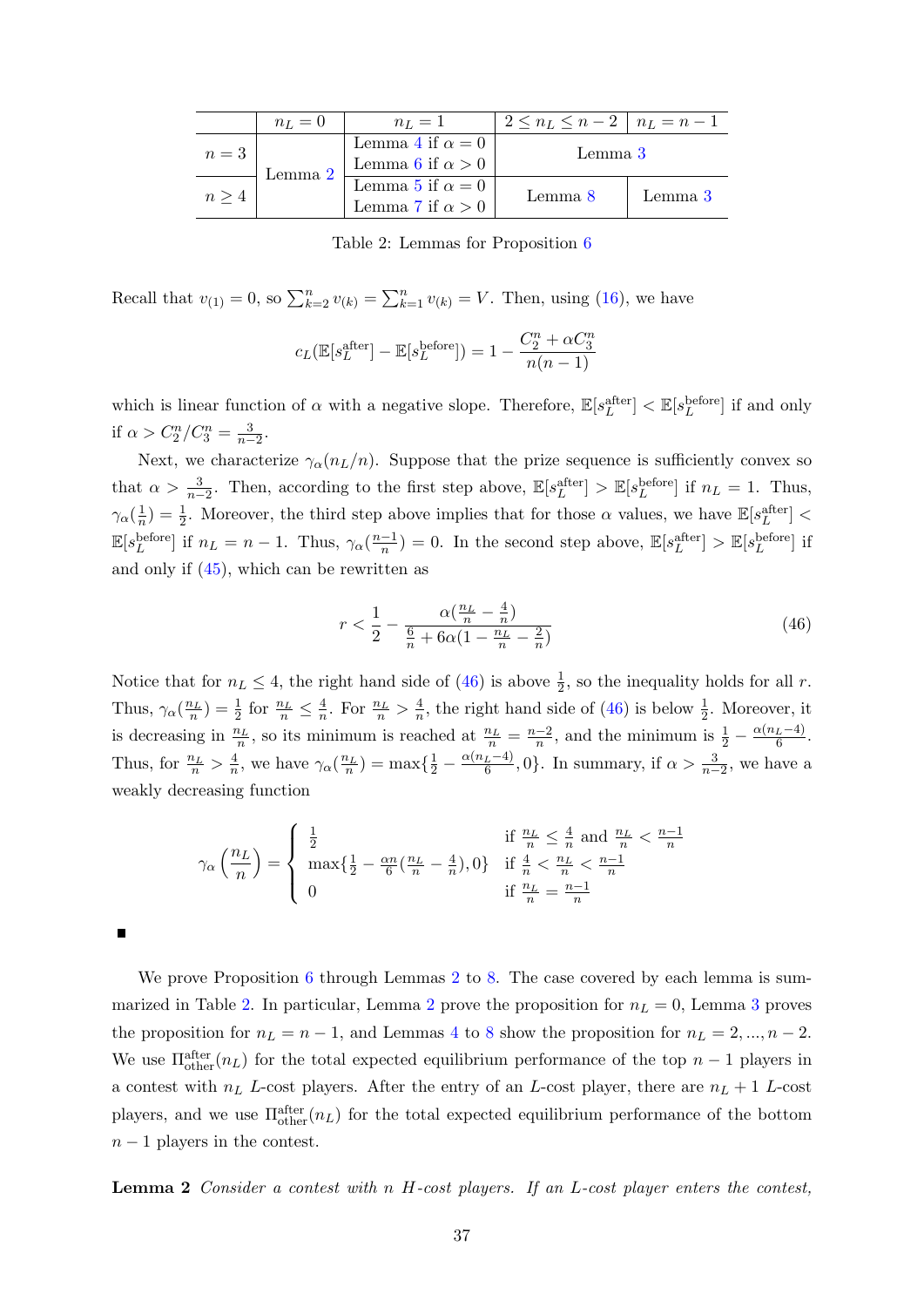$\Pi_{other}^{after}(0) < \Pi_{other}^{before}(0)$  for all  $\alpha \geq 0$ .

**Proof.** Before the entry,  $n$  H-cost players compete in the contest. In the equilibrium, each player's expected winnings is  $V/n$ , and his expected payoff is 0. Therefore, an H-cost player's expected performance is  $V/(nc_H)$  and the total expected performance of the  $n-1$  H-cost players is  $\Pi_{\text{other}}^{\text{before}}(0) = \frac{n-1}{nc_H}V.$ 

After the L-cost player enters, he competes with  $n-1$  H-cost players. Recall that in the proof of Proposition [2,](#page-9-3) we show that  $G_H(s) \geq G_L(s)$  over their common support. As a result, the L-cost player's expected winnings  $W_L$  is no lower than that of an H-cost player,  $W_H$ . Because the total winnings equals the total prize, we have  $W_L + (n-1)W_H = V$ . Therefore,  $W_L \geq W_H$ implies  $W_H \leq V/n$ . An H-cost player's expected performance is  $W_H/c_H \lt V/(nc_H)$ . Hence, the  $n-1$  H-cost players' total expected performance is  $\Pi_{\text{other}}^{\text{after}}(0) = \frac{(n-1)W_H}{c_H} < \frac{n-1}{nc_H}$  $\frac{n-1}{nc_H}V = \Pi_{\text{other}}^{\text{before}}(0).$ 

<span id="page-37-1"></span>The following lemma compares the other players' performance before and after the entry of an L-cost player if  $n_L = n - 1$ . It shows that  $\phi_\alpha(\frac{n_L+1}{n}) = 0$  or 1/2. Hence, it remains to show Proposition [6](#page-14-1) for  $n_L = 2, ..., n - 2$ .

**Lemma 3** Suppose  $n_L = n-1$ . Then, there exists  $\hat{\alpha} > 0$  such that  $\Pi_{other}^{after}(n-1) > \Pi_{other}^{before}(n-1)$ if  $\alpha < \hat{\alpha}$  and  $\Pi_{other}^{after}(n-1) < \Pi_{other}^{before}(n-1)$  if  $\alpha > \hat{\alpha}$ .

**Proof.** Proposition [4](#page-11-4) implies that if  $n_L = n - 1$ , the H-cost player chooses non-performance with certainty in the equilibrium. Therefore, the  $n-1$  L-cost players compete for  $v_{(2)},...,v_{(n)}$ , and their payoffs are  $v_{(2)} = 1$ . Therefore, the total expected performance of  $n-1$  L-cost players is  $\Pi_{\text{other}}^{\text{before}}(n-1) = (V - (n-1))/c_L.$ 

After the entry of another  $L$ -cost player, the equilibrium payoff of an  $L$ -cost player becomes 0. Because all the prizes are won by n L-cost players, each has expected winnings  $V/n$ . Therefore, an L-cost player's expected performance is  $V/(c_L n)$ , and the total performance of  $n-1$  Lcost players is  $\Pi_{\text{other}}^{\text{after}}(n-1) = \left(\frac{n-1}{n}V\right)/c_L$ . Hence,  $\Pi_{\text{other}}^{\text{before}}(n-1) - \Pi_{\text{other}}^{\text{after}}(n-1) = \frac{1}{c_L}[V/n-(n-1)].$ If  $\alpha = 0$ , then  $V = 1 + 2 + ... + (n - 1) = \frac{n(n-1)}{n}$ , so  $\Pi_{\text{other}}^{\text{before}}(n-1) - \Pi_{\text{other}}^{\text{after}}(n-1) < 0$ . If  $\alpha$  increases, V increases and  $\Pi_{\text{other}}^{\text{before}}(n-1) - \Pi_{\text{other}}^{\text{after}}(n-1)$  increases. As a result, there exists  $\hat{\alpha} > 0$  such that  $\Pi_{\text{other}}^{\text{before}}(n-1) - \Pi_{\text{other}}^{\text{after}}(n-1) > 0$  if and only if  $\alpha > \hat{\alpha}$ .

<span id="page-37-0"></span>The following two lemmas consider the case with  $\alpha = 0$ . In particular, Lemma [4](#page-37-0) considers the case with  $n = 3$ , and Lemma [5](#page-38-0) considers  $n \geq 4$ .

# **Lemma 4** If  $n = 3$  and  $\alpha = 0$ , then  $\Pi_{other}^{after}(1)/\Pi_{other}^{before}(1)$  is decreasing in  $c_L/c_H$ .

**Proof.** If  $n_L = 2$ , the H-cost player chooses non-performance with probability 1, so the two Lcost players compete for the top two prizes. Therefore,  $\Pi_{\text{other}}^{\text{after}}(1) = \mathbb{E}[s_L^{\text{after}}] = \left(\frac{v_{(3)}+v_{(2)}}{2} - u_L^{\text{after}}\right)/c_L =$  $v_{(3)}-v_{(2)}$  $\frac{10^{-10}(2)}{2c_L}$ , where the last equality is from  $u_L^{\text{after}} = 1$ .

If  $n_L = 1$ , we have  $\Pi_{\text{other}}^{\text{before}}(1) = \mathbb{E}[s_L] + (n-2)\mathbb{E}[s_H]$ . Notice that the expected winnings of an H-cost player is  $c_H \mathbb{E}[s_H]$ , so the total winnings of the H-cost players is  $(n-1)c_H \mathbb{E}[s_H]$ .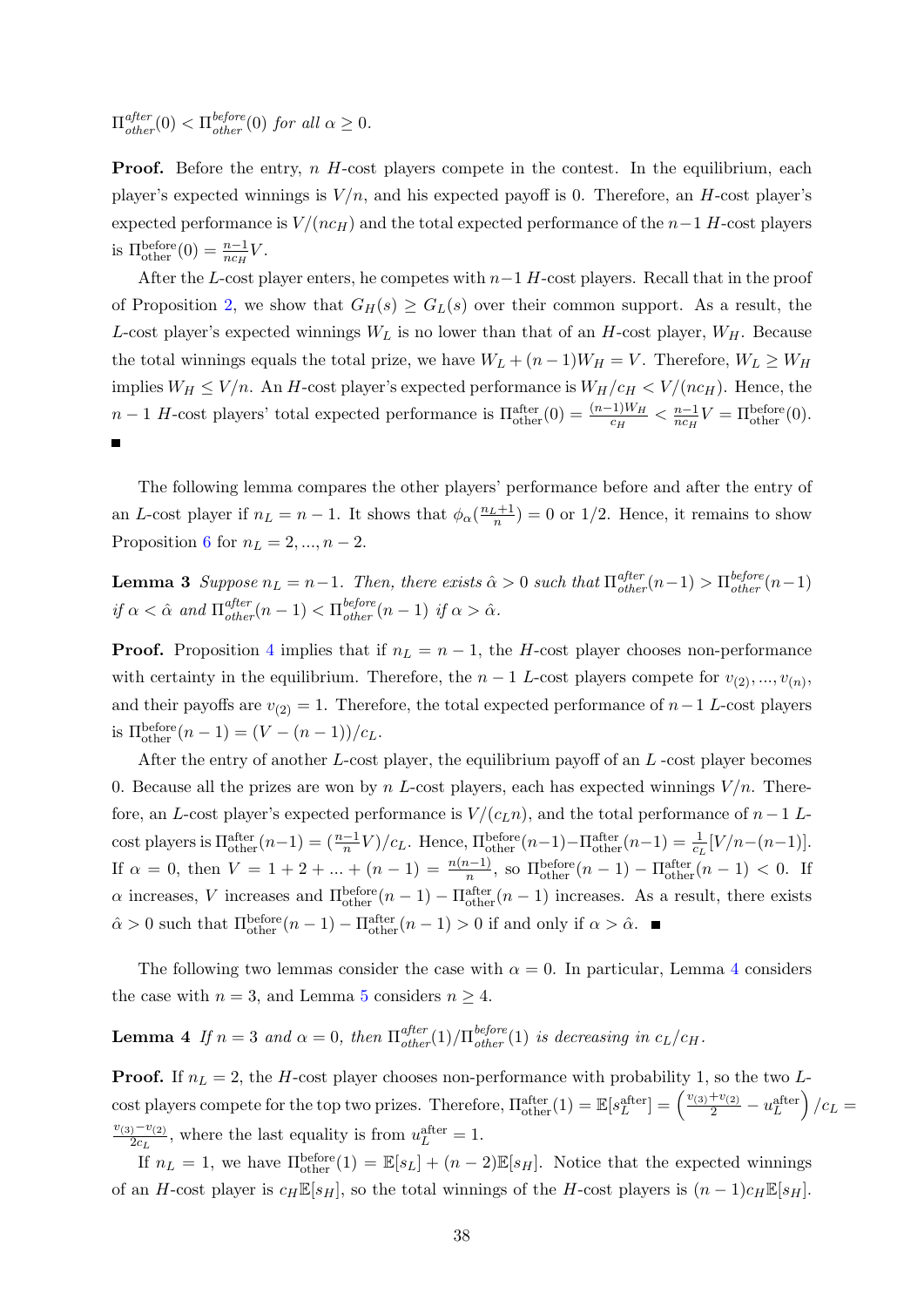Therefore, the total expected winnings of the L-cost player is  $W_L = V - (n-1)c_H \mathbb{E}[s_H]$ . Notice that  $u_L = v_{(n)}(1 - r)$ , so

$$
\mathbb{E}[s_L] = \frac{W_L - u_L}{c_L} = \frac{V - (n-1)c_H \mathbb{E}[s_H] - v_{(n)}(1-r)}{c_L}
$$

Substituting  $\mathbb{E}[s_L]$  into  $\Pi_{\text{other}}^{\text{before}}(1)$ , we obtain

<span id="page-38-1"></span>
$$
\frac{\Pi_{\text{other}}^{\text{after}}(1)}{\Pi_{\text{other}}^{\text{before}}(1)} = \frac{(v_{(3)} - v_{(2)})/(2c_L)}{\frac{V - (n-1)c_H \mathbb{E}[s_H] - v_{(n)}(1-r)}{c_L} + (n-2)\mathbb{E}[s_H]} \\
= \frac{(v_{(3)} - v_{(2)})/2}{V - v_{(n)}(1-r) - ((n-1) - r(n-2))\mathbb{E}[c_H s_H]} \\
= \frac{(1+\alpha)/2}{3 + \alpha - (2+\alpha)(1-r) - (2-r)\mathbb{E}[c_H s_H]} \tag{48}
$$

Substituting  $\alpha = 0$  and  $\mathbb{E}[c_H s_H]$  in [\(34\)](#page-30-3) into [\(48\)](#page-38-1), we obtain

$$
\frac{\Pi_{\text{other}}^{\text{after}}(1)}{\Pi_{\text{other}}^{\text{before}}(1)} = \frac{1/2}{3 - 2(1 - r) - 1} = \frac{1}{4r}
$$

<span id="page-38-0"></span>which is decreasing in  $r$ .  $\blacksquare$ 

**Lemma 5** If  $n \geq 4$  and  $\alpha = 0$ ,  $\prod_{other}^{after}(1)/\prod_{other}^{before}(1)$  is decreasing in  $c_L/c_H$ .

Proof. Following the same reasoning in the beginning of Lemma [4'](#page-37-0)s proof, we have

<span id="page-38-2"></span>
$$
\Pi_{\text{other}}^{\text{after}}(1) = \mathbb{E}[s_L] + (n-2)\mathbb{E}[s_H] = \frac{v_{(n)} - v_{(n-1)} + 2v_{(n-2)}r}{2c_L} + \frac{\sum_{k=1}^{n-2} v_{(k)}}{c_H}
$$

and

$$
\Pi_{\text{other}}^{\text{before}}(1) = \mathbb{E}[s_L] + (n-2)\mathbb{E}[s_H] \n= \frac{V - (n-1)c_H \mathbb{E}[s_H] - v_{(n)}(1-r)}{c_L} + (n-2)\mathbb{E}[s_H]
$$

Therefore,

$$
\frac{\Pi_{\text{other}}^{\text{after}}(1)}{\Pi_{\text{other}}^{\text{before}}(1)} = \frac{(v_{(n)} - v_{(n-1)})/2 + (v_{(n-2)} + \sum_{k=1}^{n-2} v_{(k)})r}{V - v_{(n)}(1-r) - ((n-1) - r(n-2))\mathbb{E}[c_H s_H]}
$$
(49)

Substituting  $\alpha = 0$  and  $\mathbb{E}[c_H s_H]$  in [\(34\)](#page-30-3) into [\(49\)](#page-38-2), we have

<span id="page-38-3"></span>
$$
\frac{\Pi_{\text{other}}^{\text{after}}(1)}{\Pi_{\text{other}}^{\text{before}}(1)} = \frac{(v_{(n)} - v_{(n-1)})/2 + (v_{(n-2)} + \sum_{k=1}^{n-2} v_{(k)})r}{V - v_{(n)}(1-r) - \frac{v_{(n)}^2 n - 2 - r(n-3)}{2} \over n-1}
$$
\n
$$
= \frac{1/2 + \left(n - 3 + \frac{(n-3)(n-2)}{2}\right)r}{\frac{(n-1)n}{2} - (n-1)(1-r) - \frac{(n-1)^2}{2} \frac{n-2 - r(n-3)}{n-1}}
$$
\n
$$
= \frac{\frac{1}{r} + n(n-3)}{(n-1)^2} \tag{50}
$$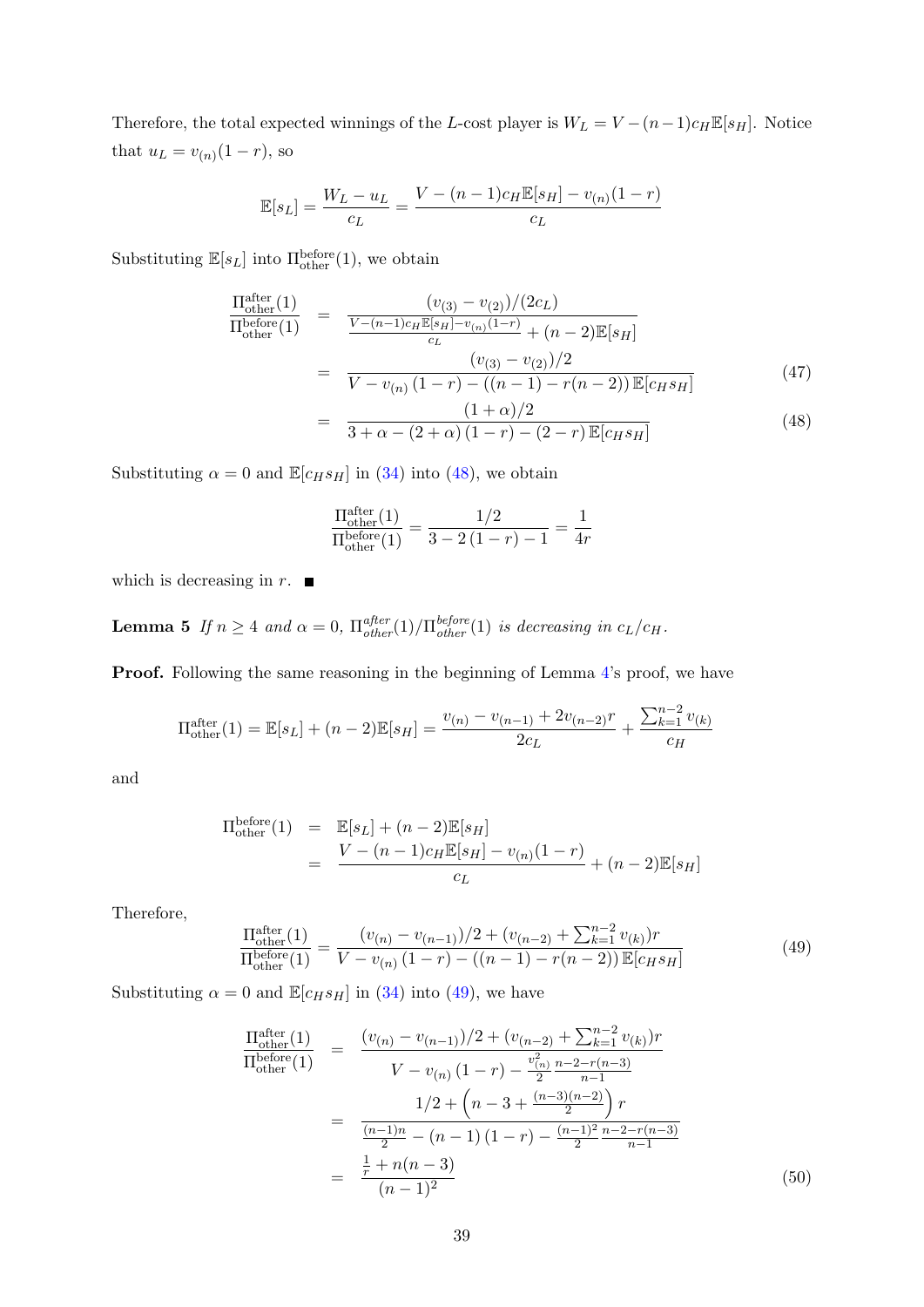where the second equality comes from  $\alpha = 0$ . Therefore,  $\Pi_{\text{other}}^{\text{after}}(1)/\Pi_{\text{other}}^{\text{before}}(1)$  is decreasing in r.

Given that we know the comparison of  $\Pi_{\text{other}}^{\text{after}}(1)$  and  $\Pi_{\text{other}}^{\text{before}}(1)$  if  $\alpha = 0$ , let us consider how the comparison changes if  $\alpha$  increases from 0. In particular, Lemma [6](#page-39-0) considers  $n = 3$  and Lemma [7](#page-39-1) considers  $n \geq 4$ .

<span id="page-39-0"></span>**Lemma 6** If  $n = 3$ ,  $\prod_{other}^{after}(1)/\prod_{other}^{before}(1)$  is decreasing in  $c_L/c_H$  if  $\alpha > 0$ .

**Proof.** According to [\(47\)](#page-38-1), it is sufficient to show  $A \equiv [(n-1)-(n-2)r]\mathbb{E}[c_H s_H] > 0$  is decreasing in  $r$ . By the definition of  $A$ , we have

<span id="page-39-2"></span>
$$
\frac{\partial A}{\partial r} = -(n-2)\mathbb{E}[c_H s_H] + [(n-1) - (n-2)r] \frac{\partial \mathbb{E}[c_H s_H]}{\partial r}
$$
(51)

On the one hand, if  $\alpha$  increases, the first step in the proof of Lemma [1](#page-30-2) implies that  $\mathbb{E}[c_H s_H] =$  $\int_0^{v_{(n)}} x dF_H(x)$  increases. On the other hand, Lemma [1](#page-30-2) implies that  $\frac{\partial \mathbb{E}[c_H s_H]}{\partial r}$  decreases if  $\alpha$ increases. Then, [\(51\)](#page-39-2) implies that  $\frac{\partial A}{\partial r}$  decreases if  $\alpha$  increases. Next we show  $\frac{\partial A}{\partial r} < 0$ . If  $\alpha = 0$ , the proofs of Lemmas [4](#page-37-0) and [5](#page-38-0) imply that  $\frac{\partial A}{\partial r} < 0$ . As  $\alpha$  increases,  $\frac{\partial A}{\partial r}$  decreases as shown above. Therefore,  $\frac{\partial A}{\partial r} < 0$  for all  $\alpha \geq 0$ .

<span id="page-39-1"></span>**Lemma 7** Suppose  $n \geq 4$  and  $\alpha > 0$ . Then,  $\frac{\partial}{\partial r} \left( \frac{\Pi_{other}^{after}(1)}{\Pi^{before}(1)} \right)$  $\frac{\Pi_{other}^{after}(1)}{\Pi_{other}^{before}(1)}$  > 0 wherever  $\frac{\Pi_{other}^{after}(1)}{\Pi_{other}^{before}(1)}$  $\frac{\prod_{other}^{(1)}(1)}{\prod_{other}^{before}(1)}=1.$ 

Proof. Recall that [\(49\)](#page-38-2) implies

$$
\frac{\Pi_{\text{other}}^{\text{after}}(1)}{\Pi_{\text{other}}^{\text{before}}(1)} = \frac{(v_{(n)} - v_{(n-1)})/2 + \left(v_{(n-2)} + \sum_{k=1}^{n-2} v_{(k)}\right)r}{\sum_{k=1}^{n-1} v_{(k)} + v_{(n)}r - ((n-1) - r(n-2))\mathbb{E}[c_H s_H]}
$$

so

<span id="page-39-3"></span>
$$
\frac{\partial}{\partial r} \left( \frac{\Pi_{\text{other}}^{\text{after}}(1)}{\Pi_{\text{other}}^{\text{before}}(1)} \right) = \frac{\frac{\partial \Pi_{\text{other}}^{\text{after}}(1)}{\partial r} \Pi_{\text{other}}^{\text{before}}(1) - \Pi_{\text{other}}^{\text{after}}(1) \frac{\partial \Pi_{\text{other}}^{\text{before}}(1)}{\partial r}}{\left( \Pi_{\text{other}}^{\text{before}}(1) \right)^2} \n= \frac{\left( v_{(n-2)} + \sum_{k=1}^{n-2} v_{(k)} \right) \Pi_{\text{other}}^{\text{before}}(1) - \Pi_{\text{other}}^{\text{after}}(1) \frac{\partial \Pi_{\text{other}}^{\text{before}}(1)}{\partial r}}{\left( \Pi_{\text{other}}^{\text{before}}(1) \right)^2}
$$

If  $\frac{\Pi_{\text{other}}^{\text{after}}(1)}{\Pi_{\text{before}(1)}}$  $\frac{\Pi_{\text{other}}^{\text{other}}(1)}{\Pi_{\text{other}}^{\text{before}}(1)} = 1$ , we have  $\Pi_{\text{other}}^{\text{after}}(1) = \Pi_{\text{other}}^{\text{before}}(1) > 0$ , so the above expression has the same sign with  $\frac{\partial \Pi_{\text{other}}^{\text{after}}(1)}{\partial r} - \frac{\partial \Pi_{\text{other}}^{\text{before}}(1)}{\partial r}$ . Therefore, it is sufficient to show  $\frac{\partial \Pi_{\text{other}}^{\text{after}}(1)}{\partial r} - \frac{\partial \Pi_{\text{other}}^{\text{before}}(1)}{\partial r} < 0$ , or equivalently

$$
v_{(n-2)} + \sum_{k=1}^{n-2} v_{(k)} - v_{(n)} - (n-2) \mathbb{E}[c_H s_H] + ((n-1) - (n-2)r) \frac{\partial \mathbb{E}[c_H s_H]}{\partial r} < 0 \tag{52}
$$

Let  $L(\alpha)$  be the left hand side of [\(52\)](#page-39-3) as a function of  $\alpha$ . According to Lemma [5,](#page-38-0) we must have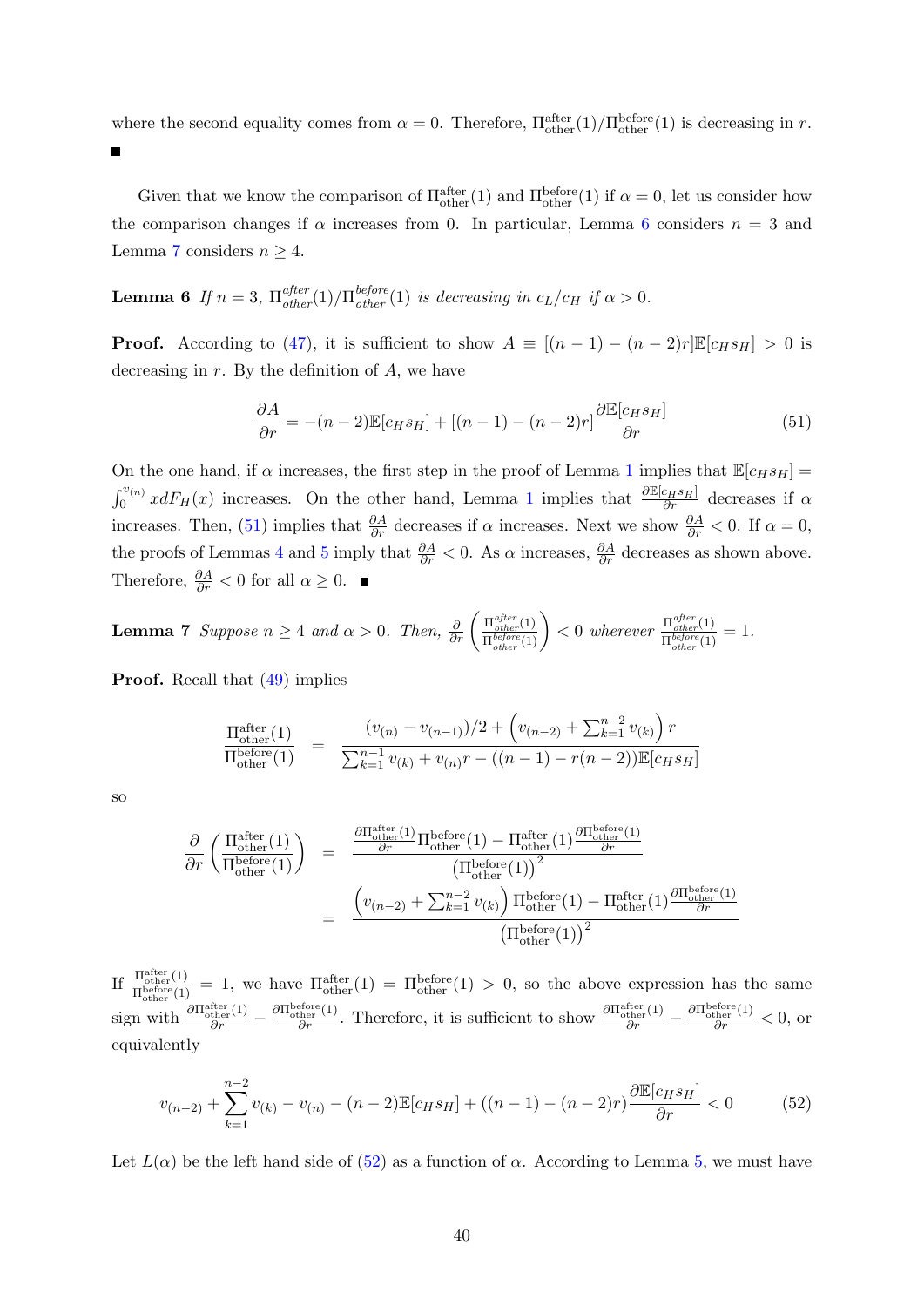$L(0) < 0$ , so it remains to show that  $L'(\alpha) < 0$  for  $\alpha > 0$ .

<span id="page-40-1"></span>
$$
L'(\alpha) = C_2^{n-3} + C_3^{n-2} - C_2^{n-1} + \frac{\partial^2}{\partial r \partial \alpha} \left( ((n-1) - (n-2)r) \mathbb{E}[c_H s_H] \right)
$$

where  $C_k^m = 0$  if  $m < k$ .

If  $n = 4, 5$  or 6, we have  $C_2^{n-3} + C_3^{n-2} - C_2^{n-1} < 0$ . Moreover, according to Lemma [1,](#page-30-2) we have  $\frac{\partial^2 A}{\partial r \partial \alpha} < 0$ , so  $L'(\alpha) = C_2^{n-3} + C_3^{n-2} - C_2^{n-1} + \frac{\partial^2 A}{\partial r \partial \alpha} < 0$ .

If  $n \geq 7$ , we have

$$
L'(\alpha) = \underbrace{C_2^{n-3} + C_3^{n-2} - C_2^{n-1}}_{>0} + \underbrace{\frac{\partial^2 A}{\partial r \partial \alpha}}_{< 0}
$$
\n
$$
= \underbrace{C_2^{n-3} + C_3^{n-2} - C_2^{n-1}}_{>0} - (n-2) \underbrace{\frac{\partial \mathbb{E}[c_H s_H]}{\partial \alpha}}_{> 0} + ((n-1) - (n-2)r) \underbrace{\frac{\partial^2 \mathbb{E}[c_H s_H]}{\partial r \partial \alpha}}_{< 0}
$$
\n
$$
= \underbrace{C_2^{n-3} + C_3^{n-2} - C_2^{n-1} - (n-2)C_2^{n-1}}_{< 0} + ((n-1) - (n-2)r) \underbrace{\frac{\partial^2 \mathbb{E}[c_H s_H]}{\partial r \partial \alpha}}_{< 0}
$$
\n
$$
+ ((n-1) - (n-2)r) \underbrace{\frac{\partial^2 \mathbb{E}[c_H s_H]}{\partial r \partial \alpha}}_{< 0}
$$
\n
$$
= 0
$$

where the third equality is from integration by parts, and  $\frac{\partial F_H(x)}{\partial \alpha} < 0$  and  $\frac{\partial^2 \mathbb{E}[c_H s_H]}{\partial r \partial \alpha} < 0$  are shown in the first and third steps in the proof of Lemma [1.](#page-30-2) Therefore,  $L'(\alpha) < 0$  for  $n \geq 4$  and  $\alpha > 0$ , which completes the proof.

The lemma below shows that  $\phi_{\alpha}(n_L/n)$  is unique for  $n_H = 2, ..., n-2$ .

**Lemma 8**  $\Pi_{other}^{after}(n_L)/\Pi_{other}^{before}(n_L)$  is decreasing in  $c_L/c_H$  for  $n_L = 2, ..., n-2$ .

**Proof.** For  $n_l = 2, ..., n-2$ , the contest has an equilibrium of separation, which is characterized in Proposition [3.](#page-11-5) Thus, before the entry, the total expected winnings of the L-cost players is  $W_L = \sum_{k=n-n_L+1}^{n} v_{(k)}$ , and the total expected winnings of the H-cost players is  $W_H =$  $\sum_{k=1}^{n} v_{(k)}$ . After the entry, one more prize is won by the L-cost players, and the total expected winnings become  $W'_L = \sum_{k=n-n_L}^n v_{(k)}$  and  $W'_H = \sum_{k=1}^{n_H-1} v_{(k)}$ .

Before the entry, the total expected performance of the strongest  $n-1$  players is

<span id="page-40-0"></span>
$$
\Pi_{\text{other}}^{\text{before}}(n_L) = (W_L - n_L u_L) \frac{1}{c_L} + W_H \frac{n_H - 1}{n_H} \frac{1}{c_H}
$$
  
= 
$$
\frac{W_L - n_L v_{(n_H+1)}}{c_L} + \frac{n_L v_{(n_H)} + W_H \frac{n_H - 1}{n_H}}{c_H}
$$

where the second equality is from  $u_L = v_{(n_H+1)} - v_{(n_H)}r$ . Similarly, after the entry, the total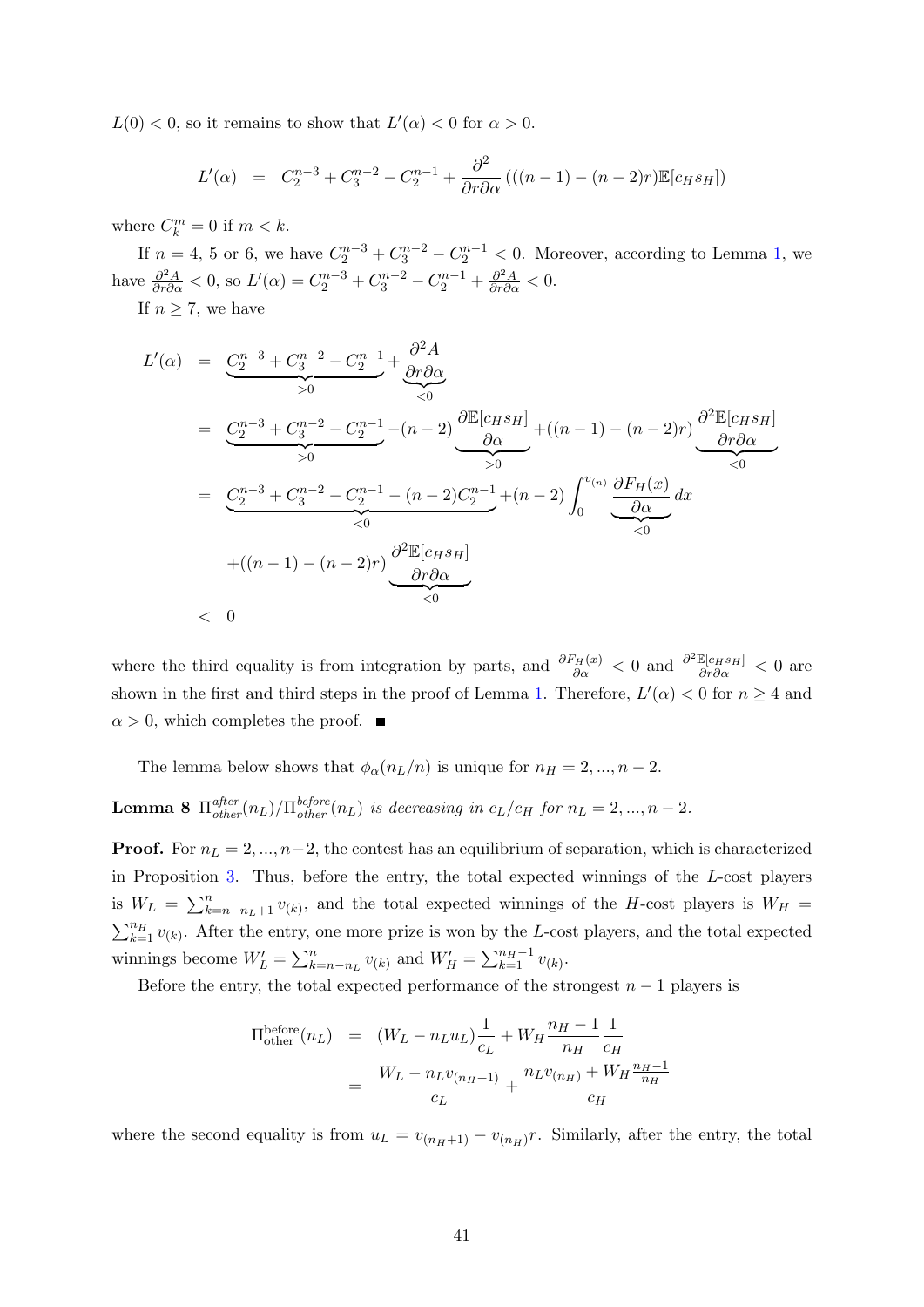expected performance of the weakest  $n - 1$  players is

$$
\Pi_{\text{other}}^{\text{after}}(n_L) = \frac{W'_L \frac{n_L}{n_L + 1} - n_L v_{(n_H)}}{c_L} + \frac{n_L v_{(n_H - 1)} + W'_H}{c_H}
$$

Thus,

$$
\frac{\Pi_{\text{other}}^{\text{after}}(n_L)}{\Pi_{\text{other}}^{\text{before}}(n_L)} = \frac{(W_L' \frac{n_L}{n_L+1} - n_L v_{(n-n_L)}) + (n_L v_{(n-n_L-1)} + W_H')r}{(W_L - n_L v_{(n-n_L+1)}) + (n_L v_{(n-n_L)} + W_H \frac{n_H-1}{n_H})r}
$$
\n
$$
= \frac{\frac{\sum_{k=n-n_L}^{n} v_{(k)}}{n_L+1} - v_{(n-n_L)} + \left(v_{(n-n_L-1)} + \frac{\sum_{k=1}^{n} v_{(k)}}{n_H-1} \frac{n_H-1}{n_L}\right)r}{\frac{\sum_{k=n-n_L+1}^{n} v_{(k)}}{n_L} - v_{(n-n_L+1)} + \left(v_{(n-n_L)} + \frac{\sum_{k=1}^{n} v_{(k)}}{n_H} \frac{n_H-1}{n_L}\right)r}
$$
\n(53)

Denote  $C'_L = \frac{\sum_{k=n-n_L}^{n} v_{(k)}}{n_L+1} - v_{(n-n_L)}, C'_H = v_{(n-n_L-1)} + \frac{\sum_{k=1}^{n_H-1} v_{(k)}}{n_H-1}$  $n_H-1$  $n_H-1$  $\frac{H-1}{n_L}, C_L = \frac{\sum_{k=n-n_L+1}^{n} v_{(k)}}{n_L}$  $\frac{-n_L+1\;\circ(\kappa)}{n_L}$  –  $v_{(n-n_L+1)}$  and  $C_H = v_{(n-n_L)} + \frac{\sum_{k=1}^{n_H} v_{(k)}}{n_H}$  $n_H$  $n_H-1$  $\frac{H^{-1}}{n_L}$ . Then, we can rewrite [\(53\)](#page-40-1) as

$$
\frac{\Pi_{\rm other}^{\rm after}(n_L)}{\Pi_{\rm other}^{\rm before}(n_L)} = \frac{C_L' + C_H' r}{C_L + C_H r}
$$

Two ratios are important for the proof:  $C_L'/C_L$  and  $C_H'/C_H$ . Using [\(19\)](#page-24-3), we can rewrite

<span id="page-41-0"></span>
$$
\frac{C'_L}{C_L} = \frac{\frac{2n - n_L - 2}{2} + \alpha \frac{n(n-1) + (2n - n_L - 2)(n - n_L - 3)}{6} - C_1^{n - n_L - 1} - \alpha C_2^{n - n_L - 1}}{\frac{2n - n_L - 1}{2} + \alpha \frac{n(n-1) + (2n - n_L - 1)(n - n_L - 2)}{6} - C_1^{n - n_L} - \alpha C_2^{n - n_L}}
$$
\n
$$
= \frac{n_L + \alpha \left(\frac{n(n-1) + (2n - n_L - 2)(n - n_L - 3)}{3} - (n - n_L - 1)(n - n_L - 2)\right)}{n_L - 1 + \alpha \left(\frac{n(n-1) + (2n - n_L - 1)(n - n_L - 2)}{3} - (n - n_L)(n - n_L - 1)\right)}
$$
\n
$$
= \frac{n_L + \alpha B_1}{n_L - 1 + \alpha B_2} \tag{54}
$$

where

<span id="page-41-1"></span>
$$
B_1 = \frac{n(n-1) + (2n - n_L - 2)(n - n_L - 3)}{3} - (n - n_L - 1)(n - n_L - 2)
$$
  
\n
$$
B_2 = \frac{n(n-1) + (2n - n_L - 1)(n - n_L - 2)}{3} - (n - n_L)(n - n_L - 1)
$$

The remainder of the proof repeatedly uses the following property: With  $X_1, X_2, Y_1, Y_2 > 0$ , we have  $\frac{X_1}{X_2} < \frac{Y_1}{Y_2}$  $\frac{Y_1}{Y_2}$  if and only if  $\frac{X_1+\alpha Y_1}{X_2+\alpha Y_2}$  is increasing in  $\alpha > 0$ . It is straightforward to verify that

$$
\frac{n_L}{n_L - 1} > \frac{3n - 2n_L - 4}{3n - 2n_L - 2} \frac{n_L}{n_L - 1} = \frac{B_1}{B_2}
$$

so [\(54\)](#page-41-0) implies that  $C'_{L}/C_{L}$  is decreasing in  $\alpha$ . Thus,

$$
\frac{C_L'}{C_L} \ge \frac{3n - 2n_L - 4}{3n - 2n_L - 2} \frac{n_L}{n_L - 1}
$$
\n(55)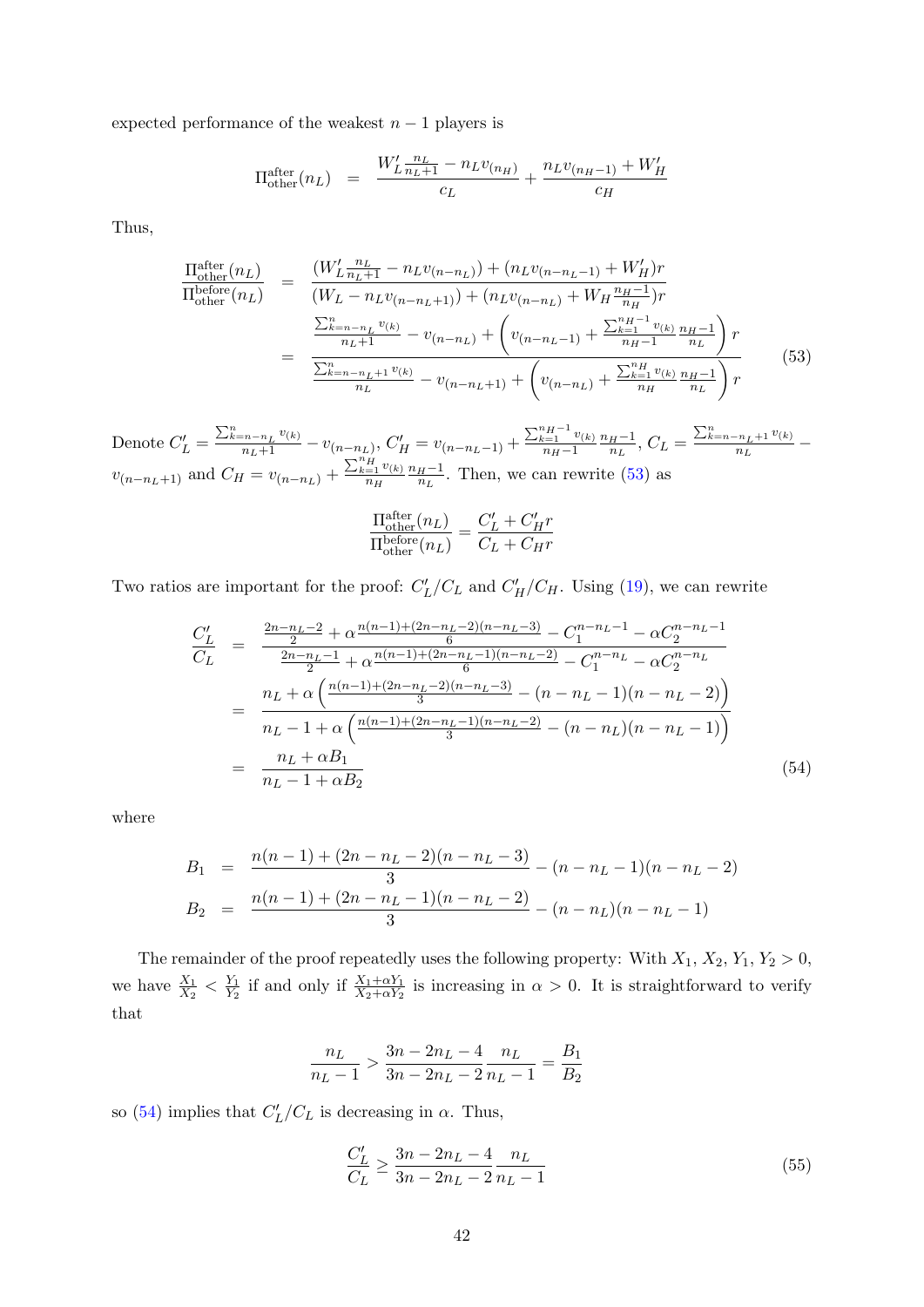Using  $(18)$ , we can rewrite

<span id="page-42-2"></span>
$$
\frac{C'_H}{C_H} = \frac{\frac{\sum_{k=1}^{n_H - 1} v_{(k)} + n_L}{n_H - 1} v_{(n - n_L - 1)}}{\frac{\sum_{k=1}^{n_H} v_{(k)} + n_L}{n_H - 1} v_{(n - n_L)}}
$$
\n
$$
= \frac{\frac{1}{2} C_1^{n_H - 2} + \frac{\alpha}{3} C_2^{n_H - 2} + \frac{n - n_H}{n_H - 1} (C_1^{n_H - 2} + \alpha C_2^{n_H - 2})}{\frac{1}{2} C_1^{n_H - 1} + \frac{\alpha}{3} C_2^{n_H - 1} + \frac{n - n_H}{n_H - 1} (C_1^{n_H - 1} + \alpha C_2^{n_H - 1})}
$$
\n
$$
= \frac{D_1 \alpha + E_1}{D_2 \alpha + E_2}
$$
\n(56)

where  $E_1 = \frac{1}{2}C_1^{n_H-2} + \frac{n-n_H}{n_H-1}C_1^{n_H-2}$ ,  $E_2 = \frac{1}{2}C_1^{n_H-1} + \frac{n-n_H}{n_H-1}C_1^{n_H-1}$ ,  $D_1 = \frac{1}{3}C_2^{n_H-2} + \frac{n-n_H}{n_H-1}C_2^{n_H-2}$ , and  $D_2 = \frac{1}{3}C_2^{n_H-1} + \frac{n-n_H}{n_H-1}C_2^{n_H-1}$ .

The remainder of the proof consists of four steps. First  $C_L'/C_L > E_1/E_2$ . Using [\(55\)](#page-41-1), we have

$$
\frac{C'_L}{C_L} \ge \frac{3n - 2n_L - 4}{3n - 2n_L - 2} \frac{n_L}{n_L - 1} > \frac{\frac{3n - 2n_L}{2} - 2}{\frac{3n - 2n_L}{2} - 1} > \frac{n_H - 2}{n_H - 1} = \frac{E_1}{E_2}
$$

where the second inequality is from  $\frac{n_L}{n_L-1} > 1$  and the third is from  $\frac{3n-2n_L}{2} > n_H$ .

Second,  $C_L'/C_L > D_1/D_2$ . Using the first step, we have

<span id="page-42-0"></span>
$$
\frac{C'_L}{C_L} > \frac{n_H - 2}{n_H - 1} > \frac{n_H - 3}{n_H - 1} = \frac{D_1}{D_2}
$$

Third,  $C'_L/C_L > C'_H/C_H$ . Because  $\frac{C'_H}{C_H} = \frac{D_1\alpha + E_1}{D_2\alpha + E_2}$  $\frac{D_1\alpha+E_1}{D_2\alpha+E_2}$ , the value of  $\frac{C'_H}{C_H}$  is between  $\frac{D_1}{D_2}$  and  $\frac{E_1}{E_2}$ . Therefore, the first two steps imply that  $C_L'/C_L > C_H'/C_H$ .

Fourth,  $\Pi_{\text{other}}^{\text{after}}(n_L)/\Pi_{\text{other}}^{\text{before}}(n_L)$  is decreasing in r. The third step implies  $\frac{C'_L+C'_H r}{C_L+C_H r}$  $\frac{C_L + C_H r}{C_L + C_H r}$  is decreasing in  $r$ .

**Proof of Proposition [6.](#page-14-1)** Lemmas [2](#page-36-0) to [8](#page-40-0) imply this proposition.  $\blacksquare$ 

Lemmas [9](#page-42-0) to [11](#page-44-0) prove Proposition [7.](#page-15-1) In particular, Lemma [9](#page-42-0) proves the proposition for small  $\alpha$  and Lemmas [10](#page-43-0) and [11](#page-44-0) prove the proposition if  $\alpha$  is large enough.

Lemma 9 If the prize sequence is not very convex, the entry increases the existing players' performance if they are strong enough. That is,  $\phi_{\alpha}$  is increasing if  $\alpha$  is small.

**Proof.** It is sufficient to prove the lemma for  $\alpha = 0$ . First, Lemma [2](#page-36-0) implies that  $\phi_{\alpha}(0) = 0$ .

Second, according to equation [\(50\)](#page-38-3),  $\Pi_{\text{other}}^{\text{after}}(1)/\Pi_{\text{other}}^{\text{before}}(1) = 1$  implies  $r = \frac{1}{n+1}$ . Therefore,  $\phi_\alpha(\frac{1}{n}$  $(\frac{1}{n}) = \frac{1}{n+1}.$ 

Third, consider case  $n_L \geq 2$ . The critical value of  $c_L/c_H$  has the following expression

<span id="page-42-1"></span>
$$
\phi_{\alpha}\left(\frac{n_L}{n}\right) = \frac{W_L' \frac{n_L}{n_L + 1} - W_L - n_L v_{(n - n_L)} + n_L v_{(n - n_L + 1)}}{W_H \frac{n_H - 1}{n_H} - W_H' - n_L v_{(n - n_L - 1)} + n_L v_{(n - n_L)}}\tag{57}
$$

Because  $\alpha = 0$ , we have  $v_{(k)} = k-1$ . Therefore,  $W'_{L} = \frac{v_{(n)} + v_{(n-n_{L})}}{2} (n_{L}+1)$ ,  $W_{L} = \frac{v_{(n)} + v_{(n-n_{L}+1)}}{2} n_{L}$ ,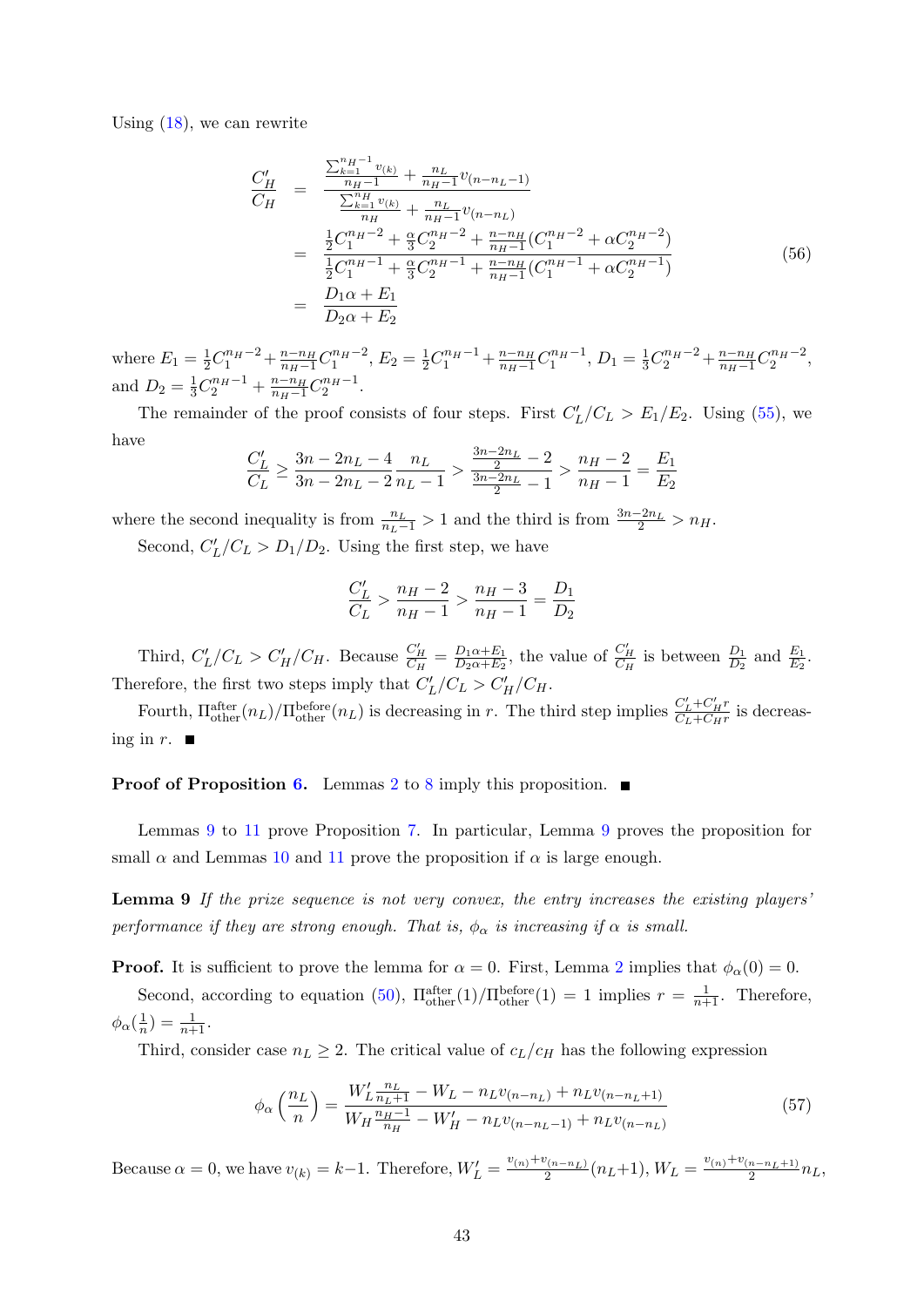$W'_H = \frac{v_{(n-n_L-1)}}{2}(n_H-1), W_H = \frac{v_{(n-n_L)}}{2}n_H$ . Substituting these expressions into [\(57\)](#page-42-1), we obtain

<span id="page-43-1"></span><span id="page-43-0"></span>
$$
\phi_{\alpha}\left(\frac{n_L}{n}\right) = \frac{n_L/2}{(n-1)/2 + n_L/2} \tag{58}
$$

which is increasing in  $n<sub>H</sub>$ .

The combination of  $\phi_{\alpha}(0) = 0, \phi_{\alpha}(\frac{1}{n})$  $\frac{1}{n}$ ) =  $\frac{1}{n+1}$  and [\(58\)](#page-43-1) implies that  $\phi_{\alpha}$  is strictly increasing.  $\blacksquare$ 

Consider the case with large enough  $\alpha$ . We want to show that  $\phi_{\alpha}$  is hump-shaped for  $n_L/n = 0, 1/n, ..., (n - 1)/n$ . Lemma [10](#page-43-0) discusses the case with  $n_L/n = 2/n, ..., (n - 1)/n$ , and Lemma [11](#page-44-0) discusses the case with  $n_L/n = 0, 1/n$ .

**Lemma 10** If  $\alpha$  is large enough,  $\phi_{\alpha}(\frac{n_L}{n})$  is hump-shaped or decreasing for  $\frac{2}{n} \leq \frac{n_L}{n} \leq \frac{n-1}{n}$  $\frac{-1}{n}$ . **Proof.** First, we study  $C_H - C_H'$ . Using [\(56\)](#page-42-2), we have

$$
C_H - C'_H = \frac{1}{2}C_1^{n_H - 1} + \frac{\alpha}{3}C_2^{n_H - 1} + \frac{n - n_H}{n_H - 1}(C_1^{n_H - 1} + \alpha C_2^{n_H - 1})
$$

$$
- \left[\frac{1}{2}C_1^{n_H - 2} + \frac{\alpha}{3}C_2^{n_H - 2} + \frac{n - n_H}{n_H - 1}(C_1^{n_H - 2} + \alpha C_2^{n_H - 2})\right]
$$

$$
= \frac{1}{2}C_0^{n_H - 2} + \frac{\alpha}{3}C_1^{n_H - 2} + \frac{n - n_H}{n_H - 1}(C_0^{n_H - 2} + \alpha C_1^{n_H - 2})
$$

where the second equality is from Pascal's identity.

Second, we study  $C'_{L} - C_{L}$ . Using [\(19\)](#page-24-3), we have

$$
C'_{L} - C_{L} = \frac{\sum_{k=n-n_{L}}^{n} v_{(k)}}{n_{L} + 1} - v_{(n-n_{L})} - \frac{\sum_{k=n-n_{L}+1}^{n} v_{(k)}}{n_{L}} + v_{(n-n_{L}+1)}
$$
  
= 
$$
\frac{C_{2}^{n} - C_{2}^{n-n_{L}-1} + \alpha (C_{3}^{n} - C_{3}^{n-n_{L}-1})}{n_{L} + 1} - (C_{1}^{n_{H}-1} + \alpha C_{2}^{n_{H}-1})
$$
  
= 
$$
\frac{C_{2}^{n} - C_{2}^{n-n_{L}} + \alpha (C_{3}^{n} - C_{3}^{n-n_{L})}{n_{L}} + C_{1}^{n_{H}} + \alpha C_{2}^{n_{H}}
$$
  
= 
$$
K_{0} + \alpha K_{\alpha}
$$

where

$$
K_0 = \frac{C_2^n - C_2^{n-n_L-1}}{n_L + 1} - C_1^{n_H-1} - \frac{C_2^n - C_2^{n-n_L}}{n_L} + C_1^{n_H}
$$
  
\n
$$
K_{\alpha} = \frac{C_3^n - C_3^{n-n_L-1}}{n_L + 1} - C_2^{n_H-1} - \frac{C_3^n - C_3^{n-n_L}}{n_L} + C_2^{n_H}
$$
  
\n
$$
= \frac{C_3^n - C_3^{n-n_L-1}}{n_L + 1} - \frac{C_3^n - C_3^{n-n_L}}{n_L} + C_1^{n_H-1}
$$

where the last equality is from Pascal's identity.

Third,  $\phi_{\alpha}$  is hump-shaped. To see this, using [\(53\)](#page-40-1), we can solve for r such that  $\frac{\Pi_{\text{other}}^{\text{after}}(n_L)}{\Pi_{\text{before}}(n_L)}$  $\frac{\Pi_{\text{other}}(n_L)}{\Pi_{\text{other}}^{\text{before}}(n_L)} = 1.$ The solution is

$$
r = \frac{C_L' - C_L}{C_H - C_H'}
$$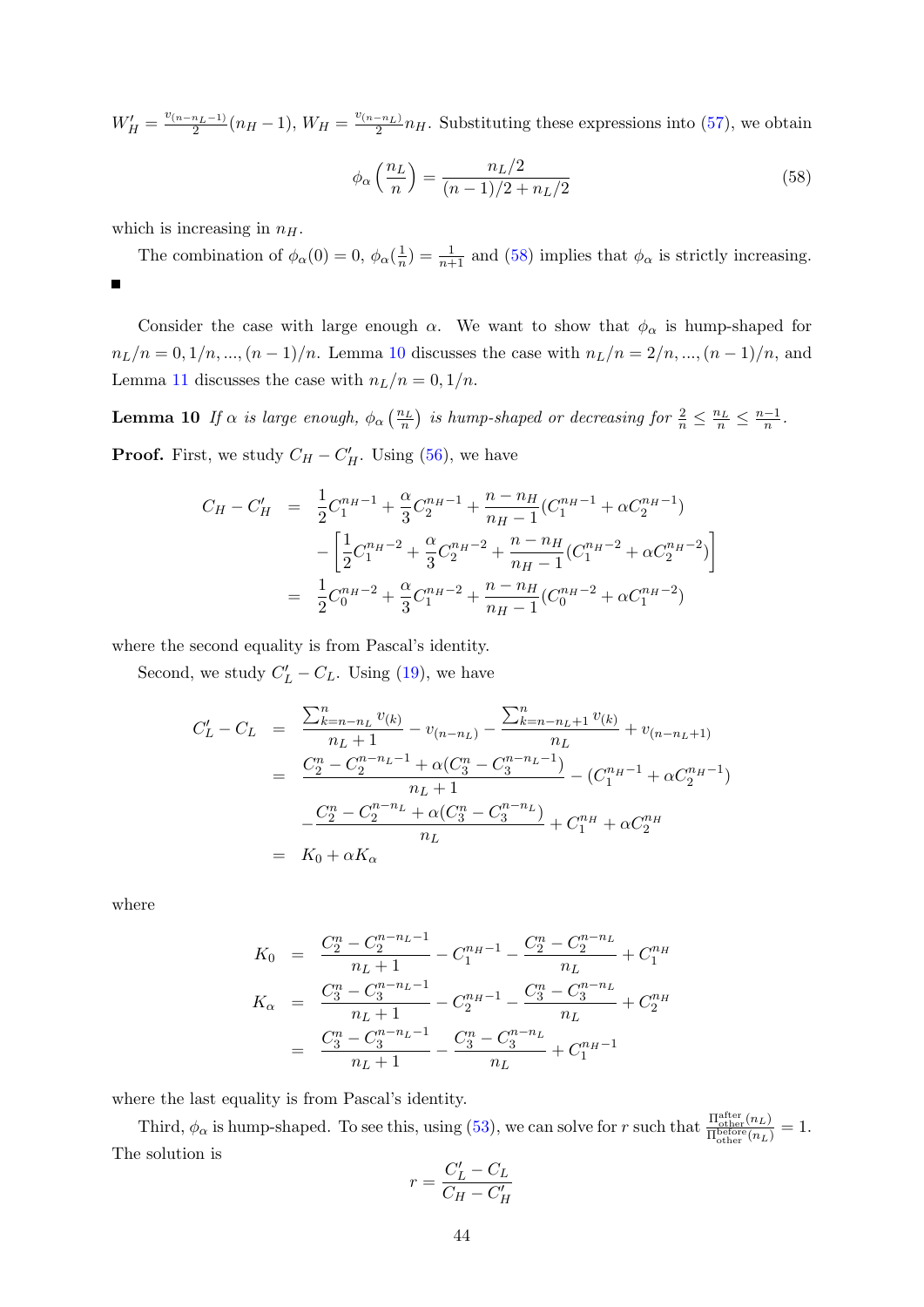According to its definition, if  $\phi_{\alpha}(n_L/n)$  is interior, it equals to the above solution:

$$
\phi_{\alpha}(n_L/n) = \frac{C'_L - C_L}{C_H - C'_H}
$$

The first two steps shows that if  $\alpha$  is large enough,  $\frac{C_L'-C_L}{C_M-C_M'}$  $\frac{C_L - C_L}{C_H - C_H'}$  converges to

<span id="page-44-1"></span>
$$
\frac{K_{\alpha}}{\frac{1}{3}C_{1}^{n_{H}-2} + \frac{n-n_{H}}{n_{H}-1}C_{1}^{n_{H}-2}} = \frac{\frac{C_{3}^{n} - C_{3}^{n-n_{L}-1}}{n_{L}+1} - \frac{C_{3}^{n} - C_{3}^{n-n_{L}}}{n_{L}} + C_{1}^{n_{H}-1}}{\frac{1}{3}C_{1}^{n_{H}-2} + \frac{n-n_{H}}{n_{H}-1}C_{1}^{n_{H}-2}} = \frac{(-n + 4n_{H} - 2)(n_{H} - 1)}{2(n_{H} - 2)(3n - 2n_{H} - 1)}
$$
(59)

For  $n = 4$  or 5, it is straightforward to verify that the above expression is a U-shaped function for  $n_H = 2, ..., n-2$ . For  $n \ge 6$ , the derivative of  $(59)$  w.r.t.  $n_H$  is proportional to

$$
10n\left(n_H - \frac{11n - 6}{5n}\right)^2 - 10n\left(\frac{11n - 6}{5n}\right)^2 + 3n^2 + 25n - 18
$$
  
\n
$$
\geq -10n\left(\frac{11n - 6}{5n}\right)^2 + 3n^2 + 25n - 18
$$
  
\n
$$
= \frac{3(n - 6)(n - 1)(5n - 4)}{5n} \geq 0
$$

Thus, for all  $n \geq 4$ , the expression in [\(59\)](#page-44-1) is a U-shaped function or increasing function of  $n_H$ for  $n_H = 2, ..., n-2$ , so for a fixed n, it is a hump-shaped or decreasing function of  $n_L = n - n_H$ for  $n_L = 2, ..., n-2$ . Recall that  $\phi_\alpha\left(\frac{n_L}{n}\right)$  converges to [\(59\)](#page-44-1) if  $\alpha \to \infty$ , so in the limit, we have  $\phi_{\alpha}\left(\frac{n_L}{n}\right)$  is a hump-shaped or decreasing function for  $\frac{n_L}{n} = \frac{2}{n}$  $\frac{2}{n}, \ldots, \frac{n-2}{n}$  $\frac{n-2}{n}$ . Notice that  $\phi_{\alpha} \left( \frac{n-1}{n} \right)$  $\frac{-1}{n}$ ) = 0 according to Lemma [3,](#page-37-1) so  $\phi_{\alpha}\left(\frac{n_L}{n}\right)$  is a hump-shaped or decreasing function for  $\frac{2}{n} \leq \frac{n_L}{n} \leq \frac{n-1}{n}$  $\frac{-1}{n}$ . г

<span id="page-44-0"></span>Lemma 11 If the prize sequence is sufficiently convex, the entry of an L-cost player decreases the existing players' performance if they are more homogeneous. That is,  $\phi_{\alpha}$  is hump-shaped if  $\alpha$  is large enough.

**Proof.** If  $n = 3$  and if  $\alpha$  is large,  $\phi_{\alpha}(0) = 0$  according to Lemma [2](#page-36-0) and  $\phi_{\alpha}(2/n) = 0$  according to Lemma [3,](#page-37-1) so  $\phi_{\alpha}$  is hump-shaped.

Suppose  $n \geq 4$ . Recall that  $\phi_{\alpha}(0) = 0$  according to Lemma [2,](#page-36-0) so based on Lemma [10,](#page-43-0) it is sufficient to show  $\phi_{\alpha}(1/n) < \phi_{\alpha}(2/n)$ . We prove it in three steps.

First,  $\lim_{\alpha \to +\infty} \hat{x}/v_{(n)} = \frac{1-r}{\frac{n-1}{n-3}-r}$ . The definition of  $\hat{x}$  implies  $\bar{F}_H(\hat{x}) = \hat{F}_H(\hat{x})$ . Substituting [\(31\)](#page-30-1) and [\(32\)](#page-30-1) into it, we can rewrite this equation as

$$
\frac{-C_1^{n-1} + \sqrt{(C_1^{n-1})^2 + 4\alpha C_2^{n-1}(v_{(n)}(1-r) + r\hat{x})}}{2\alpha C_2^{n-1}}
$$

$$
\frac{-C_1^{n-2} + \sqrt{(C_1^{n-2})^2 + 4\alpha C_2^{n-2}\hat{x}}}{2\alpha C_2^{n-2}}
$$

$$
= 1
$$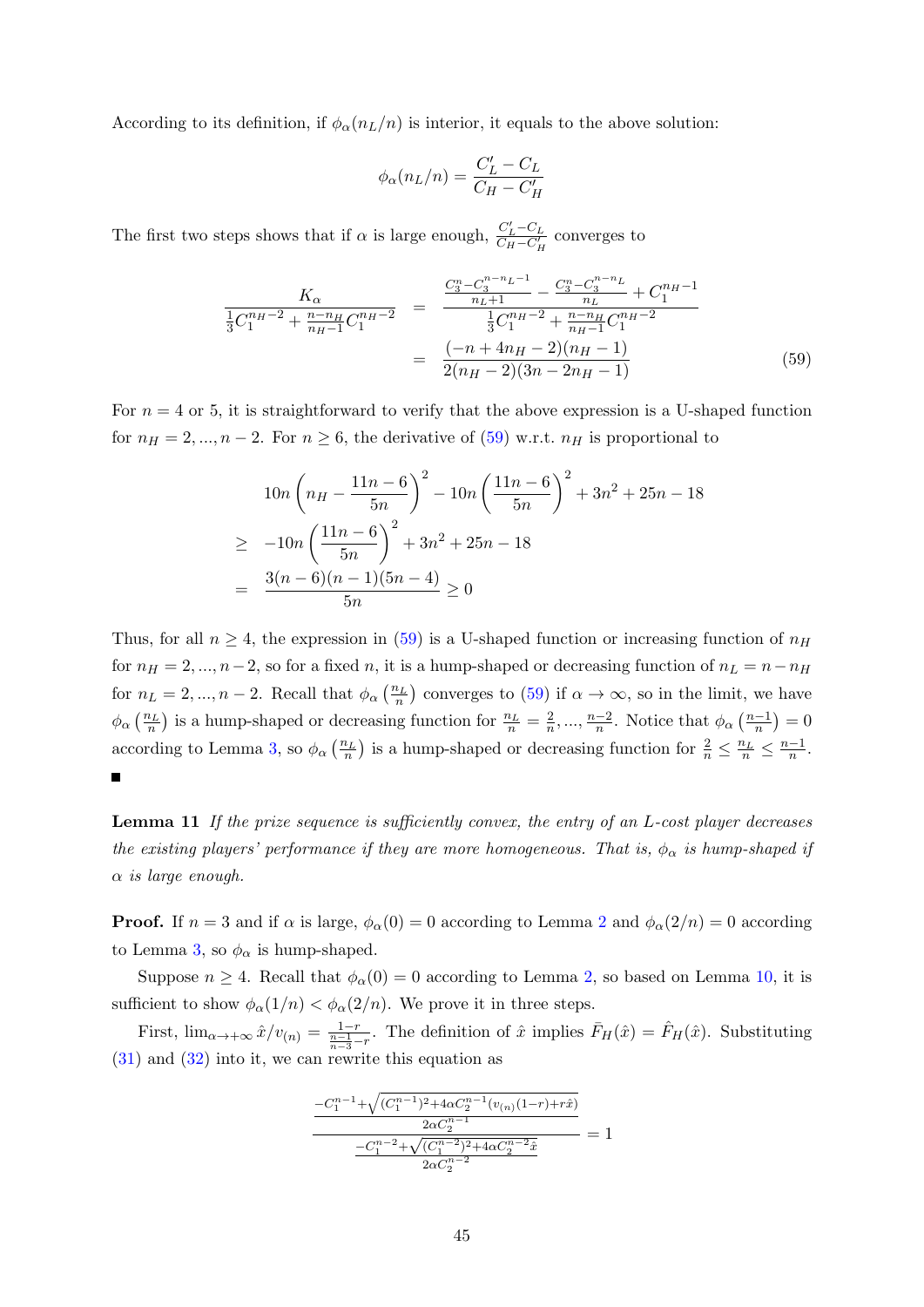If  $\alpha$  goes to infinity, the above equation implies

$$
\left(\lim_{\alpha \to +\infty} \frac{v_{(n)}}{\hat{x}} (1-r) + r\right) \frac{n-3}{n-1} = 1
$$

Therefore,

<span id="page-45-0"></span>
$$
\lim_{\alpha \to +\infty} \hat{x}/v_{(n)} = \frac{1-r}{\frac{n-1}{n-3} - r}
$$
\n(60)

Second,

$$
\lim_{\alpha \to +\infty} \frac{\mathbb{E}[c_H s_H]}{v_{(n)}} = 1 - \frac{2}{3r} + \frac{2}{3r} \left( r \frac{1-r}{\frac{n-1}{n-3} - r} - r + 1 \right)^{\frac{3}{2}} - \frac{2(n-3)}{3(n-1)} \left( \frac{1-r}{\frac{n-1}{n-3} - r} \frac{n-1}{n-3} \right)^{\frac{3}{2}}
$$

To see why, we have

$$
\frac{\mathbb{E}[c_H s_H]}{v_{(n)}} = \int_{\hat{x}}^{v_{(n)}} \frac{t}{v_{(n)}} d\bar{F}_H(t) + \int_0^{\hat{x}} \frac{t}{v_{(n)}} d\hat{F}_H(t)
$$
\n
$$
= \int_{\hat{x}/v_{(n)}}^1 x d\bar{F}_H(v_{(n)}x) + \int_0^{\hat{x}/v_{(n)}} x d\hat{F}_H(v_{(n)}x)
$$
\n
$$
= 1 - \int_{\hat{x}/v_{(n)}}^1 \bar{F}_H(v_{(n)}x) dx - \int_0^{\hat{x}/v_{(n)}} \hat{F}_H(v_{(n)}x) dx
$$

where the second equality is from a change of variables and the last is from integration by parts. Substituting [\(31\)](#page-30-1) and [\(32\)](#page-30-1) into the above expression, we have

$$
\lim_{\alpha \to +\infty} \frac{\mathbb{E}[c_{H}s_{H}]}{v_{(n)}}
$$
\n
$$
= 1 - \lim_{\alpha \to +\infty} \int_{\hat{x}/v_{(n)}}^{1} \sqrt{\frac{2v_{(n)}(1 - r(1 - x))}{\alpha(n - 1)(n - 2)}} dx - \lim_{\alpha \to +\infty} \int_{0}^{\hat{x}/v_{(n)}} \sqrt{\frac{2v_{(n)}x}{\alpha(n - 2)(n - 3)}} dx
$$
\n
$$
= 1 - \lim_{\alpha \to +\infty} \int_{\hat{x}/v_{(n)}}^{1} \sqrt{\frac{2\frac{\alpha(n - 1)(n - 2)}{2}(1 - r(1 - x))}{\alpha(n - 1)(n - 2)}} dx - \lim_{\alpha \to +\infty} \int_{0}^{\hat{x}/v_{(n)}} \sqrt{\frac{2\frac{\alpha(n - 1)(n - 2)}{2}x}{\alpha(n - 2)(n - 3)}} dx
$$
\n
$$
= 1 - \lim_{\alpha \to +\infty} \int_{\hat{x}/v_{(n)}}^{1} \sqrt{1 - r(1 - x)} dx - \lim_{\alpha \to +\infty} \int_{0}^{\hat{x}/v_{(n)}} \sqrt{\frac{n - 1}{n - 3}} x dx
$$
\n
$$
= 1 - \lim_{\alpha \to +\infty} \frac{2}{3r} (rx - r + 1)^{\frac{3}{2}} \Big|_{\hat{x}/v_{(n)}}^{1} - \lim_{\alpha \to +\infty} \frac{2}{3(n - 1)} (n - 3) \left( x \frac{n - 1}{n - 3} \right)^{\frac{3}{2}} \Big|_{0}^{\hat{x}/v_{(n)}}
$$
\n
$$
= 1 - \lim_{\alpha \to +\infty} \left( \frac{2}{3r} - \frac{2}{3r} (r\hat{x}/v_{(n)} - r + 1)^{\frac{3}{2}} \right) - \lim_{\alpha \to +\infty} \frac{2}{3(n - 1)} (n - 3) \left( \hat{x}/v_{(n)} \frac{n - 1}{n - 3} \right)^{\frac{3}{2}}
$$

Substituting [\(60\)](#page-45-0) into the above equation, we have

$$
\lim_{\alpha \to +\infty} \frac{\mathbb{E}[c_H s_H]}{v_{(n)}} = 1 - \frac{2}{3r} + \frac{2}{3r} \left( r \frac{1-r}{\frac{n-1}{n-3} - r} - r + 1 \right)^{\frac{3}{2}} - \frac{2(n-3)}{3(n-1)} \left( \frac{1-r}{\frac{n-1}{n-3} - r} \frac{n-1}{n-3} \right)^{\frac{3}{2}}
$$
\n
$$
\equiv B
$$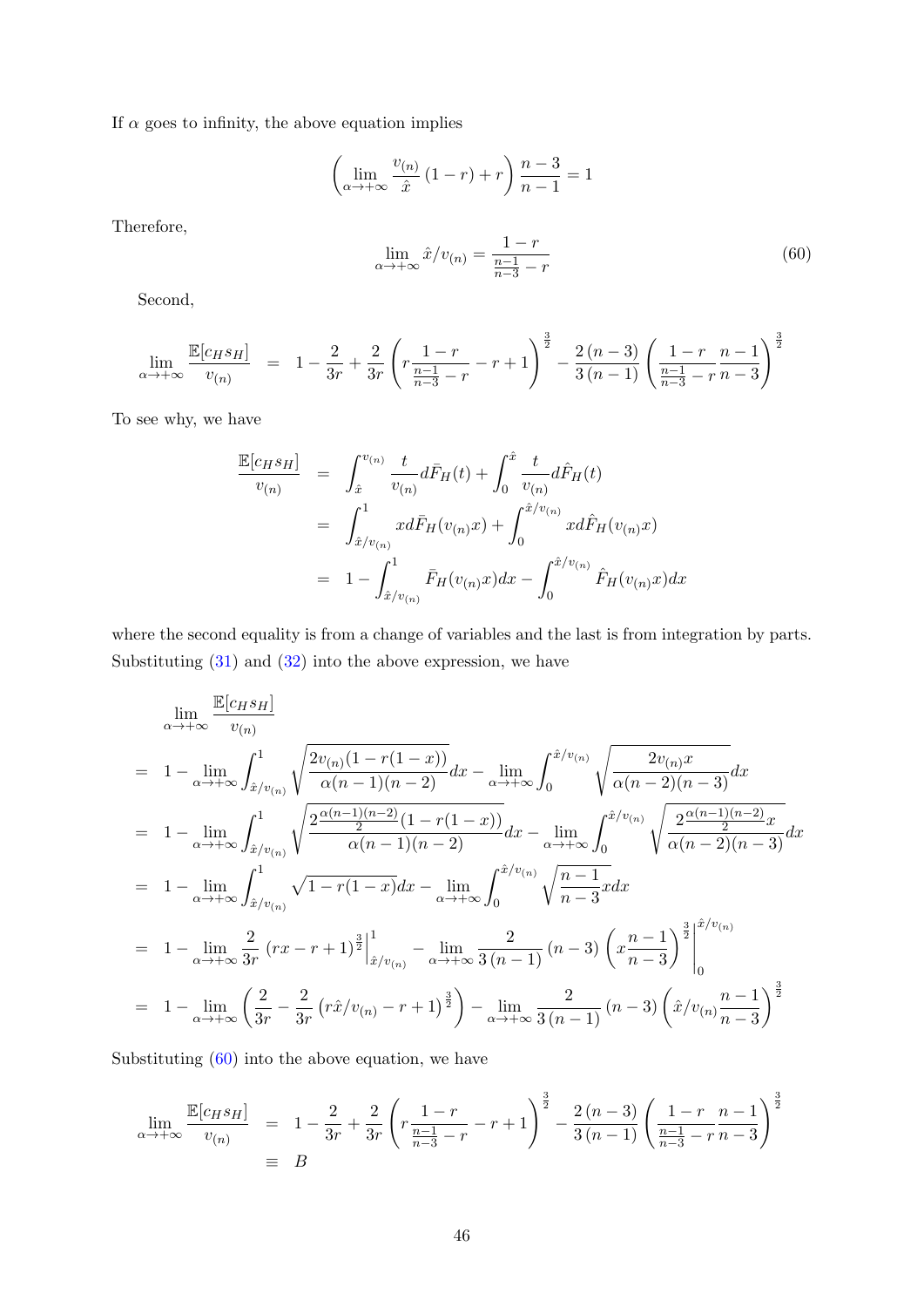Third,  $\lim_{\alpha \to +\infty} \phi_{\alpha}(2/n) \ge \lim_{\alpha \to +\infty} \phi_{\alpha}(1/n)$ . To see this, notice that

$$
\lim_{\alpha \to +\infty} \frac{\Pi_{\text{other}}^{\text{after}}(1)}{\Pi_{\text{other}}^{\text{before}}(1)} = \lim_{\alpha \to +\infty} \frac{(v_{(n)} - v_{(n-1)})/2 + (v_{(n-2)} + \sum_{k=1}^{n-2} v_{(k)})r}{\sum_{k=1}^{n-1} v_{(k)} + (v_{(n)} + (n-2)\mathbb{E}[c_H s_H])r - (n-1)\mathbb{E}[c_H s_H]} \n= \frac{(C_2^{n-1} - C_2^{n-2})\frac{1}{2} + C_2^{n-3}r + r(C_3^n - (C_2^{n-1} + C_2^{n-2}))}{C_3^n - C_2^{n-1} + (C_2^{n-1} + (n-2)C_2^{n-1}B)r - (n-1)C_2^{n-1}B}
$$

and

$$
\lim_{\alpha \to +\infty} \frac{\Pi_{\text{other}}^{\text{after}}(2)}{\Pi_{\text{other}}^{\text{other}}(2)}
$$
\n
$$
= \lim_{\alpha \to +\infty} \frac{(v_{(n)} + v_{(n-1)} + v_{(n-2)})\frac{2}{3} - 2v_{(n-2)} + (2v_{(n-3)} + \sum_{k=1}^{n-3} v_{(k)})r}{(v_{(n)} + v_{(n-1)} - 2v_{(n-1)}) + (2v_{(n-2)} + \frac{n-3}{n-2}\sum_{k=1}^{n-2} v_{(k)})r}
$$
\n
$$
= \frac{(C_2^{n-1} + C_2^{n-2} + C_2^{n-3})\frac{2}{3} - 2C_2^{n-3} + 2rC_2^{n-4} + r(C_3^n - C_2^{n-1} - C_2^{n-2} - C_2^{n-3})}{C_2^{n-1} - C_2^{n-2} + 2rC_2^{n-3} + \frac{n-3}{n-2}r(C_3^n - C_2^{n-1} - C_2^{n-2})}
$$

If  $n = 4$ ,  $\lim_{\alpha \to +\infty} \frac{\Pi_{\text{other}}^{\text{after}}(2)}{\Pi^{\text{before}}(2)}$  $\frac{H_{\text{other}}(2)}{H_{\text{other}}^{\text{before}}(2)} = 4/3$ , which means the others' total performances are always encouraged for all values of r. Therefore,  $\lim_{\alpha \to +\infty} \phi_{\alpha}(2/n) = 1/2$ , which is the upper bound of r. Substituting  $r = 1/2$  into  $\lim_{\alpha \to +\infty} \frac{\Pi_{\text{other}}^{\text{after}}(1)}{\Pi_{\text{before}}^{\text{other}}(1)}$  $\frac{\Pi_{\text{other}}^{\text{after}}(1)}{\Pi_{\text{other}}^{\text{before}}(1)}$ , we have  $\lim_{\alpha \to +\infty} \frac{\Pi_{\text{other}}^{\text{after}}(1)}{\Pi_{\text{other}}^{\text{before}}(1)}$  $\frac{\Pi_{\text{other}}(1)}{\Pi_{\text{other}}^{\text{before}}(1)} < 1.$  Therefore,  $\lim_{\alpha \to +\infty} \phi_{\alpha}(1/n) < 1/2$ , and  $\lim_{\alpha \to +\infty} \phi_{\alpha}(1/n) < \lim_{\alpha \to +\infty} \phi_{\alpha}(2/n)$ .

If  $n > 4$ ,  $\lim_{\alpha \to +\infty} \phi_{\alpha}(2/n) = \frac{3n-10}{n^2-n-12}$ . Substituting  $r = \frac{3n-10}{n^2-n-12}$  into  $\lim_{\alpha \to +\infty} \frac{\Pi_{\text{other}}^{\text{after}}(1)}{\Pi_{\text{before}}^{\text{before}}(1)}$  $\frac{\Pi_{\text{other}}(1)}{\Pi_{\text{other}}^{\text{before}}(1)},$ we can verify that  $\lim_{\alpha \to +\infty} \frac{\Pi_{\text{other}}^{\text{after}}(1)}{\Pi_{\text{before}(1)}}$  $\frac{\Pi_{\text{other}}^{\text{after}}(1)}{\Pi_{\text{other}}^{\text{before}}(1)}$  is increasing in n and  $\lim_{n\to+\infty}\lim_{\alpha\to+\infty}\frac{\Pi_{\text{other}}^{\text{after}}(1)}{\Pi_{\text{other}}^{\text{before}}(1)}$  $\frac{\Pi_{\text{other}}(1)}{\Pi_{\text{other}}^{\text{before}}(1)} < 1.$ Therefore,  $\lim_{\alpha \to +\infty} \phi_{\alpha}(1/n) < \lim_{\alpha \to +\infty} \phi_{\alpha}(2/n)$ .

### <span id="page-46-0"></span>**Proof of Proposition [7.](#page-15-1)** Lemmas [9](#page-42-0) to [11](#page-44-0) imply Proposition 7.  $\blacksquare$

<span id="page-46-1"></span>**Example 5** Suppose  $n = 10$  and  $\alpha = 0.2$ . Then,  $\phi_{\alpha}(n_L/n; \alpha)$  is neither monotone nor humpshaped in  $n_L/n$ . As in Figure [13,](#page-46-1) it is increasing for small values of  $n_L/n$ , then decreasing for medium values of  $n_L/n$ , and eventually increasing for high values of  $n_L/n$ .



Figure 13:  $\alpha = 0.2$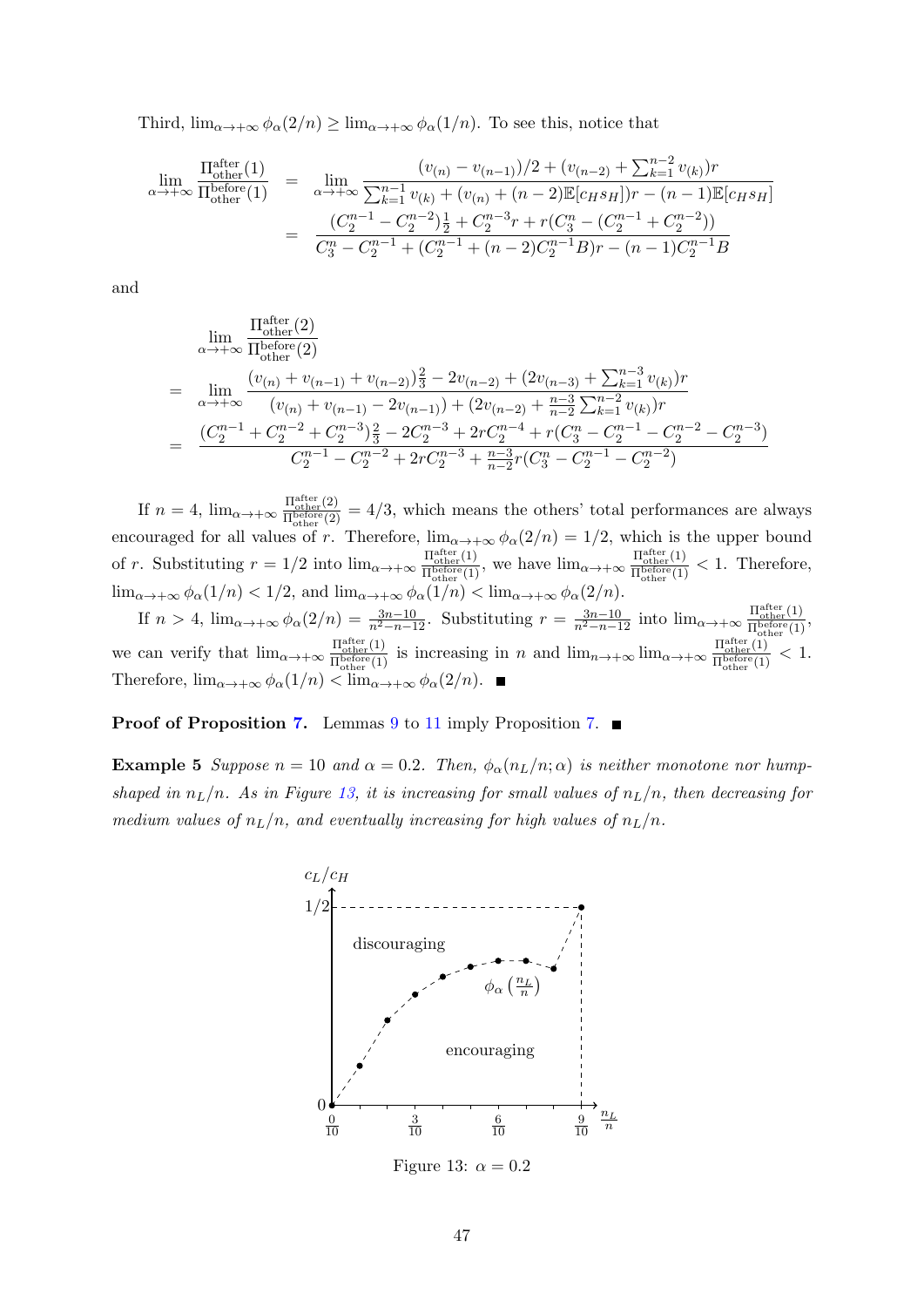## D Omitted Proofs in Section [6](#page-17-0)

**Proof of Proposition [8.](#page-17-2)** Because of Proposition  $6$ , it is sufficient to show that the entrant has higher expected performance than the player that she replaces. We prove in four steps:

Step 1. If  $n_L = 0$ , no  $c_L$  and  $c_H$  values satisfy  $c_L/c_H \leq \phi_\alpha(n_L/n)$ . Therefore, the corollary is true.

Step 2. Suppose  $n = 2$  and  $n_L = 1$  before the entry. After the entry, there are two L-type players, so the entrant's performance is  $\frac{V}{2}$ 1  $\frac{1}{c_L}$ , which must be higher than an H-cost player's before the entry.

Step 3. Now consider  $n \geq 3$  and  $n_L = 1$  before the entry. If  $n_L = 1$ , the performance of an Hcost player is lower than  $\frac{V}{n}$ 1  $\frac{1}{c_H}$ . If  $n_L = 2$ , the performance of an L-cost player is  $\frac{v_{(n)}+v_{(n-1)}}{2}-u_L$  $\frac{1}{c_L}$ . Notice that the highest performance of an H-cost player is  $\bar{s}_H = v_{(n-2)}/c_H$ , then an L-cost player's payoff at  $\bar{s}_H$  is  $u_L = v_{(n-1)} - c_L \bar{s}_H = v_{(n-1)} - v_{(n-2)} \frac{c_L}{c_H}$  $\frac{c_L}{c_H}$ . Hence, if  $n_L = 2$ , an L-cost player's performance is  $\frac{v(n)^{+v(n-1)}}{2} - v(n-1)^{+v(n-2)}$  $\frac{v_{(n-1)}+v_{(n-2)}r}{c_L}=\left(\frac{v_{(n)}+v_{(n-1)}}{2}-v_{(n-1)}\right)\frac{1}{c_L}$  $\frac{1}{c_L} + \frac{v_{(n-2)}}{c_H}$  $\frac{n-2}{c_H}$ . Now, the performance difference between the L-cost player if  $n_L = 2$  and the H-cost player if  $n_L = 1$  is higher than

<span id="page-47-0"></span>
$$
\begin{aligned}\n&\left(\frac{v_{(n)} + v_{(n-1)}}{2} - v_{(n-1)}\right) \frac{1}{c_L} + \frac{v_{(n-2)}}{c_H} - \frac{V}{n} \frac{1}{c_H} \\
&\geq \left(\frac{v_{(n)} + v_{(n-1)}}{2} - v_{(n-1)}\right) \frac{2}{c_H} + \left(v_{(n-2)} - \frac{V}{n}\right) \frac{1}{c_H} \\
&= \left(v_{(n)} - v_{(n-1)} + v_{(n-2)} - \frac{V}{n}\right) \frac{1}{c_H}\n\end{aligned} \tag{61}
$$

where the inequality is from  $c_L < c_H/2$ . For  $n = 3$ , the expression in [\(61\)](#page-47-0) becomes

<span id="page-47-1"></span>
$$
\frac{2}{3}\frac{(v_{(3)} - v_{(2)}) - (v_{(2)} - v_{(1)})}{c_H} > 0
$$

For  $n \geq 4$ , we can rewrite the expression in [\(61\)](#page-47-0) as

$$
\frac{(n-1)[(v_{(n)} - v_{(n-1)}) - (v_{(n-1)} - v_{(n-2)})] + (n-3)v_{(n-1)} - \sum_{k=1}^{n-3} v_{(k)}}{nc_H}
$$
\n
$$
= \frac{(n-1)\alpha + \sum_{k=1}^{n-3} (v_{(n-1)} - v_{(k)})}{nc_H}
$$

which is also positive.

Step 4. Suppose  $n \geq 4$  and  $n_L \geq 2$  before the entry. If  $n_L \geq 2$ , the performance of an *H*-cost player is  $\frac{v_{(n-n_H)} + ... + v_{(1)}}{n-n_L} \frac{1}{c_H}$  $\frac{1}{c_H}$ . If there are  $n_L + 1$  L-cost players, the performance of an L-cost player is  $\frac{v_{(n)} + ... + v_{(n-n_L)}}{n_L+1}$ 1  $\frac{1}{c_L} - \frac{v_{(n-n_L)}}{c_L}$  $\frac{(c_{L}-n_{L})}{c_{L}}+\frac{v_{(n-n_{L}-1)}}{c_{H}}$  $\frac{c_{H} - n_{L} - 1}{c_{H}}$ . Therefore, the performance difference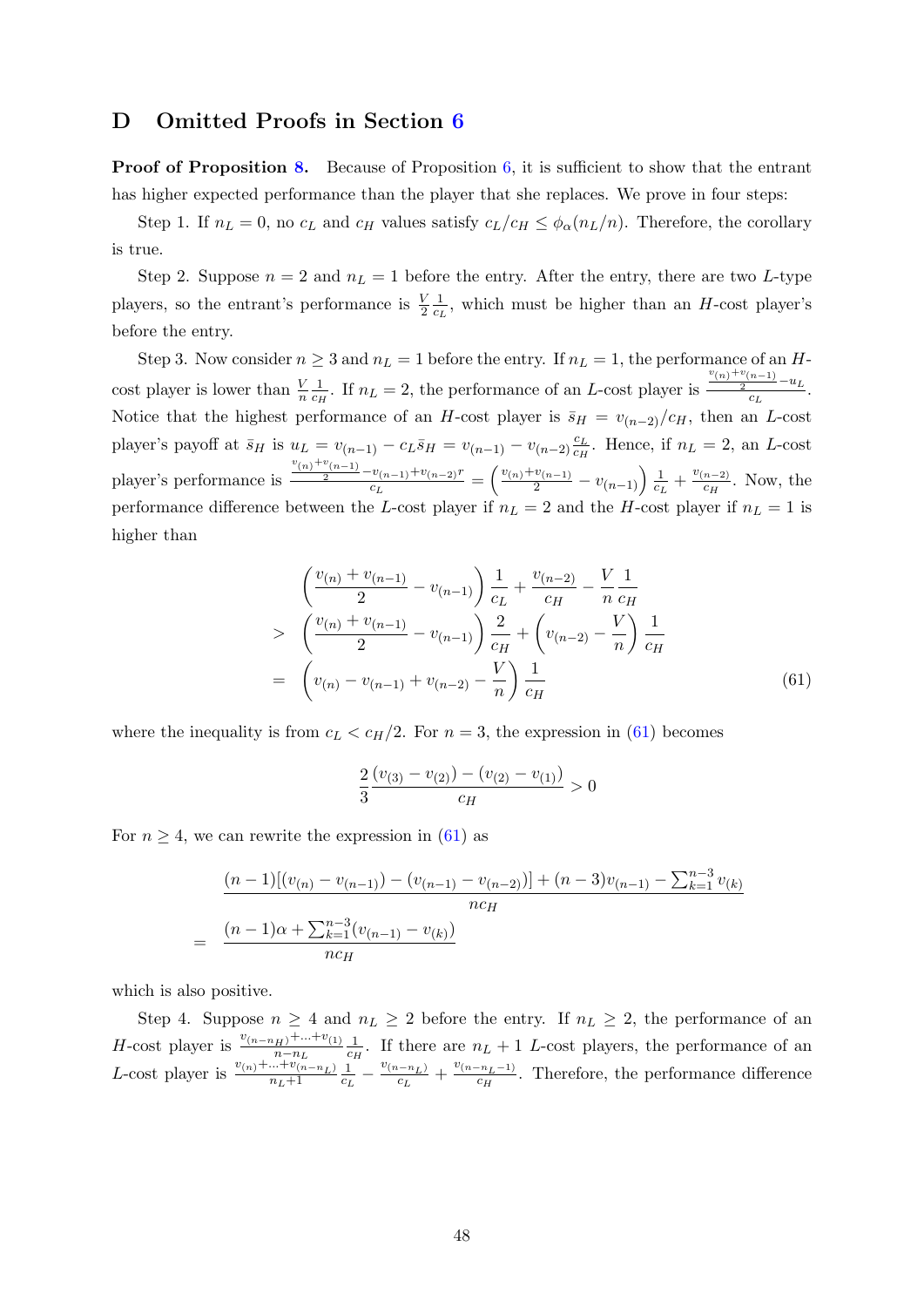between the L-cost and H-cost players is

$$
\frac{v_{(n)} + \dots + v_{(n-n_L)}}{n_L + 1} \frac{1}{c_L} - \frac{v_{(n-n_L)}}{c_L} + \frac{v_{(n-n_L-1)}}{c_H} - \frac{v_{(n-n_L)} + \dots + v_{(1)}}{n - n_L} \frac{1}{c_H}
$$
\n
$$
= \left(\frac{v_{(n)} + \dots + v_{(n-n_L)}}{n_L + 1} - v_{(n-n_L)}\right) \frac{1}{c_L} + \left(v_{(n-n_L-1)} - \frac{v_{(n-n_L)} + \dots + v_{(1)}}{n - n_L}\right) \frac{1}{c_H}
$$
\n
$$
> 0
$$

where the last inequality comes from the increasing prize sequence.  $\blacksquare$ 

Next, we prove Proposition [9.](#page-18-1) In particular, Lemma [12](#page-48-0) proves the proposition for  $n_L \geq 2$ , and Lemmas [13](#page-48-1) and [14](#page-51-0) for  $n_L = 1$ . Finally, Lemma [15](#page-51-1) proves the proposition for  $n_L = 0$ .

**Lemma 12** If  $n_L \geq 2$ , we have  $\Pi_{all}^{after}(n_L) > \Pi_{all}^{before}(n_L)$ .

**Proof.** Notice before the entry, there are  $n<sub>L</sub>$  L-cost players before the entry, and there are  $n_L + 1$  after it. Before the entry, the total expected performance is

<span id="page-48-0"></span>
$$
\Pi_{\text{all}}^{\text{before}}(n_L) = \frac{v_{(n)} + \dots + v_{(n-n_L+1)} - n_L u_L}{c_L} + \frac{V - v_{(n)} - \dots - v_{(n-n_L+1)}}{c_H}
$$

Substituting  $u_L = v_{(n-n_L+1)} - c_L \bar{s}_H = v_{(n-n_L+1)} - c_L \frac{v_{(n-n_L)}}{c_H}$  $\frac{i-n_L}{c_H}$  into the equation above, we obtain

$$
\Pi_{\text{all}}^{\text{before}}(n_L) = \frac{v_{(n)} + \dots + v_{(n-n_L+1)}}{c_L} - \frac{n_L}{c_L} \left( v_{(n-n_L+1)} - c_L \frac{v_{(n-n_L)}}{c_H} \right) + \frac{V - v_{(n)} - \dots - v_{(n-n_L+1)}}{c_H}
$$

After the entry, the total expected performance is

$$
\Pi_{\text{all}}^{\text{after}}(n_L) = \frac{v_{(n)} + \dots + v_{(n-n_L)}}{c_L} - \frac{n_L + 1}{c_L} \left( v_{(n-n_L)} - c_L \frac{v_{(n-n_L-1)}}{c_H} \right) + \frac{V - v_{(n)} - \dots - v_{(n-n_L)}}{c_H}
$$

Therefore,

$$
\Pi_{\text{all}}^{\text{after}}(n_L) - \Pi_{\text{all}}^{\text{before}}(n_L) = \frac{1}{c_L} n_L (v_{(n-n_L+1)} - v_{(n-n_L)}) - \frac{1}{c_H} (n_L + 1)(v_{(n-n_L)} - v_{(n-n_L-1)})
$$
  
> 
$$
\frac{2}{c_H} n_L (v_{(n-n_L+1)} - v_{(n-n_L)}) - \frac{1}{c_H} (n_L + 1)(v_{(n-n_L)} - v_{n-n_L-1})
$$
  
= 
$$
\frac{1}{c_H} [2n_L (v_{(n-n_L+1)} - v_{(n-n_L)}) - (n_L + 1)(v_{(n-n_L)} - v_{(n-n_L-1)})]
$$
  
> 0

where the first inequality comes from  $2c_L < c_H$  and the second from  $2n_L > n_L + 1$  and  $v_{(n-n_L+1)} - v_{(n-n_L)} \ge v_{(n-n_L)} - v_{(n-n_L-1)}$ . ■

<span id="page-48-1"></span>In the discussion of  $n_L = 1$ , we first consider the two extreme cases with  $\alpha = 0$  and  $\alpha \to \infty$ , then the cases in between.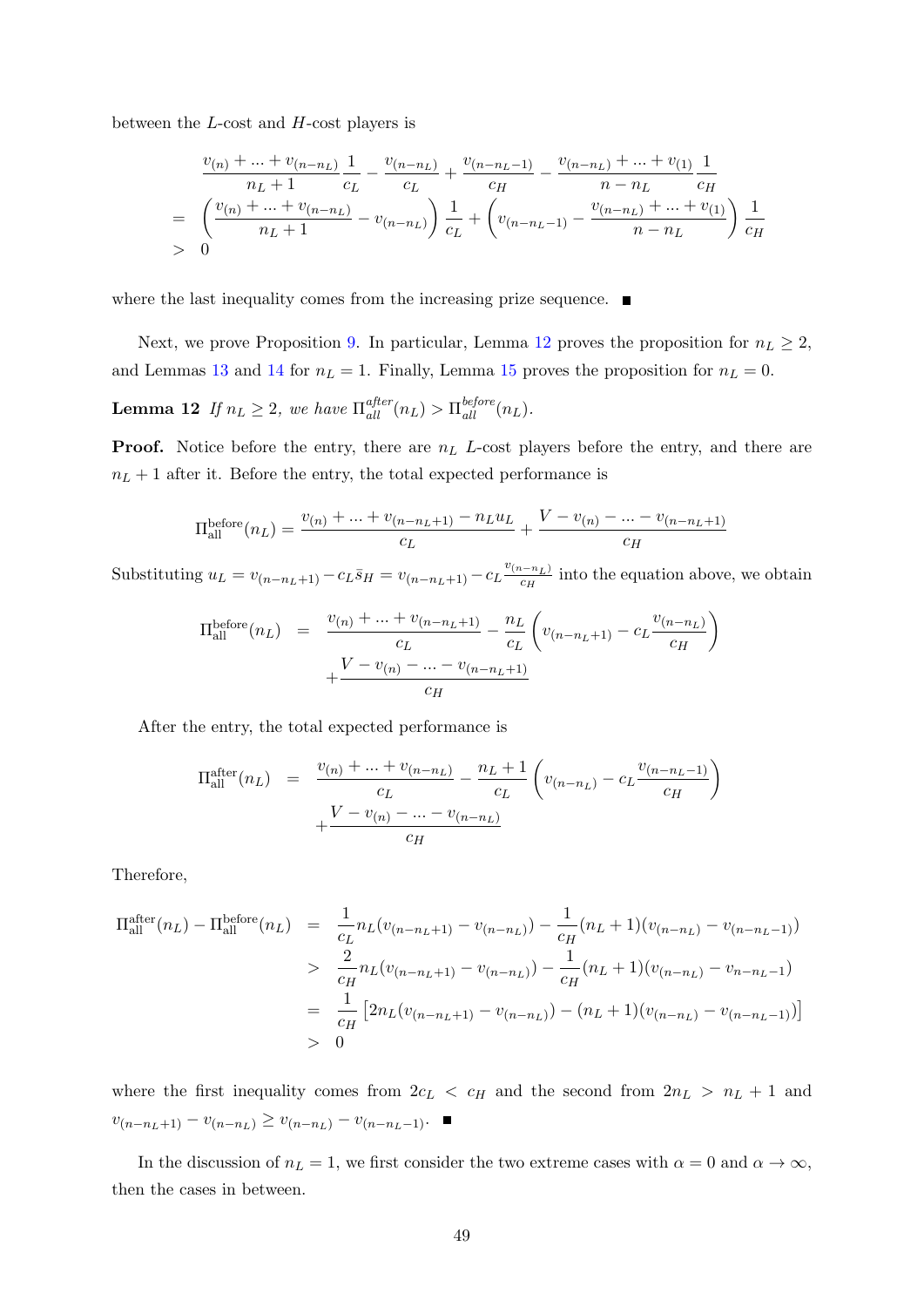**Lemma 13** If  $\alpha = 0$  and  $n_L = 1$ , there is a unique  $\hat{r} \in (0, 1/2)$  s.t.  $\Pi_{all}^{after}(n_L) > \Pi_{all}^{before}(n_L)$  if and only if  $c_L/c_H > \hat{r}$ .

Proof. We prove in three steps. In the first step, we express the difference of the total performance  $\Pi_{\text{all}}^{\text{after}}(1) - \Pi_{\text{all}}^{\text{before}}(1)$  in terms of  $c_L$ , n and r. To do so, we first express the difference using  $c_H \mathbb{E}[s_H]$  and the prizes, then use Lemma [1](#page-30-2) to rewrite the difference.

Before the entry of an L-cost player, there is only one L-cost player in the contest, and the total performance is  $\Pi_{\text{all}}^{\text{before}}(1) = \frac{W_L - u_L}{c_L} + \frac{V - W_L}{c_H}$  $\frac{-W_L}{c_H}$ , where  $W_L$  is the expected winnings of the L-cost player and  $u<sub>L</sub>$  is his payoff. Notice that the L-cost and H-cost players's equilibrium strategies have the same upper bound, the L-cost's payoff is  $u_L = v_{(n)} - c_L \frac{v_{(n)}}{c_H}$  $\frac{C(n)}{c_H}$ . Therefore, we can rewrite  $\Pi_{\text{all}}^{\text{before}}(1)$  as

$$
\Pi_{\text{all}}^{\text{before}}(1) = \frac{W_L}{c_L} - \frac{1}{c_L} \left( v_{(n)} - c_L \frac{v_{(n)}}{c_H} \right) + \frac{V - W_L}{c_H}
$$
\n
$$
= \frac{W_L - v_{(n)}}{c_L} + \frac{v_{(n)} + V - W_L}{c_H} \tag{62}
$$

After the entry of an L-cost player, there are two L-cost players. Therefore, the supports of the  $L$ -cost and  $H$ -cost players do not overlap. Then, the total expected performance is  $\Pi_{\text{all}}^{\text{after}}(1) = \frac{v_{(n)} + v_{(n-1)} - 2\hat{u}_L}{c_L} + \frac{V - v_{(n)} - v_{(n-1)}}{c_H}$  $\frac{c_H}{c_H}$ , where the L-cost's payoff is  $\hat{u}_L = v_{(n-1)} - c_L \frac{v_{(n-2)}}{c_H}$  $\frac{n-2)}{c_H}$ . Substituting  $\hat{u}_L$  into  $\Pi_{\text{all}}^{\text{after}}(1)$ , we obtain

<span id="page-49-0"></span>
$$
\Pi_{\text{all}}^{\text{after}}(1) = \frac{v_{(n)} + v_{(n-1)}}{c_L} - \frac{2}{c_L} \left( v_{(n-1)} - c_L \frac{v_{(n-2)}}{c_H} \right) + \frac{V - v_{(n)} - v_{(n-1)}}{c_H} \tag{63}
$$

Combining  $(62)$  and  $(63)$ , we have

<span id="page-49-1"></span>
$$
\Pi_{\text{all}}^{\text{after}}(1) - \Pi_{\text{all}}^{\text{before}}(1)
$$
\n
$$
= \frac{v_{(n)} - v_{(n-1)} + v_{(n)} - W_L}{c_L} - \frac{v_{(n)} + v_{(n-1)} - 2v_{(n-2)} + v_{(n)} - W_L}{c_H}
$$
\n
$$
= \frac{1}{c_L} \left[ v_{(n)} - v_{(n-1)} + v_{(n)} - W_L - r(v_{(n)} + v_{(n-1)} - 2v_{(n-2)} + v_{(n)} - W_L) \right]
$$
\n
$$
= \frac{1}{c_L} \left[ v_{(n)} - v_{(n-1)} - r(v_{(n)} + v_{(n-1)} - 2v_{(n-2)}) + (1 - r)(v_{(n)} - W_L) \right]
$$
\n(64)

where  $r = c_L/c_H$ .

Recall that there is only one L-cost player before the entry, so the total winnings of all  $n-1$ H-cost players are  $V - W_L = (n-1)W_H = (n-1)c_H \mathbb{E}[s_H]$ . Therefore,  $W_L = V - (n-1)c_H \mathbb{E}[s_H]$ . Substituting the expression of  $W_L$  into [\(64\)](#page-49-1), we obtain

<span id="page-49-2"></span>
$$
\Pi_{\text{all}}^{\text{after}}(1) - \Pi_{\text{all}}^{\text{before}}(1) = \frac{v_{(n)} - v_{(n-1)} - r(v_{(n)} + v_{(n-1)} - 2v_{(n-2)})}{c_L}
$$

$$
+ (1 - r) \frac{-(V - v_{(n)}) + (n - 1)c_H \mathbb{E}[s_H]}{c_L}
$$
(65)

If  $\alpha = 0, v_{(1)} = 0, v_{(2)} = 1, ..., v_{(n)} = n - 1$ , so  $V = (n - 1)n/2$ . Substituting these prize values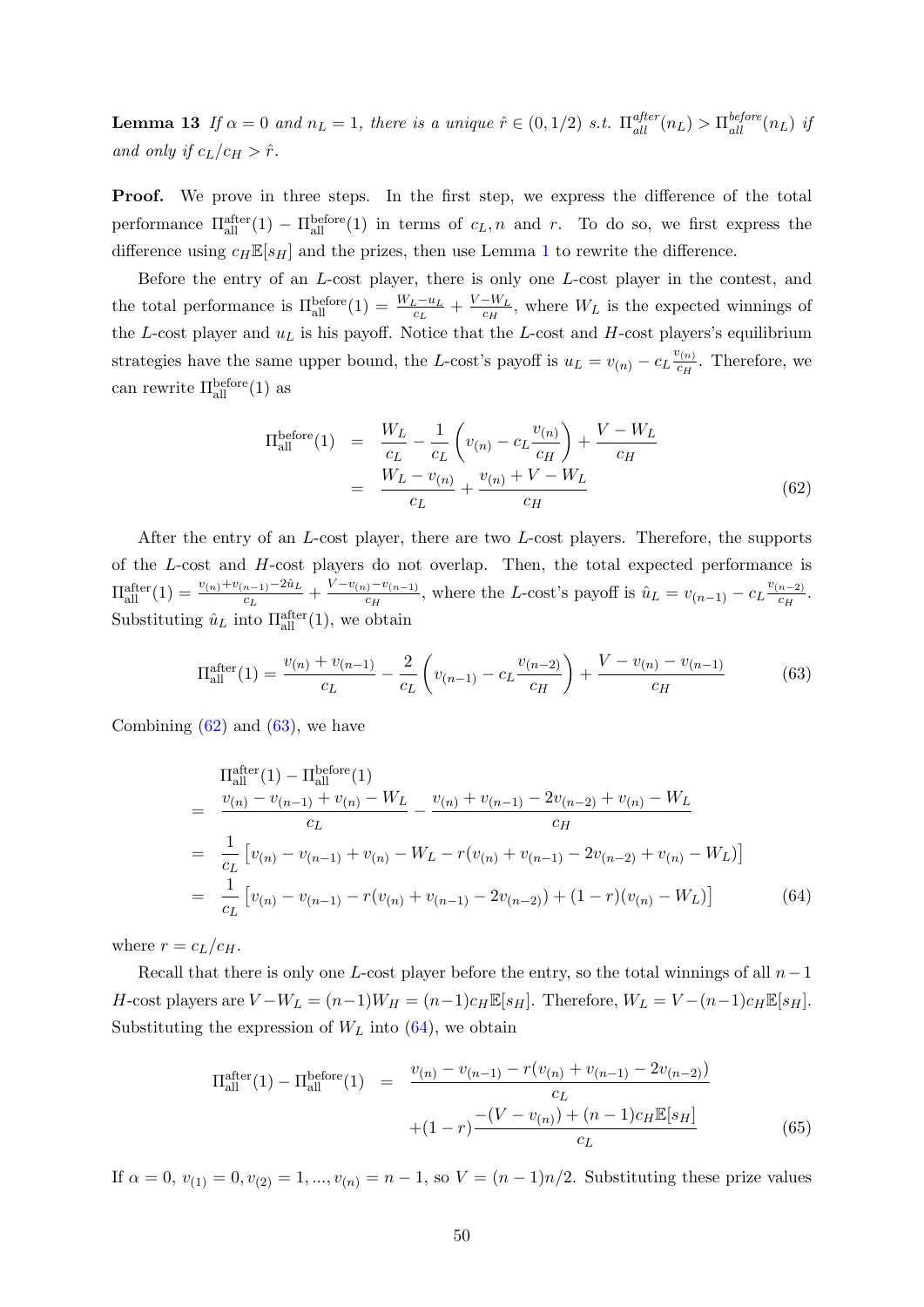and  $(34)$  into  $(65)$ , we obtain

<span id="page-50-0"></span>
$$
\Pi_{\text{all}}^{\text{after}}(1) - \Pi_{\text{all}}^{\text{before}}(1)
$$
\n
$$
= \frac{1}{c_L} \left( 1 - 3r + (1 - r) \left[ -\frac{(n - 1)n}{2} + (n - 1) + \frac{(n - 1)^2}{2} \frac{1 - r \left( 2 - \frac{n - 1}{n - 2} \right)}{\frac{n - 1}{n - 2} - r} \right] \right) \tag{66}
$$

The above equation provides express  $\Pi_{\text{all}}^{\text{after}}(1) - \Pi_{\text{all}}^{\text{before}}(1)$  in terms of  $n, c_H$  and  $r$ .

In the second step, we show that  $\Pi_{\text{all}}^{\text{after}}(1) - \Pi_{\text{all}}^{\text{before}}(1) < 0$  if  $r = 1/2$  and  $\Pi_{\text{all}}^{\text{after}}(1) \Pi_{\text{all}}^{\text{before}}(1) > 0$  if  $r \to 0$ . To see why, if we substitute  $r = 1/2$  into [\(66\)](#page-50-0), we have  $\Pi_{\text{all}}^{\text{after}}(1)$  –  $\Pi_{\text{all}}^{\text{before}}(1) = -\frac{n+1}{4nc_L}$  $\frac{n+1}{4nc_L}$  < 0. If  $r \to 0$ , [\(64\)](#page-49-1) becomes

$$
\Pi_{\text{all}}^{\text{after}}(1) - \Pi_{\text{all}}^{\text{before}}(1) = \frac{1}{c_L} \left[ v_{(n)} - v_{(n-1)} + (v_{(n)} - W_L) \right] > 0
$$

where the inequality comes from  $v_{(n)} - W_L \geq 0$  because the H-type player before entry cannot win  $v_{(n)}$  with probability 1. Hence, by the Intermediate Value Theorem, there exists  $\hat{r} \in (0, 1/2)$ s.t.  $\Pi_{\text{all}}^{\text{after}}(1) = \Pi_{\text{all}}^{\text{before}}(1)$ .

In the third step, we show that  $\Pi_{\text{all}}^{\text{after}}(1) - \Pi_{\text{all}}^{\text{before}}(1)$  is strictly decreasing in r. Taking derivatives of both sides of  $(66)$  w.r.t. r, we have

<span id="page-50-1"></span>
$$
\frac{\partial(\Pi_{\text{all}}^{\text{after}}(1) - \Pi_{\text{all}}^{\text{before}}(1))}{\partial r} = -3 - \left[ -\frac{(n-1)n}{2} + (n-1) + \frac{(n-1)^2}{2} \frac{1 - r\left(2 - \frac{n-1}{n-2}\right)}{\frac{n-1}{n-2} - r} \right]
$$

$$
+ (1-r)\frac{(n-1)^2}{2} \frac{\partial}{\partial r} \left[ \frac{1 - r\left(2 - \frac{n-1}{n-2}\right)}{\frac{n-1}{n-2} - r} \right]
$$

$$
= -3 - \left[ -\frac{(n-1)n}{2} + (n-1) + \frac{(n-1)^2}{2} \frac{1 - r\left(2 - \frac{n-1}{n-2}\right)}{\frac{n-1}{n-2} - r} \right]
$$

$$
+ (1-r)\frac{(n-1)^2}{2} \frac{\left(1 - \frac{n-1}{n-2}\right)^2}{\left(\frac{n-1}{n-2} - r\right)^2}
$$

where the first two terms are negative and the last is positive. We can rewrite the first and last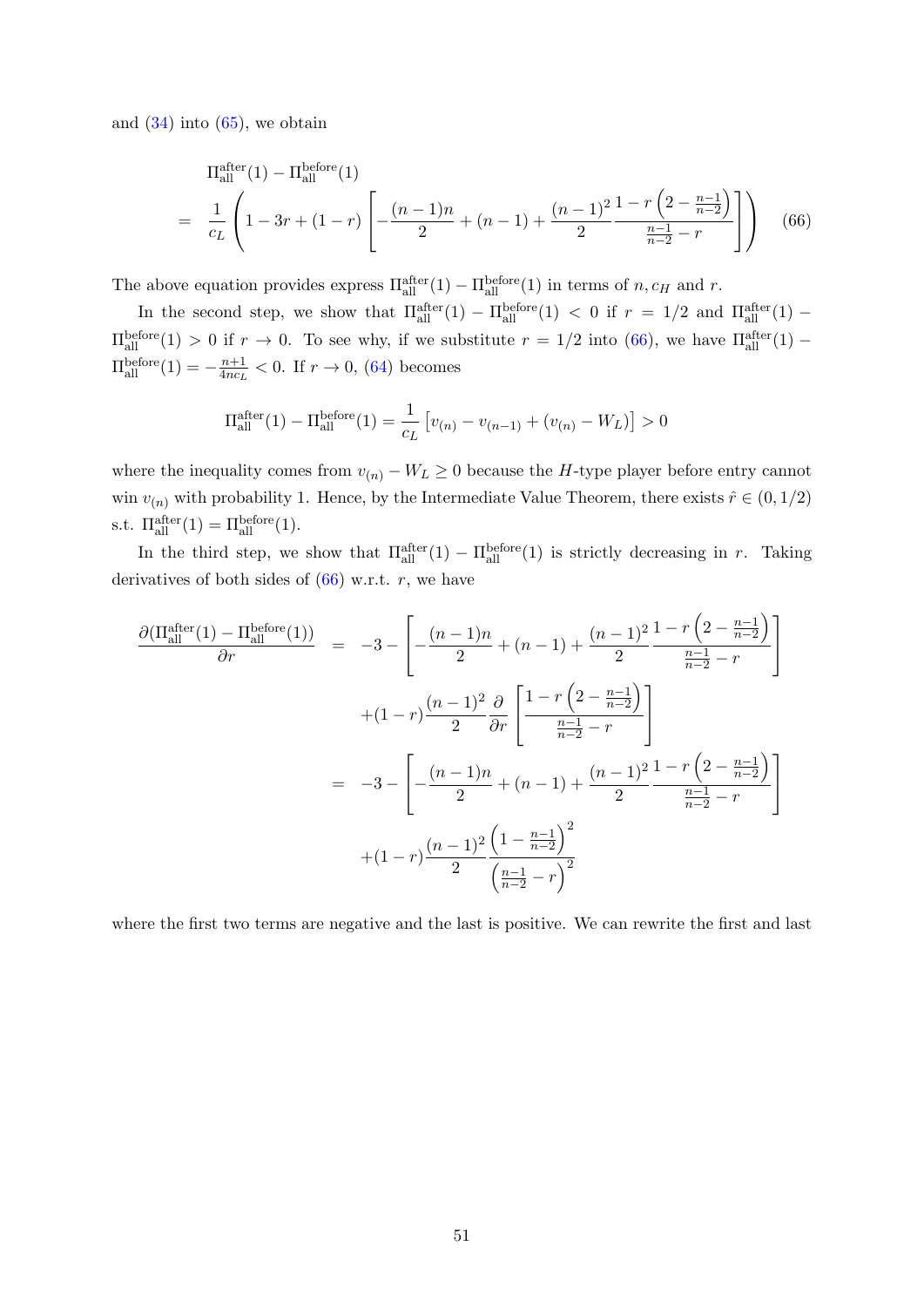terms as

$$
-3 + (1 - r)\frac{(n - 1)^2}{2} \frac{\left(1 - \frac{n - 1}{n - 2}\right)^2}{\left(\frac{n - 1}{n - 2} - r\right)^2} = -3 + \frac{1 - r}{2} \left(\frac{n - 1}{n - 2}\right)^2 \frac{1}{\left(\frac{n - 1}{n - 2} - r\right)^2}
$$

$$
= -3 + \frac{1 - r}{2} \frac{1}{\left(1 - \frac{r}{n - 2}\right)^2}
$$

$$
\leq -3 + \frac{1 - r}{2} \frac{1}{(1 - r)^2}
$$

$$
= -3 + \frac{1}{2(1 - r)} \leq -2 < 0
$$

where the second inequality comes from  $r \in (0, 1/2)$ . Therefore,  $\frac{\partial}{\partial r}(\Pi_{\text{all}}^{\text{after}}(1) - \Pi_{\text{all}}^{\text{before}}(1)) < 0$ .

Hence, combining the second and the third step, we prove the lemma.  $\blacksquare$ 

<span id="page-51-0"></span>**Lemma 14** If  $n_L = 1$  and  $\alpha$  is large enough,  $\Pi_{all}^{after}(n_L) - \Pi_{all}^{before}(n_L) > 0$ .

**Proof.** Recall that  $W_L$  is the only L-cost player's expected performance before the entry, then equation [\(64\)](#page-49-1) implies

$$
\Pi_{\text{all}}^{\text{after}}(1) - \Pi_{\text{all}}^{\text{before}}(1)
$$
\n
$$
= \frac{1}{c_L} \left[ v_{(n)} - v_{(n-1)} - r(v_{(n)} + v_{(n-1)} - 2v_{(n-2)}) + (1 - r)(v_{(n)} - W_L) \right]
$$
\n
$$
= \frac{V}{c_L} \left( \frac{v_{(n)}}{V} (1 - r) - \frac{v_{(n-1)} - r(v_{(n-1)} - 2v_{(n-2)}) + (1 - r)(v_{(n)} - W_L)}{V} \right)
$$
\n
$$
> \frac{1}{c_L} \left( \frac{v_{(n)}}{V} (1 - r) - \frac{v_{(n-1)} - r(v_{(n-1)} - 2v_{(n-2)}) + (1 - r)(v_{(n)} - W_L)}{V} \right) \tag{67}
$$

where the inequality comes from  $V > v_{(2)} = 1$ .

If  $\alpha \to \infty$ , using its expression in [\(8\)](#page-9-1) we can verify that  $\bar{G}'_H(s)$  converges to 0. Notice that  $\bar{G}_H$  is the H-cost players' strategies over the common support of both cost types' equilibrium strategies, so the L-cost player wins  $v_{(n)}$  with probability 1 in the limit, and therefore  $\lim_{\alpha \to \infty} \frac{v_{(n)} - W_L}{V} = 0$ . Then, [\(67\)](#page-50-1) implies

$$
\lim_{\alpha \to \infty} (\Pi_{\text{all}}^{\text{after}}(1) - \Pi_{\text{all}}^{\text{before}}(1))
$$
\n
$$
\geq \frac{1}{c_L} \left( \lim_{\alpha \to \infty} \frac{v_{(n)}}{V} (1 - r) - \lim_{\alpha \to \infty} \frac{v_{(n-1)} - r(v_{(n-1)} - 2v_{(n-2)}) + (1 - r)(v_{(n)} - W_L)}{V} \right)
$$
\n
$$
= \frac{1 - r}{c_L} \lim_{\alpha \to \infty} \frac{v_{(n)}}{V} = \frac{1 - r}{c_L} > 0
$$

where the first inequality comes from  $\lim_{\alpha\to\infty} v_{(k)}/V = 0$  for  $k < n$  and  $\lim_{\alpha\to\infty} \frac{v_{(n)}-W_L}{V} = 0$ .  $\blacksquare$ 

<span id="page-51-1"></span>**Lemma 15** If  $n_L = 0$ , we have  $\Pi_{all}^{after}(n_L) < \Pi_{all}^{before}(n_L)$ .